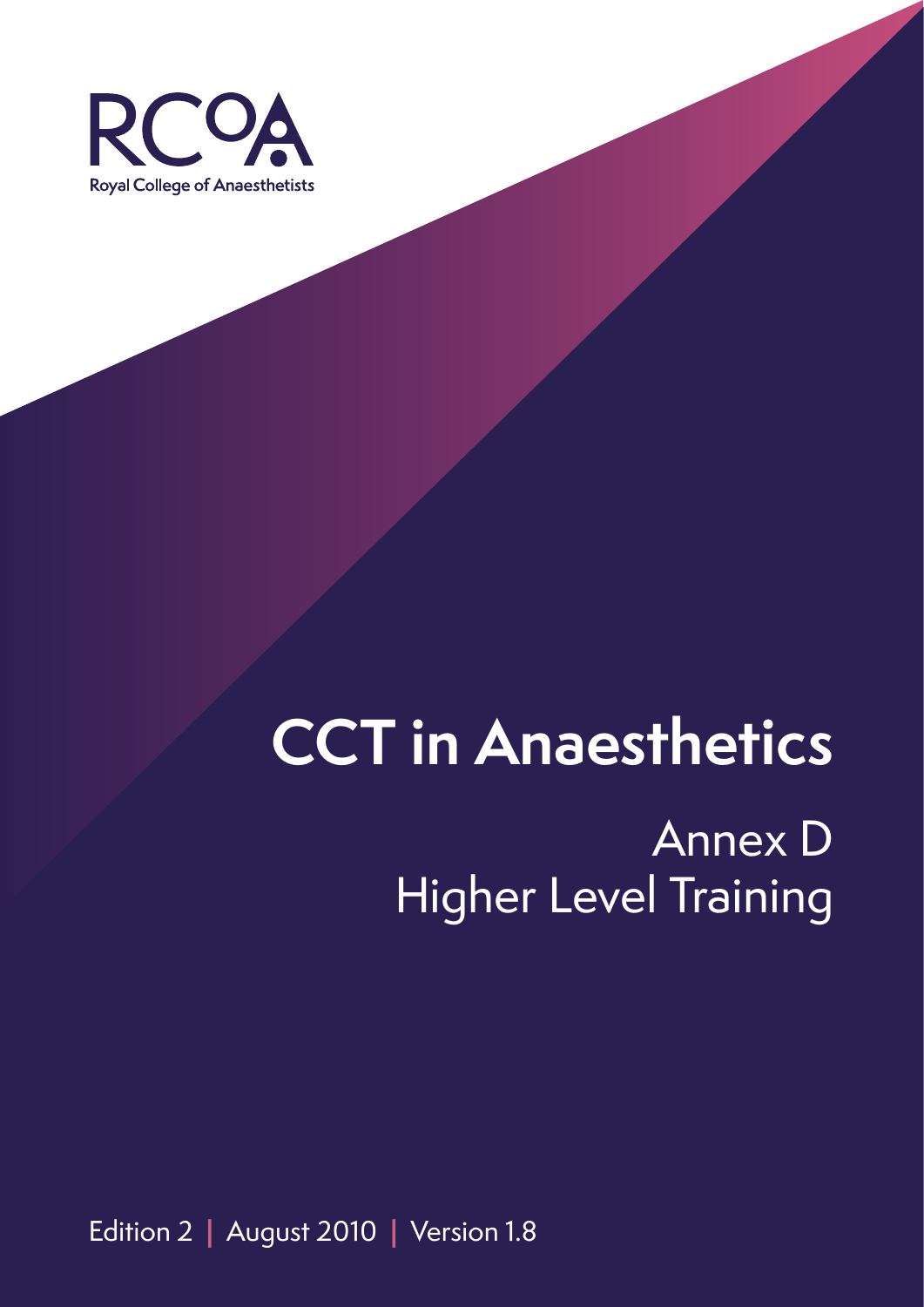### **Table of Contents**

| <b>Glossary of terms</b>                                                 | 3  |
|--------------------------------------------------------------------------|----|
| <b>Assessment method decode</b>                                          | 5  |
| <b>General Medical Practice decode</b>                                   | 5  |
|                                                                          |    |
| <b>Essential Units</b>                                                   | 6  |
| Anaesthesia for neurosurgery, neuroradiology and neuro critical care     | 6  |
| Cardiothoracic anaesthesia and cardiothoracic critical care              | 8  |
| <b>General duties</b>                                                    | 11 |
| Airway management*                                                       | 12 |
| Day surgery                                                              | 14 |
| <b>Head, neck. Maxillo-facial and dental surgery</b>                     | 15 |
| <b>General, urological and gynaecological surgery</b>                    | 17 |
| Management of respiratory and cardiac arrest*                            | 19 |
| Non-theatre                                                              | 20 |
| <b>Obstetrics</b>                                                        | 21 |
| <b>Orthopaedic surgery</b>                                               | 23 |
| Perioperative medicine*                                                  | 25 |
| Regional                                                                 | 28 |
| <b>Sedation</b>                                                          | 30 |
| <b>Transfer medicine</b>                                                 | 31 |
| <b>Trauma and stabilisation</b>                                          | 34 |
| <b>Vascular surgery</b>                                                  | 36 |
| Intensive care medicine (See Annex F)                                    |    |
| <b>Paediatrics</b>                                                       | 38 |
|                                                                          |    |
| <b>Optional Units</b>                                                    | 40 |
| Pain medicine                                                            | 40 |
| Paediatric intensive care medicine                                       | 42 |
| Ophthalmic                                                               | 44 |
| <b>Plastics/Burns</b>                                                    | 46 |
| Anaesthesia in developing countries                                      | 48 |
| Conscious sedation in dentistry                                          | 50 |
| <b>Military anaesthesia</b>                                              | 54 |
| Remote and rural anaesthesia                                             | 63 |
|                                                                          |    |
| Blueprint of workplace based assessments mapped against the higher level |    |
| units of training                                                        | 66 |

NB: \* essential for all trainees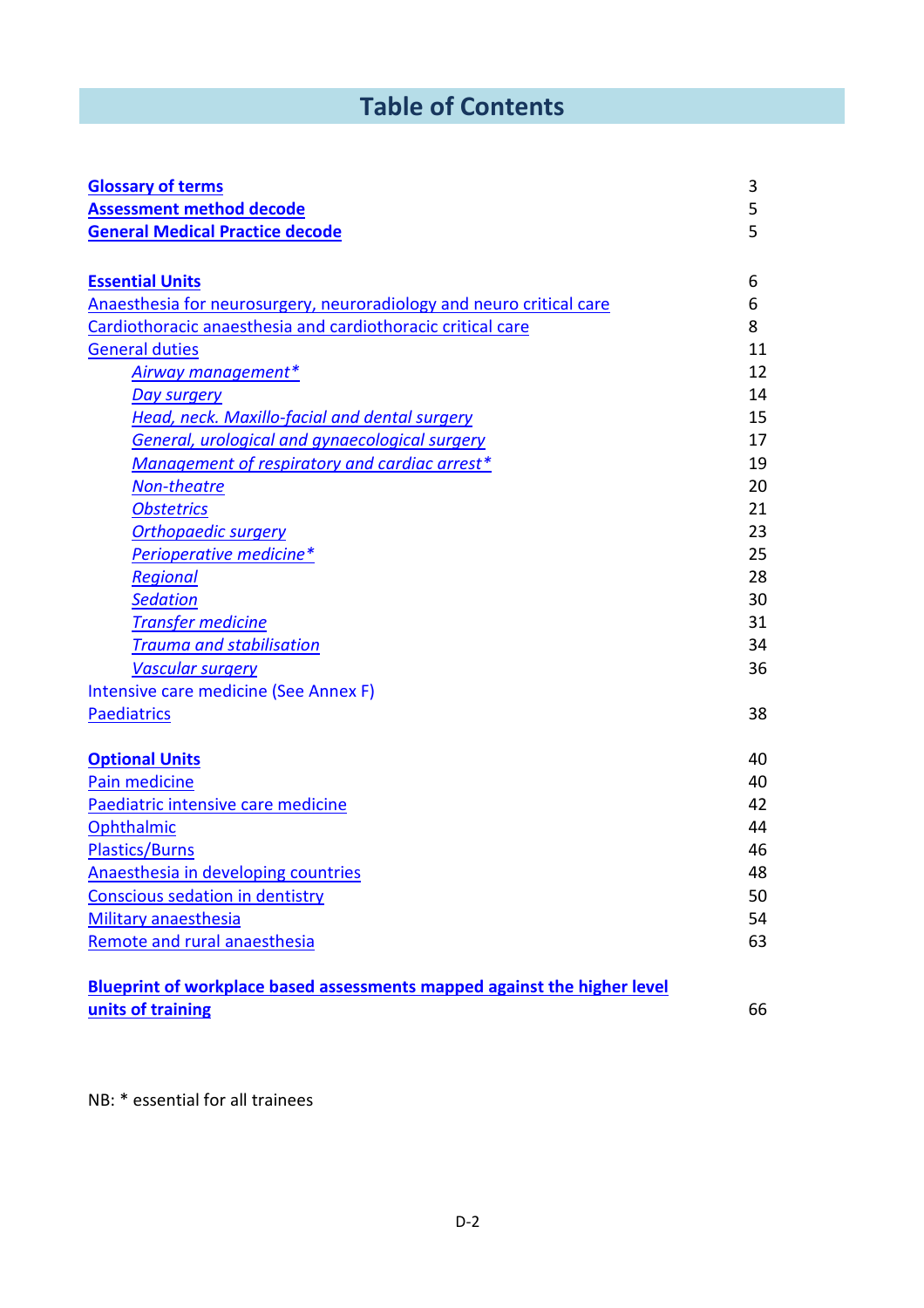### **Glossary of terms**

| <b>ALI</b>      | Acute Lung Injury                                       |
|-----------------|---------------------------------------------------------|
| <b>ALS</b>      | <b>Advanced Life Support</b>                            |
| <b>APACHE</b>   | Acute Physiology And Chronic Health Evaluation          |
| <b>APLS</b>     | Advanced Paediatric Life Support                        |
| <b>ARDS</b>     | <b>Acute Respiratory Distress Syndrome</b>              |
| <b>ASA</b>      | American Society of Anesthesiologists                   |
| <b>ASD</b>      | Atrial septal defect                                    |
| AV              | <b>Aortic Valve</b>                                     |
| <b>BE</b>       | Base excess                                             |
| <b>BIS</b>      | <b>Bispectral index</b>                                 |
| <b>BP</b>       | <b>Blood pressure</b>                                   |
| <b>BMI</b>      | Body mass index                                         |
| <b>BNF</b>      | British national formulary                              |
| <b>CFAM</b>     | Cerebral function analysis monitor                      |
| <b>CFM</b>      | Cerebral function monitor                               |
| CO <sub>2</sub> | Carbon dioxide                                          |
| <b>COPD</b>     | Chronic Obstructive Pulmonary Disease                   |
| <b>CPEX</b>     | Cardiopulmonary exercise testing                        |
| <b>CSE</b>      | <b>Combined Spinal Epidural</b>                         |
| <b>CSF</b>      | Cerebro spinal fluid                                    |
| <b>CSM</b>      | Committee on Safety of Medicines                        |
| <b>CT</b>       | Computerised tomograms                                  |
| <b>CVP</b>      | Central venous pressure                                 |
| <b>ECG</b>      | Electrocardiogram                                       |
| <b>ECHO</b>     | Echocardiogram                                          |
| <b>EEG</b>      | Electroeucephalogram                                    |
| <b>EMG</b>      | Electromyogram                                          |
| <b>ENT</b>      | Ear, Nose and Throat                                    |
| <b>EPLS</b>     | European Paediatric Life Support                        |
| <b>ERPC</b>     | Evacuation of Retained Products of Conception           |
| GCS             | <b>Glasgow Coma Score</b>                               |
| <b>GMC</b>      | <b>General Medical Council</b>                          |
| Hb              | Haemoglobin                                             |
| <b>IAC</b>      | Initial assessment of competence                        |
| <b>IDD</b>      | Intrathecal drug delivery                               |
| <b>IPPV</b>     | Intermittent positive pressure ventilation              |
| <b>IRMER</b>    | Ionisation Radiation (Medical Exposure) Regulations     |
| IT              | Information technology                                  |
| <b>IVRA</b>     | Intravenous Regional Anaesthesia                        |
| LiDCO™          | Lithium indicator dilution cardiac output               |
| <b>MAC</b>      | Minimum alveolar concentration                          |
| <b>MH</b>       | Malignant hyperpyrexia                                  |
| <b>MRI</b>      | Magnetic resonance imaging                              |
| <b>NAI</b>      | Non-accidental Injury                                   |
| <b>NCEPOD</b>   | National Confidential Enquiry into Perioperative Deaths |
| <b>NICE</b>     | National Institute for Health and Clinical Excellence   |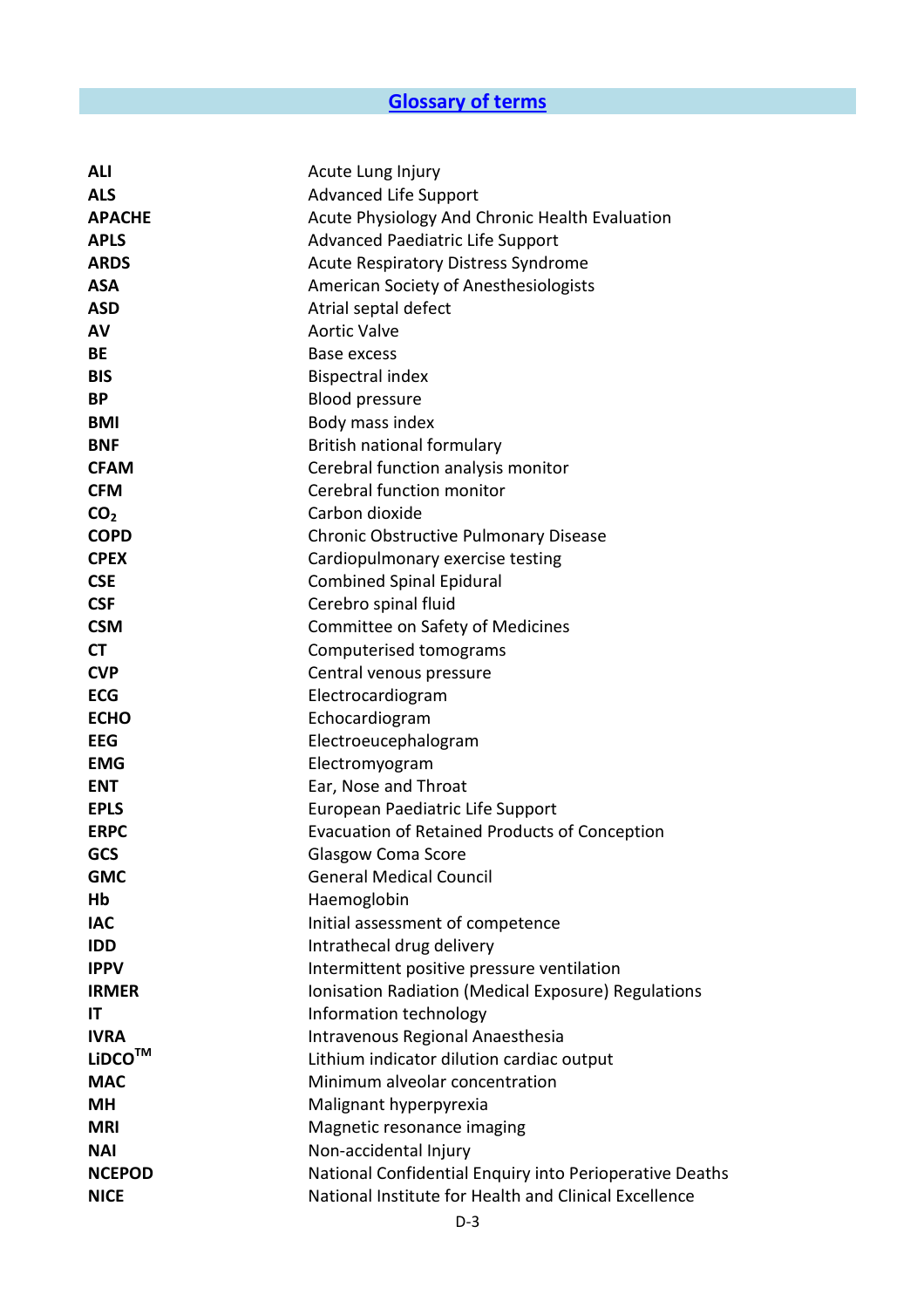| <b>NO</b>        | Nitric oxide                                                      |
|------------------|-------------------------------------------------------------------|
| <b>NSAID</b>     | Non-steroid anti-inflammatory drug                                |
| <b>ODM</b>       | Oesophageal Doppler Monitor                                       |
| <b>PCA</b>       | <b>Patient Controlled Analgesia</b>                               |
| <b>PEA</b>       | <b>Pulseless Electrical Activity</b>                              |
| <b>PFO</b>       | Patent foramen ovale                                              |
| <b>PiCCO</b>     | Pulse Contour Continuous Cardiac Output                           |
| <b>PONV</b>      | Postoperative nausea and vomiting                                 |
| <b>POSSUM</b>    | Physiological and Operative Severity Score for the enUmeration of |
|                  | Mortality and Morbidity                                           |
| <b>PSI</b>       | Pounds per square inch                                            |
| <b>Ref</b>       | Reference                                                         |
| <b>RS</b>        | Respiratory system                                                |
| <b>RSI</b>       | Rapid sequence induction                                          |
| <b>SIADH</b>     | Syndrome of Inappropriate Anti-Diuretic Hormone                   |
| SpO <sub>2</sub> | Saturation of haemoglobin with oxygen                             |
| <b>SVP</b>       | Saturated vapour pressure                                         |
| TCI              | <b>Target Controlled Infusions</b>                                |
| <b>TOE</b>       | Transoesophageal Echo                                             |
| <b>VSD</b>       | Ventricular septal defect                                         |
| <b>WCC</b>       | White cell count                                                  |
|                  |                                                                   |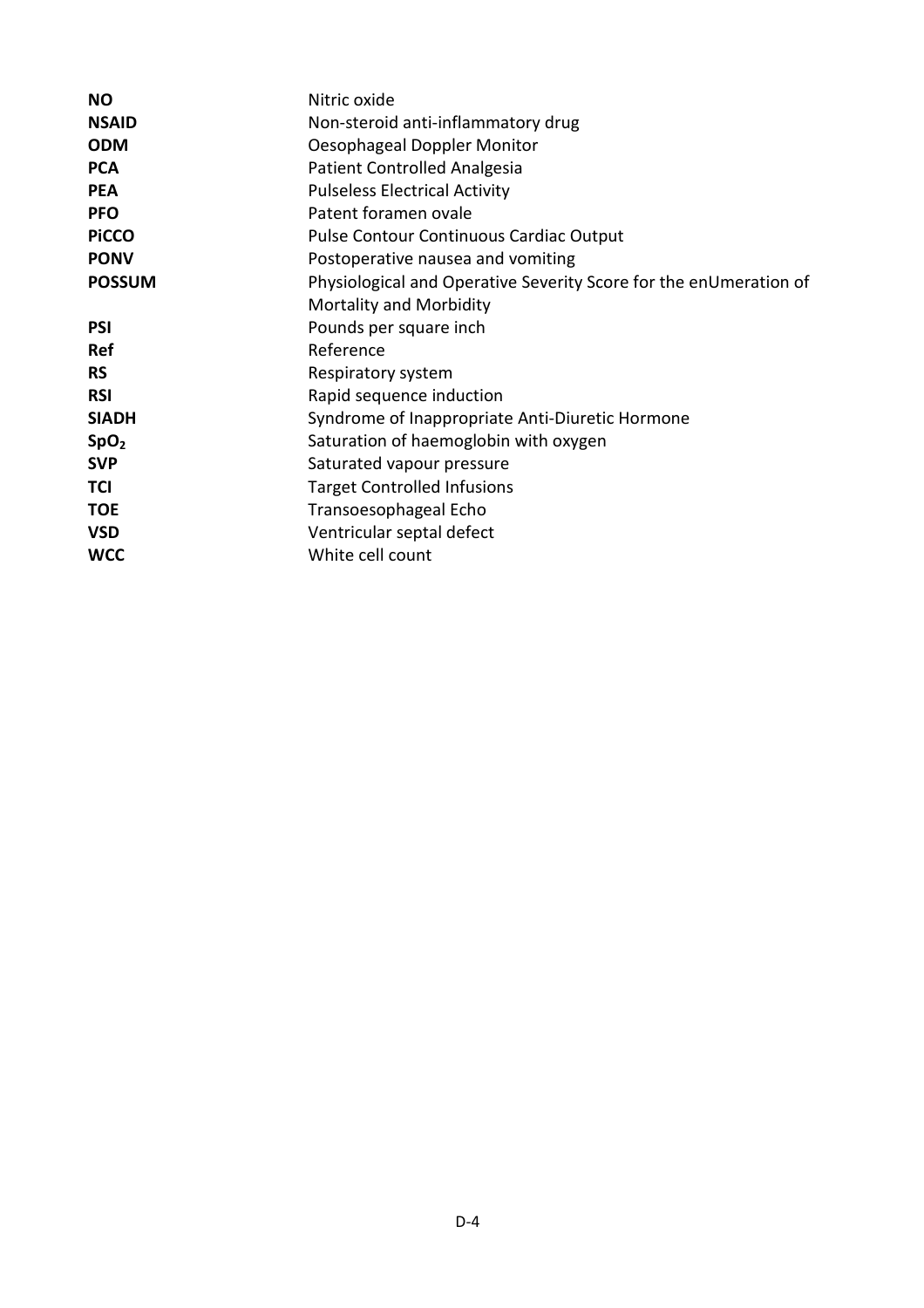| <b>Assessment method decode</b> |                                                              |  |
|---------------------------------|--------------------------------------------------------------|--|
| A                               | Anaesthesia Clinical Evaluation Exercise [A-CEX]             |  |
| C                               | Case Based Discussion [CBD]                                  |  |
| D                               | Direct Observation of Procedural Skills [DOPS]               |  |
| F                               | Examination                                                  |  |
| ı                               | Intensive Care Medicine Clinical Evaluation Exercise [I-CEX] |  |
| L                               | Anaesthesia List Management Assessment Tool [ALMAT]          |  |
| M                               | Multi-source Feedback [MSF]                                  |  |
| S                               | Simulation                                                   |  |
| т                               | Acute Care Assessment Tool [ACAT]                            |  |

|              | <b>Good Medical Practice decode</b>     |  |  |
|--------------|-----------------------------------------|--|--|
| $\mathbf{1}$ | Knowledge, skills and performance       |  |  |
| 2            | Safety and quality                      |  |  |
| 3            | Communication, partnership and teamwork |  |  |
| 4            | Maintaining trust                       |  |  |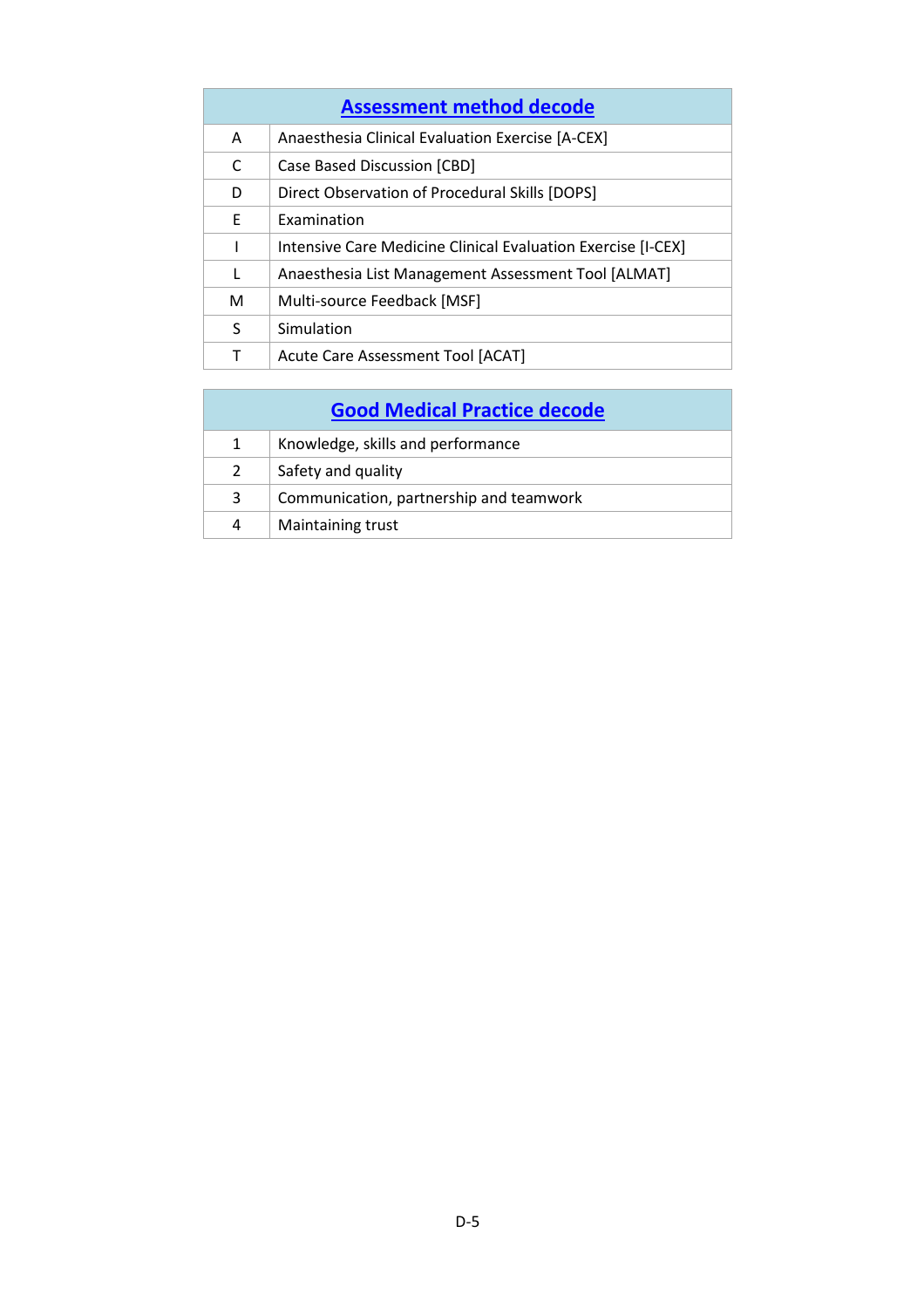### **Essential Units**

### **Anaesthesia for neurosurgery, neuroradiology and neuro critical care**

#### **Learning outcomes:**

- $\blacktriangleright$ Capture the maturation process by building on the knowledge, understanding and skills gained during intermediate training
- $\blacktriangleright$ Become more independent in managing neurosurgical anaesthesia as demonstrated by requiring less consultant guidance and supervision

- $\blacktriangleright$  Deliver safe peri-operative anaesthetic care to complicated ASA 1-3 adult patients requiring complex elective intra-cranial and spinal surgery and neuroradiological investigations under direct supervision.
- $\blacktriangleright$  Deliver peri-operative anaesthetic care to complicated ASA 1-3 adult patients for emergency non-complex intracranial and spinal surgery with indirect supervision [i.e. craniotomy for acute sub-dural / acute decompressive lumbar laminectomy]
- $\blacktriangleright$ Lead the resuscitation, stabilisation and transfer of adult patients with brain injury [Cross reference Transfer section]

| Knowledge       |                                                                                                                                                                                                                                                                                                                                                                                                                                           |                       |            |
|-----------------|-------------------------------------------------------------------------------------------------------------------------------------------------------------------------------------------------------------------------------------------------------------------------------------------------------------------------------------------------------------------------------------------------------------------------------------------|-----------------------|------------|
| Competence      | Description                                                                                                                                                                                                                                                                                                                                                                                                                               | Assessment<br>methods | <b>GMP</b> |
| NA_HK_01        | Is able to discuss and critically analyse the risks and benefits of available anaesthetic techniques for all aspects of<br>neurosurgery and neuroradiology identified at the intermediate level and in addition for:<br>acoustic neuroma surgery and facial nerve monitoring<br>complex spinal surgery<br>interventional neuroradiological procedures including coiling of intracranial aneurysms and embolisation of vascular<br>lesions | A,C                   | 1,2        |
| NA_HK_02        | Is able to evaluate the anaesthetic and critical care implications of stroke including but not exclusively: subarachnoid<br>haemorrhage, intracerebral haemorrhage and ischaemic stroke Discusses the indications for, and the management of<br>techniques for spinal drainage                                                                                                                                                            | A,C                   | 1,2        |
| <b>NA_HK_03</b> | Discusses the indications and risks of therapies and monitors available to achieve optimal intracranial pressure and cerebral<br>perfusion in both neuroanaesthesia and neuro-critical care                                                                                                                                                                                                                                               | A, C                  | 1,2        |
| <b>NA HK 04</b> | Shows awareness of current trends in the management of all aspects of neuroanaesthesia and neuro-critical care                                                                                                                                                                                                                                                                                                                            | C.M                   | 1,2,3,4    |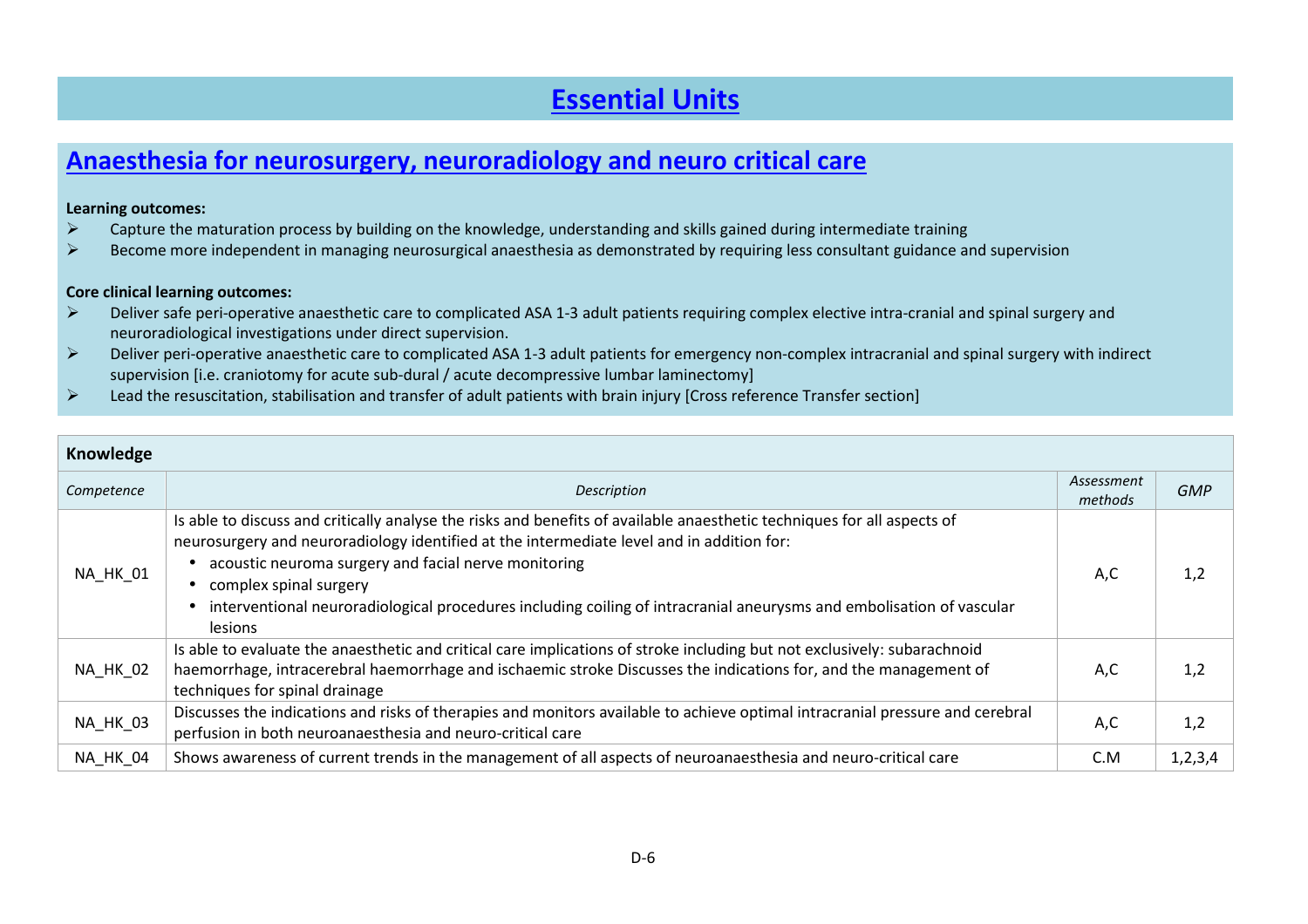| <b>Skills</b>   |                                                                                                                                                                                                                  |                       |            |
|-----------------|------------------------------------------------------------------------------------------------------------------------------------------------------------------------------------------------------------------|-----------------------|------------|
| Competence      | Description                                                                                                                                                                                                      | Assessment<br>methods | <b>GMP</b> |
| NA_HS_01        | Demonstrates how to critically evaluate the pre-operative condition, plan appropriate optimisation and deliver peri-operative<br>anaesthetic care to adult patients requiring routine and emergency neurosurgery | A,C                   | 1,2,3,4    |
| <b>NA_HS_02</b> | Demonstrates the ability to provide peri-operative anaesthetic care for complex spinal surgery [including patients with<br>unstable cervical spines]                                                             | A,C                   | 1,2,3,4    |
| <b>NA_HS_03</b> | Demonstrates the ability to engage appropriately in compassionate and authoritative discussions with patients pre-<br>operatively about the risks and complications associated with major neurosurgery           | A,M                   | 1,3,4      |
| <b>NA HS 04</b> | Demonstrates authority and team leadership in the management of major neurosurgical emergencies                                                                                                                  | A,M                   | 1,2,3,4    |
| <b>NA HS 05</b> | Demonstrates the ability to supervise and teach less experienced trainees in all aspects of neuroanaesthesia                                                                                                     | A,M                   | 1,2,3,4    |
| <b>NA HK 06</b> | Demonstrates the ability to conduct a ward round in neuro-critical care under direct supervision                                                                                                                 | A,M                   | 1, 2, 3, 4 |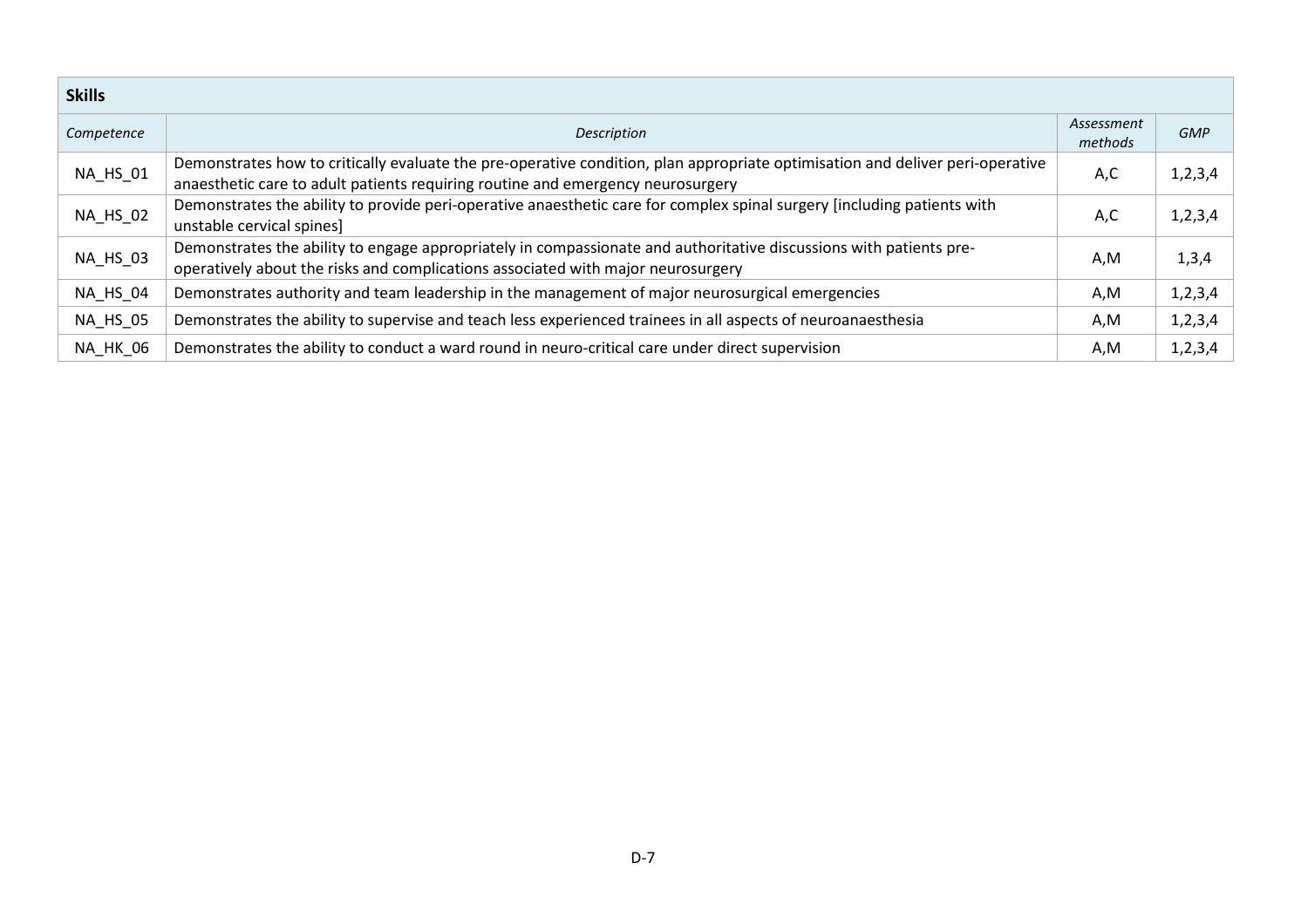### **Cardiothoracic anaesthesia and cardiothoracic critical care**

It is recognised that many cardiothoracic competences may be achieved not only in the theatre setting, but also in the cardiac catheterisation suite.

### **Learning Objective:**

- $\blacktriangleright$ Capture the maturation process by building on the knowledge, understanding and skills gained during intermediate training
- $\blacktriangleright$ Understands the place and value of the more complex monitoring devices used in the perioperative period
- $\blacktriangleright$ Understands the role of minimally invasive surgery for the treatment of cardiac disease and the specific anaesthetic requirements for such surgery
- $\blacktriangleright$ Be able to provide safe and effective anaesthetic care to patients undergoing elective mitral/ aortic valve surgery +/or coronary artery surgery and open thoracic surgery under direct supervision
- $\triangleright$  Be able to provide safe and effective care to patients admitted with acute chest trauma  $\blacktriangleright$

- $\blacktriangleright$ Deliver perioperative anaesthetic care to complicated ASA 1-3 adult patients requiring elective aortic or mitral valve surgery under direct supervision
- $\blacktriangleright$ Deliver perioperative anaesthetic care to complicated ASA 1-3 adult patients requiring open resection of lung tissue under local supervision

| Knowledge  |                                                                                                                                                                                                                                                                                                                                                                                                                                                                                                     |                       |            |
|------------|-----------------------------------------------------------------------------------------------------------------------------------------------------------------------------------------------------------------------------------------------------------------------------------------------------------------------------------------------------------------------------------------------------------------------------------------------------------------------------------------------------|-----------------------|------------|
| Competence | Description                                                                                                                                                                                                                                                                                                                                                                                                                                                                                         | Assessment<br>methods | <b>GMP</b> |
| CT_HK_01   | Explains the relevance of pre-operative assessment and optimisation of patients with cardiac and thoracic disease and<br>demonstrates an in depth understanding of commonly performed investigations including cardiac catheterisation<br>echocardiography, stress testing and radionucleotide testing, as well as pulmonary function tests                                                                                                                                                         | A,C                   |            |
| CT_HK_02   | Is able to discuss and critically analyse the risks and benefits of available anaesthetic techniques for all aspects of<br>cardiothoracic surgery and cardiology identified at the intermediate level and in addition describe the management of<br>patients with:<br>Mitral valve repair and replacement<br>Management of post infarct VSD<br>Complex thoracic aortic reconstruction<br>Interventional cardiological procedures e.g. transvenous device placement for ASD and Aortic valve surgery | A,C                   |            |
| CT_HK_03   | Describes the anaesthetic requirements for complex cardiac and thoracic procedures.<br>To include techniques for circulatory arrest, partial bypass, chest wall resection,                                                                                                                                                                                                                                                                                                                          | A,C                   | 1,2        |
| CT HK 04   | Describes the physical, physiological and psychological support required for patients in the immediate postoperative period<br>for all cardiac and thoracic procedures, including cardiovascular support systems, in such a way that demonstrates an<br>understanding of the changes that can occur in the post-operative period associated with such surgery [include an                                                                                                                           | A,C                   | 1,2        |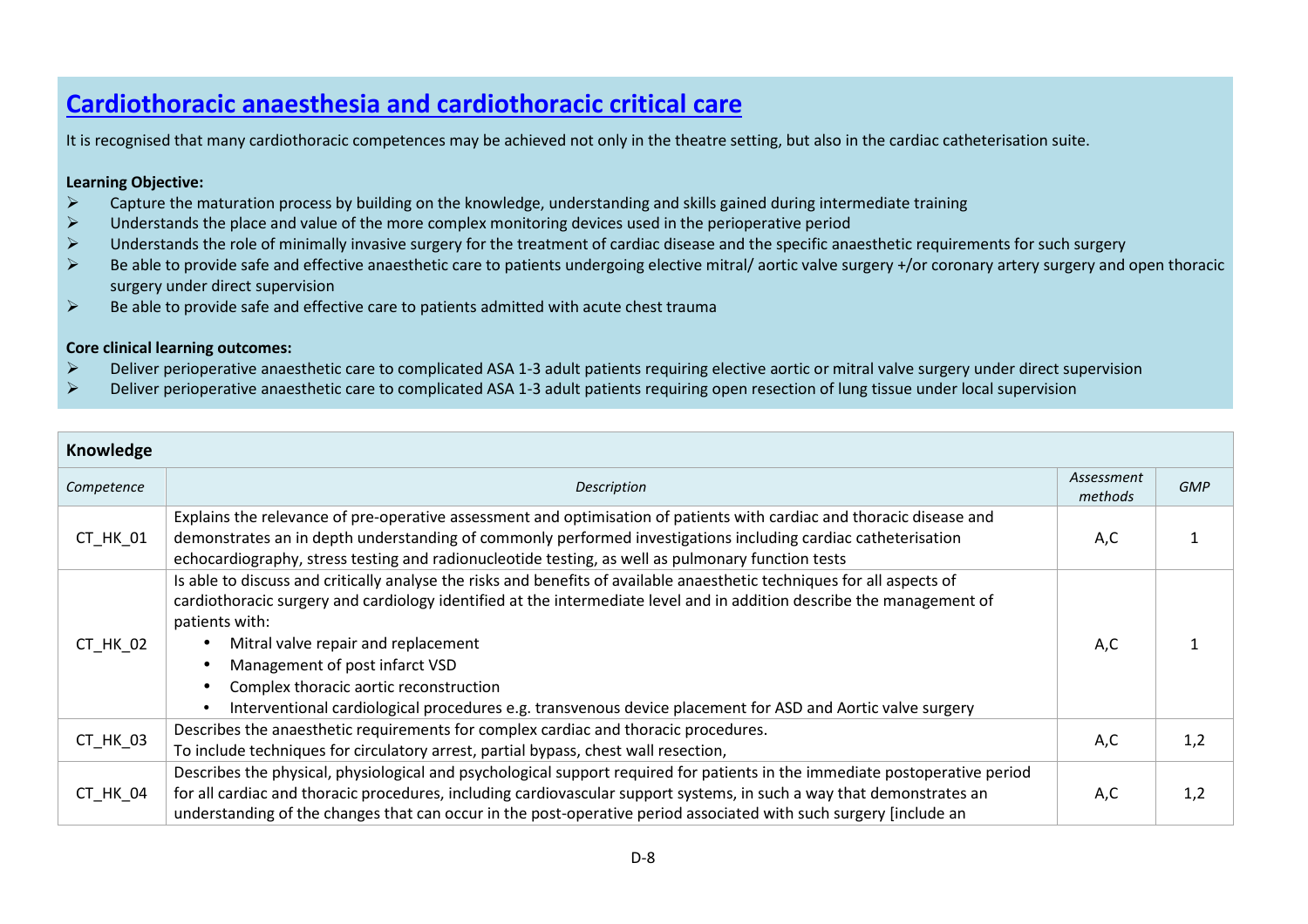| Knowledge  |                                                                                                                                                                                                                                                                                                                                                                                                                                        |                       |            |
|------------|----------------------------------------------------------------------------------------------------------------------------------------------------------------------------------------------------------------------------------------------------------------------------------------------------------------------------------------------------------------------------------------------------------------------------------------|-----------------------|------------|
| Competence | Description                                                                                                                                                                                                                                                                                                                                                                                                                            | Assessment<br>methods | <b>GMP</b> |
|            | understanding of post-operative cognitive and neurological deficit, timing of withdrawal of mechanical support]                                                                                                                                                                                                                                                                                                                        |                       |            |
| CT_HK_05   | Is able to describe the surgical principles involved in common cardiology procedures including coronary stenting, atrial septal<br>defect closure, ablation, pacemaker insertion, defibrillator insertion and other electrophysiological procedures, and their<br>perioperative anaesthetic care.                                                                                                                                      | A,C                   |            |
| CT_HK_06   | Describes the problems of anaesthetising the adult patient with congenital heart disease and also their management during<br>anaesthesia                                                                                                                                                                                                                                                                                               | A,C                   |            |
| CT_HK_07   | Describes the perioperative anaesthetic management of adult patients with intrathoracic aortic pathology requiring surgery<br>including [but not exclusively]:<br>The assessment of thoracic aortic dissection and how this influences arterial line placement<br>$\bullet$<br>The indications for spinal drainage<br>$\bullet$<br>The techniques available to monitor cerebral well being during thoracic aortic surgery<br>$\bullet$ | A,C                   |            |
| CT_HK_08   | Discusses the management of post-operative bleeding in cardiac patients and is able to describe the signs and symptoms of<br>cardiac tamponade, its clinical management and appropriate investigation [including any appropriate near patient testing]<br>and understands the indications for return to theatre versus continued haematological support.                                                                               | A,C                   |            |
| CT_HK_09   | Discusses specific implications of blood and blood product transfusion on patient morbidity in cardiac surgery                                                                                                                                                                                                                                                                                                                         | C                     |            |

| <b>Skills</b>            |                                                                                                                              |                       |            |
|--------------------------|------------------------------------------------------------------------------------------------------------------------------|-----------------------|------------|
| Competence               | Description                                                                                                                  | Assessment<br>methods | <b>GMP</b> |
|                          | <b>CARDIAC</b>                                                                                                               |                       |            |
|                          | Demonstrates the ability to critically evaluate and present the salient features of:                                         |                       |            |
| CT_HS_01                 | The pre-operative condition of patients with cardiac disease Including, where relevant, decisions made within a<br>$\bullet$ | A,C,D                 | 1,2,3,4    |
|                          | cardiac MDT                                                                                                                  |                       |            |
| $CT$ $HS$ <sub>-02</sub> | Demonstrates the ability to provide patients with information on the risks associated with complex cardiac procedures from   | A, D                  | 1,2,3,4    |
|                          | an anaesthetic perspective                                                                                                   |                       |            |
| $CT$ _HS_03              | Demonstrates the ability to provide safe and effective perioperative anaesthetic care for high risk cardiac procedures,      | A, C, D               | 1,2,3,4    |
|                          | including valve surgery                                                                                                      |                       |            |
| $CT_HS_04$               | Demonstrates understanding of when patients are suitable for "fast track" surgery and effects appropriate anaesthetic        | A, C, D               | 1, 2, 3, 4 |
|                          | management                                                                                                                   |                       |            |
| $CT_HS_05$               | Demonstrates the ability to manage a patient for cardiopulmonary bypass, including appropriate myocardial protection,        | A, C, D               | 1, 2, 3    |
|                          | coagulation management, transfer to, and the weaning of patients from bypass with local supervision, to include:             |                       |            |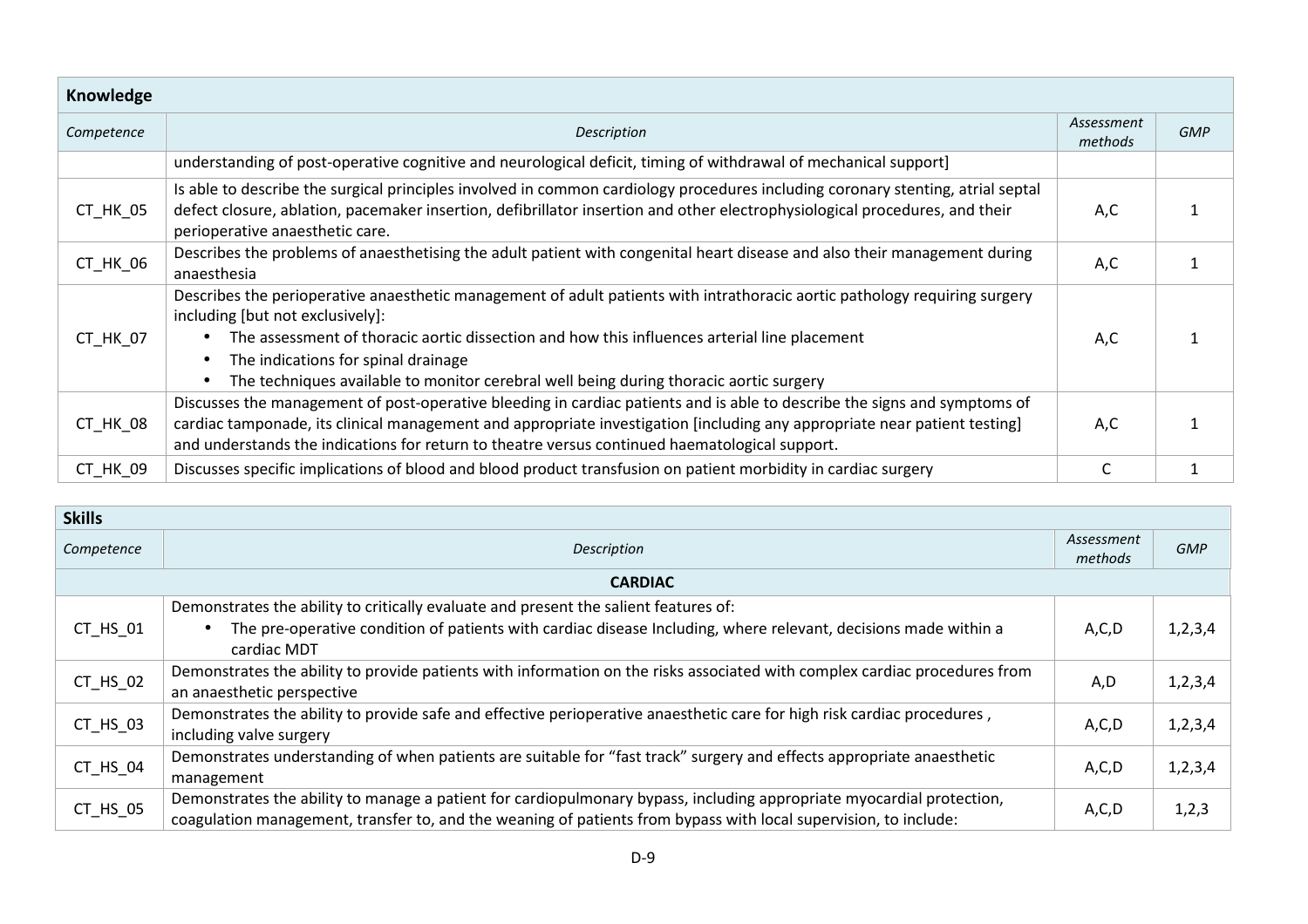| <b>Skills</b>  |                                                                                                                                                                                                                                                                                                                                                                                                                                                                                                                                            |                       |              |
|----------------|--------------------------------------------------------------------------------------------------------------------------------------------------------------------------------------------------------------------------------------------------------------------------------------------------------------------------------------------------------------------------------------------------------------------------------------------------------------------------------------------------------------------------------------------|-----------------------|--------------|
| Competence     | Description                                                                                                                                                                                                                                                                                                                                                                                                                                                                                                                                | Assessment<br>methods | <b>GMP</b>   |
|                | Demonstrating understanding of the anaesthetist's role in perfusionist administration of drugs<br>$\bullet$                                                                                                                                                                                                                                                                                                                                                                                                                                |                       |              |
|                | The problems associated with prolonged bypass and how to deal with them<br>$\bullet$                                                                                                                                                                                                                                                                                                                                                                                                                                                       |                       |              |
|                | Issues surrounding disconnections, air embolisation and acid base management                                                                                                                                                                                                                                                                                                                                                                                                                                                               |                       |              |
| CT_HS_06       | Demonstrates appropriate use of cardiac investigations and monitoring such as the Oesophageal Doppler, Transthoracic and<br>Transoesophageal ECHO, LIDCO, PICCO and a variety of non-invasive monitors for determining cardiac output in the<br>management of patients undergoing cardiac surgery                                                                                                                                                                                                                                          | A, C, D               | $\mathbf{1}$ |
| CT_HS_07       | Demonstrates the ability to provide a team management plan for the post operative critical care of patients who have had<br>cardiac surgery, including the management of associated cardiovascular problems and communicates this plan effectively to<br>CICU staff                                                                                                                                                                                                                                                                        | A, C, D               | 1,2,3        |
| CT_HS_08       | Demonstrates the ability to recognise, and appropriately manage, patients with excessive bleeding after cardiac surgery<br>including the investigation and immediate management of a patient with cardiac tamponade                                                                                                                                                                                                                                                                                                                        | A,C,D                 | 1, 2, 3, 4   |
| CT_HS_09       | Demonstrates the ability to manage patients with assist devices Including indications for insertion and withdrawal                                                                                                                                                                                                                                                                                                                                                                                                                         | A,C,D                 | $\mathbf{1}$ |
| $CT_HS_10$     | Demonstrates the ability to design, complete and evaluate an audit/quality improvement project related to the perioperative<br>anaesthetic management of cardiac patients                                                                                                                                                                                                                                                                                                                                                                  | A, C, D               | $\mathbf{1}$ |
| $CT_HS_11$     | Demonstrates leadership skills during resuscitation and stabilisation of a sick cardiac patient pre-operatively. Is able to defend<br>decisions made, by reference to current literature                                                                                                                                                                                                                                                                                                                                                   | A, C, D, M            | 1,2,3,4      |
|                | <b>THORACIC</b>                                                                                                                                                                                                                                                                                                                                                                                                                                                                                                                            |                       |              |
| $CT$ $HS$ $12$ | Through active participation in the preoperative assessment and preparation of patients for thoracic surgery, is able to<br>demonstrate an understanding of suitability for surgery, or need for optimisation of a patient for thoracic surgery, and can<br>defend the decisions made with reference to current literature. Examples might include:<br>Evaluation of a patient with borderline lung function for pneumonectomy<br>$\bullet$<br>Evaluation of the relative merits of open versus video assisted lung resection<br>$\bullet$ | A, C, D               | 1,2,3,4      |
| $CT_HS_13$     | Demonstrates the ability to provide safe and effective perioperative anaesthetic care to patients undergoing thoracic surgery<br>including procedures such as bronchoscopy, Video assisted Thoracoscopic Surgery (VATS) and thoracotomy for lung resection                                                                                                                                                                                                                                                                                 | A, C, D               | 1,2,3,4      |
| $CT_HS_14$     | Demonstrates understanding of ventilatory issues through appropriate airway and ventilatory management including the<br>ability to utilise ventilatory strategies to minimise barotrauma or re-expansion pulmonary oedema                                                                                                                                                                                                                                                                                                                  |                       |              |
| $CT_HS_15$     | Demonstrates the correct management of chest drains                                                                                                                                                                                                                                                                                                                                                                                                                                                                                        | D                     | $\mathbf{1}$ |
| CT_HS_16       | Prepares a post-operative management plan for patients who have had thoracic procedures which demonstrates an<br>understanding of the physiological and physical changes that occur following thoracic surgery [include a rational approach to<br>postoperative pain management and the use of multimodal therapies]                                                                                                                                                                                                                       | A, C, D               | 1,2,3        |
| CT_HS_17       | Correctly manages patients with chest trauma, including the recognition and management of patients with pneumo- and                                                                                                                                                                                                                                                                                                                                                                                                                        | A, C, D               | 1,2,3        |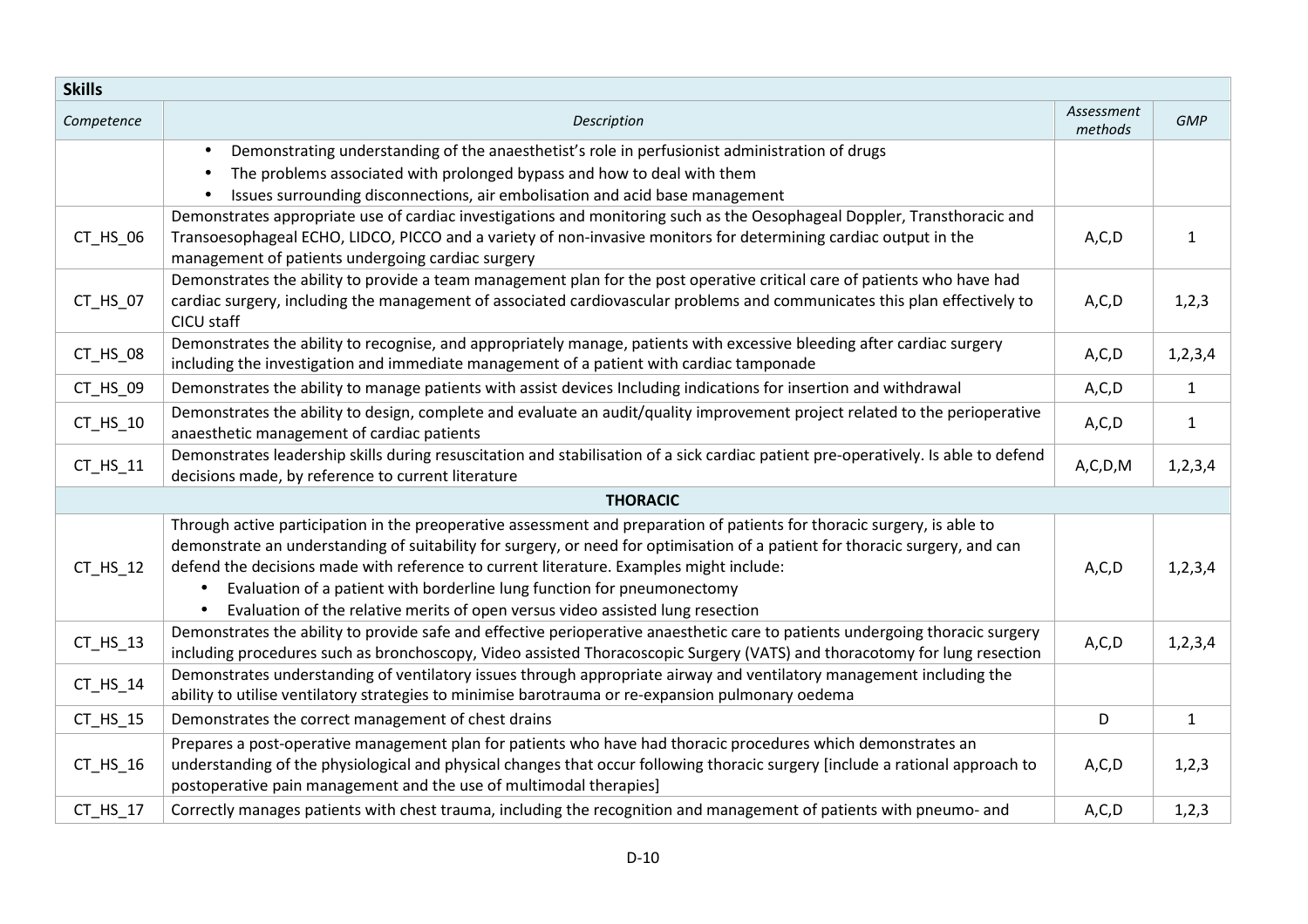| <b>Skills</b> |                                                 |                       |            |  |
|---------------|-------------------------------------------------|-----------------------|------------|--|
| Competence    | Description                                     | Assessment<br>methods | <b>GMP</b> |  |
|               | haemo-thorax, fractured ribs and flail segments |                       |            |  |

### **General duties**

It is expected that the vast majority of anaesthetic trainees will do twelve months of 'general duties'; **as a minimum all trainees** must do **six months**; those doing less than twelve months must receive prospective approval from the RCoA Training Department. There are fourteen units within this broad essential unit of training, many of which have a significant number of transferable competencies which may be obtained in the course of ST years 5-7 training without being part of a specific 'block' of training. All trainees *must* complete at least nine of these units satisfactorily, whatever their final career aspirations may be, three of which *must be* 'airway management','management of respiratory and cardiac arrest' and 'perioperative medicine' as these are core areas for *all* anaesthetists. Elderly patients form an increasing part of anaesthetic caseload across all specialist areas, and emphasis on their care and attendant problems should feature in many subunits of general duties. Those trainees who have approval for less than twelve months must complete a pro-rata minimum number of units satisfactorily.

It is anticipated that many trainees will complete this unit of training in non-specialist hospitals and therefore the units available will vary. The fourteen units are as follows:

- $\blacktriangleright$ *Airway management\**
- $\blacktriangleright$ *Day surgery*
- $\blacktriangleright$ *Head, neck, maxillo-facial and dental surgery*
- $\blacktriangleright$ *General, urological and gynaecological surgery*
- $\blacktriangleright$ *Management of respiratory and cardiac arrest\**
- $\blacktriangleright$ *Non-theatre*
- $\blacktriangleright$ *Obstetrics*
- $\blacktriangleright$ *Orthopaedic surgery*
- $\blacktriangleright$ *Perioperative medicine\**
- $\blacktriangleright$ *Regional*
- $\blacktriangleright$ *Sedation*
- $\blacktriangleright$ *Transfer medicine*
- $\blacktriangleright$ *Trauma and stabilisation*
- $\blacktriangleright$ *Vascular surgery*

*[Note, units of training annotated with an \* are essential for all trainees]*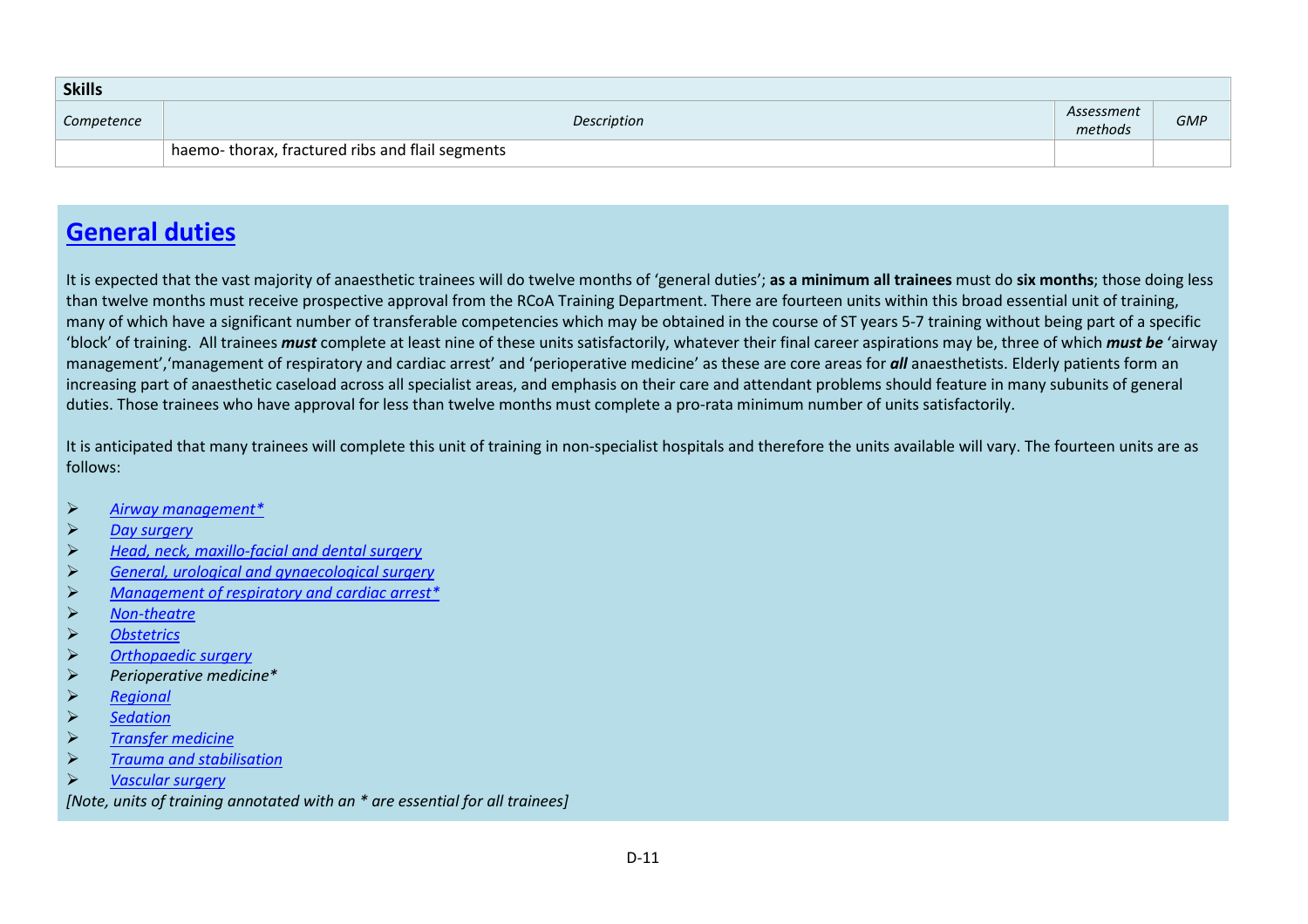### **Airway management\***

This higher unit is one of the three mandatory units of higher training which all trainees are expected to complete satisfactorily during their general duties training block. It shares a number of important competencies with ENT, maxillo-facial and dental surgery and it is expected that it can be delivered in many of the nonspecialist hospitals that form part of many, if not all, Schools of Anaesthesia.

### **Learning outcomes:**

 $\blacktriangleright$ Become skilled at managing the more complex airways by building upon intermediate knowledge, skills and experience

- $\blacktriangleright$  Able to perform elective fibreoptic intubation in patients without serious intra-oral/laryngeal pathology, safely and proficiently, in awake or anaesthetised patients under distant supervision
- $\blacktriangleright$ Able to manage patients with complex airway disorders, safely and proficiently, in all situations, under local supervision

| Knowledge  |                                                                                                                     |                       |            |
|------------|---------------------------------------------------------------------------------------------------------------------|-----------------------|------------|
| Competence | Description                                                                                                         | Assessment<br>Methods | <b>GMP</b> |
| AM HK 01   | Discusses the use of novel airway techniques, including the use of retrograde catheters and airway exchange devices | A.C                   | ے , _      |

| <b>Skills</b> |                                                                                                                          |                |            |
|---------------|--------------------------------------------------------------------------------------------------------------------------|----------------|------------|
| Competence    | Description                                                                                                              | Assessment     | <b>GMP</b> |
|               |                                                                                                                          | <b>Methods</b> |            |
| AM_HS_01      | Demonstrates ability to perform awake elective fibreoptic intubation, including obtaining consent                        | A,C            | 1,2        |
| $AM_HS_02$    | Demonstrates ability to perform fibreoptic intubation for elective cases including for those with airway pathology under | A,D            |            |
|               | distant supervision                                                                                                      |                |            |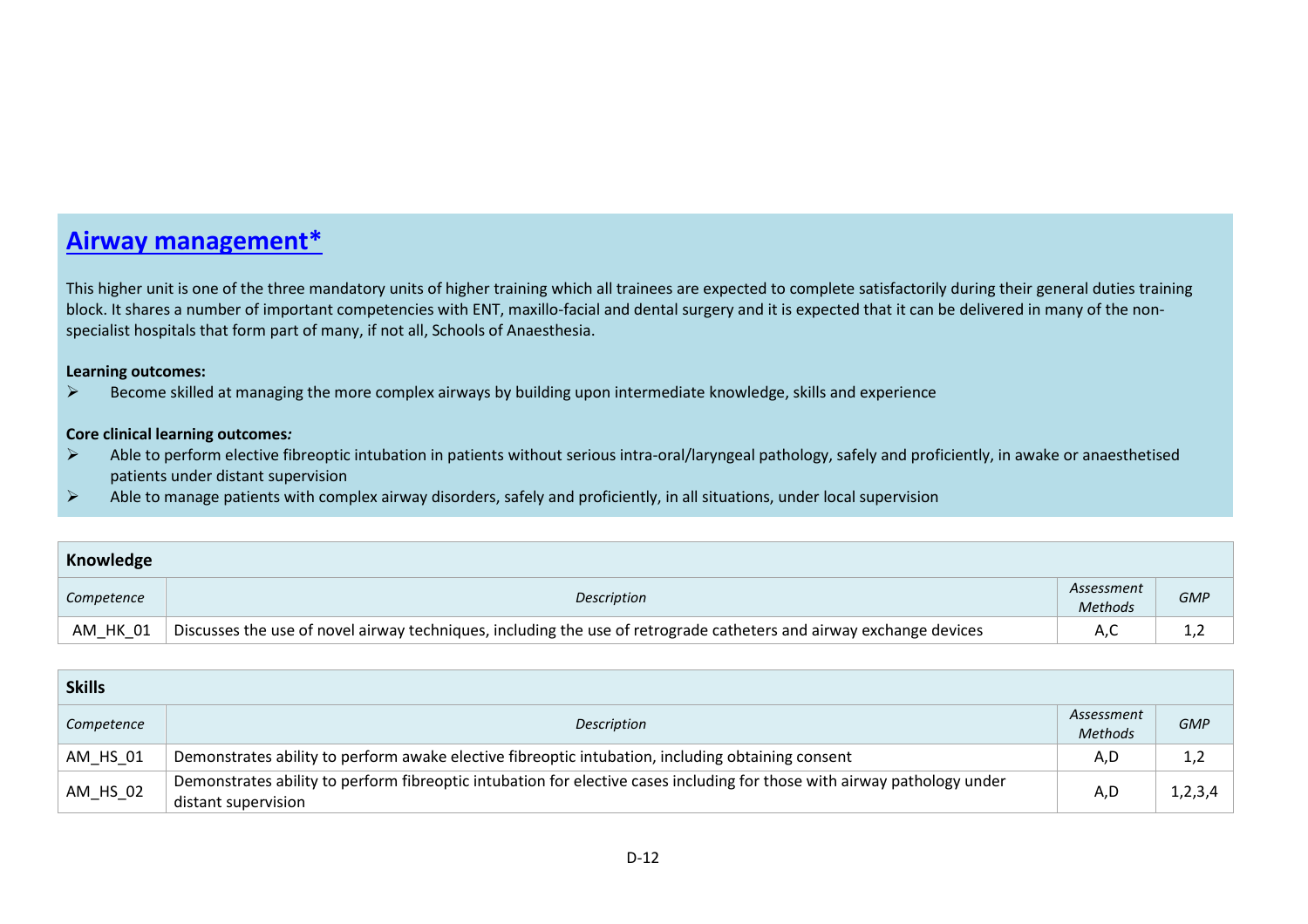| AM_HS_03   | Demonstrates ability to perform fibreoptic intubation for emergency cases including for those with airway pathology under<br>direct supervision                                                                | A,D            | 1,2,3,4 |
|------------|----------------------------------------------------------------------------------------------------------------------------------------------------------------------------------------------------------------|----------------|---------|
| $AM_HS_04$ | Demonstrates management of an operating list involving multiple patients for airway related surgery, including patients with<br>predicted difficult airway, with appropriate airway management decision making | $\overline{A}$ | 1,2,3,4 |
| AM_HS_05   | Demonstrates the correct use of high frequency jet ventilation [Cross ref; ENT]                                                                                                                                | A              | 1,2     |
| AM_HS_06   | Demonstrates ability to use a variety of advanced airway management techniques                                                                                                                                 | A, S           |         |
| AM_HS_07   | Demonstrates the use of novel methods of laryngoscopy including but not limited to:<br>Straight blade laryngoscope<br>Videolaryngoscopy                                                                        | A,S            |         |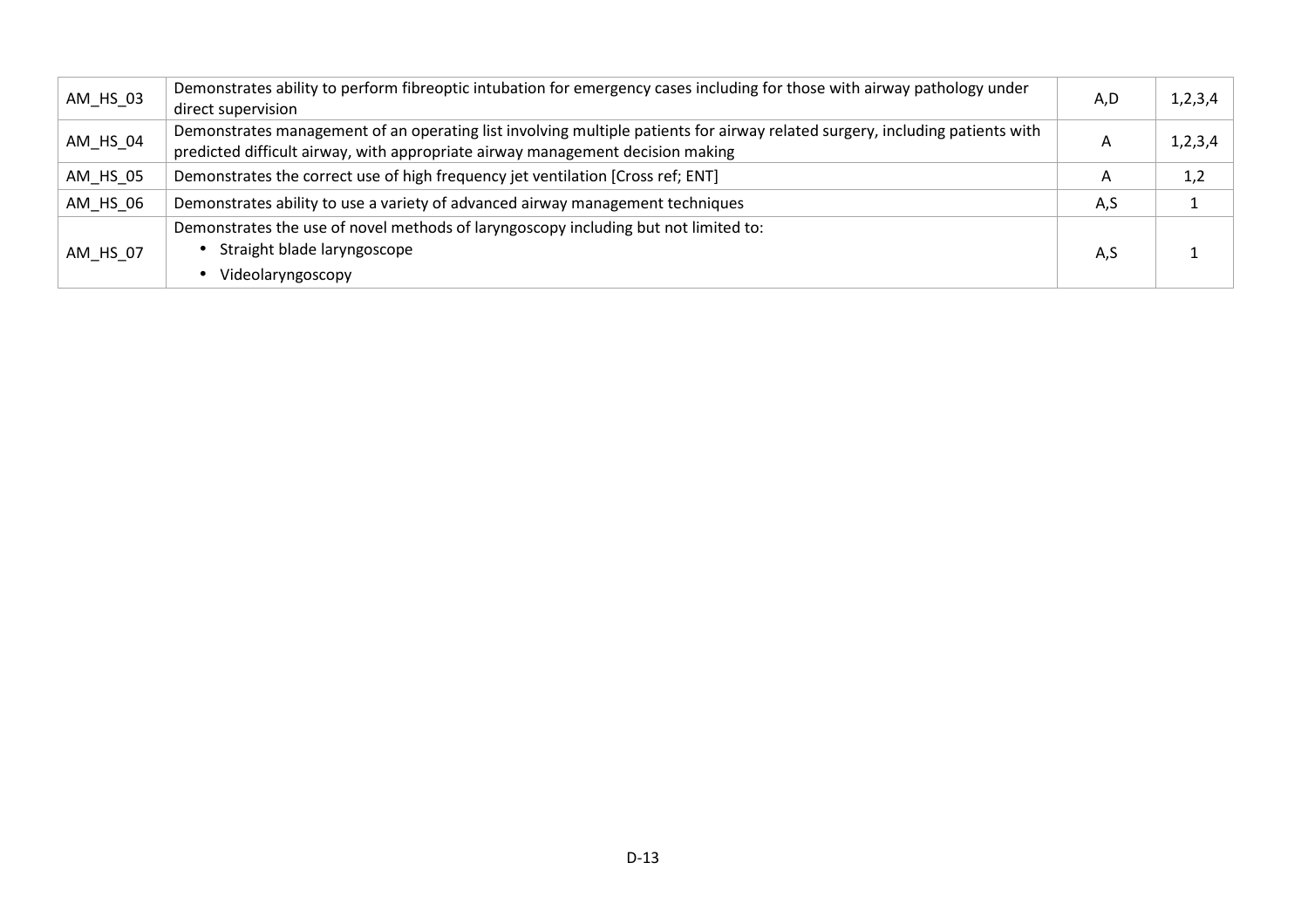### **Day surgery**

 It would be expected that the majority of trainees would complete this unit as part of a year of higher general duties. Many of the competencies may be achieved while managing appropriate day case procedures as part of other higher units of training.

#### **Learning outcomes:**

- $\blacktriangleright$ Develops expertise by building on the knowledge, understanding and skills gained in the intermediate level day surgery curriculum
- Become more independent in managing anaesthesia for day case lists as demonstrated by requiring less consultant guidance and supervision  $\blacktriangleright$

### **Core clinical learning outcome***:*

 $\blacktriangleright$ Deliver safe perioperative anaesthetic care to ASA 1-3 patients having more extensive or specialized day surgery procedures with distant supervision

| Knowledge  |                                                                                                                                                                                                   |                              |            |
|------------|---------------------------------------------------------------------------------------------------------------------------------------------------------------------------------------------------|------------------------------|------------|
| Competence | Description                                                                                                                                                                                       | Assessment<br><b>Methods</b> | <b>GMP</b> |
| DS_HK_01   | Recalls/describes an evidence based approach to the anaesthetic management of day case procedures for patients with a<br>range of significant co-morbidities, and issues presented by the elderly |                              |            |

| <b>Skills</b> |                                                                                                                                                                                                  |                              |            |
|---------------|--------------------------------------------------------------------------------------------------------------------------------------------------------------------------------------------------|------------------------------|------------|
| Competence    | Description                                                                                                                                                                                      | Assessment<br><b>Methods</b> | <b>GMP</b> |
| DS_HS_01      | Demonstrates the team leadership and communication skills necessary to effectively manage day surgical lists to the<br>benefit of patients and the organisation                                  | A, C, D, M                   | 1,2,3,4    |
| DS_HS_02      | Demonstrates the ability to critically evaluate the pre-operative condition and suitability of patients with significant co-<br>morbidities for day surgical procedures, for example the elderly | A, C, D, M                   | 1,2,3,4    |
| DS_HS_03      | Demonstrates the ability to supervise and teach less experienced trainees in all aspects of anaesthesia for day surgery,<br>whilst recognising the limitations of their expertise                | A, C, D, M                   | 1,2,3,4    |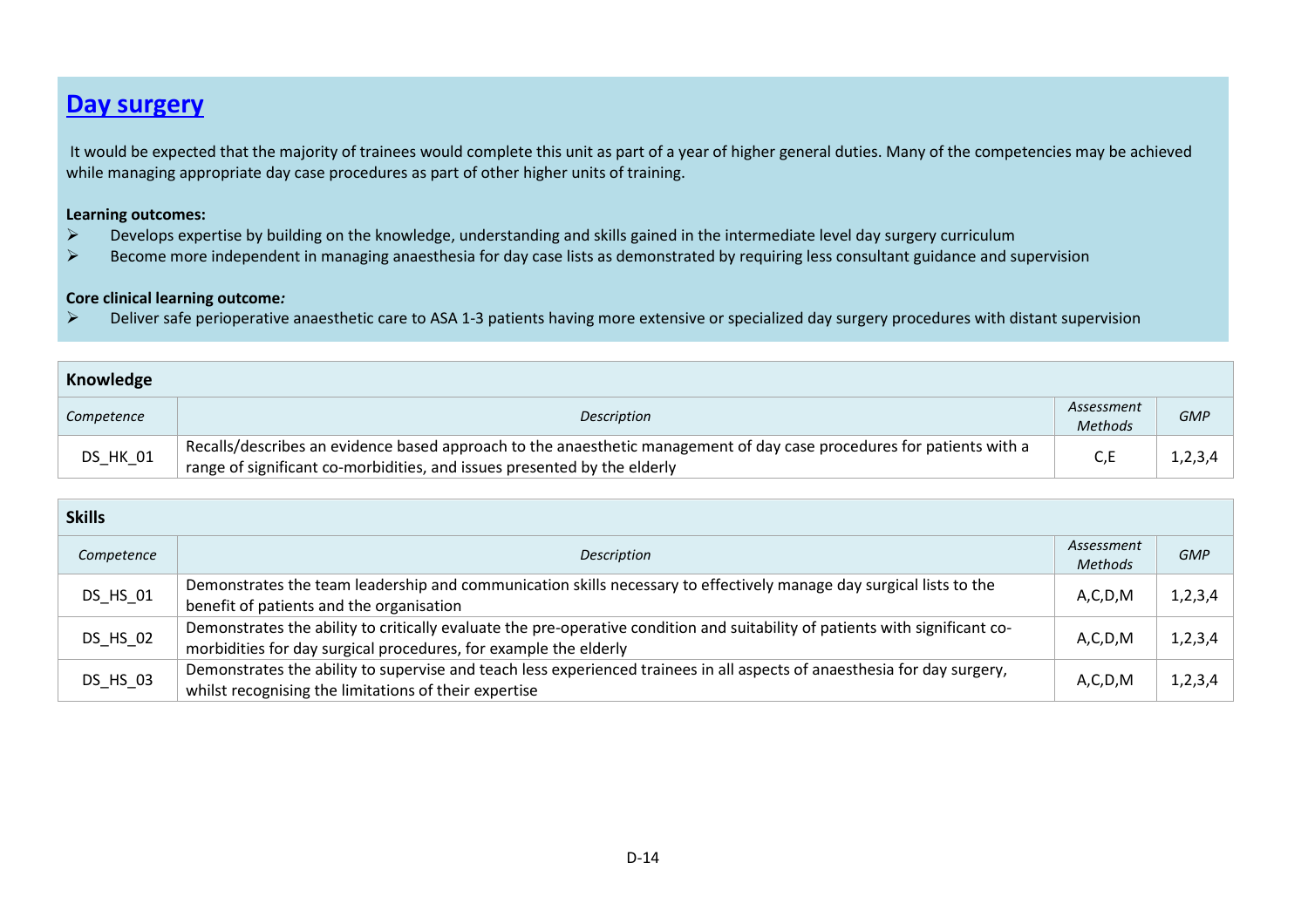### **Head, neck, maxillo-facial and dental surgery**

The majority of trainees are expected to complete this unit satisfactorily during a year of higher general duties. It shares a number of important competencies with the 'Airway Management unit [which is one of the two mandatory units of higher training] and it is expected that it can be delivered in many of the non-specialist hospitals that form part of many, if not all, Schools of Anaesthesia. Chair dental surgery is not mandatory for successful completion of this unit but where available, trainees should receive some exposure during their higher training.

#### **Learning outcomes:**

- $\blacktriangleright$ Build on knowledge, skills and experience acquired in the intermediate syllabus
- $\blacktriangleright$ To supervise more junior colleagues providing peri-operative anaesthetic care for minor/intermediate cases in these surgical sub-specialties
- $\blacktriangleright$ To acquire knowledge, skills and experience treating complex clinical cases and challenging airway situations

- $\blacktriangleright$  Provides comprehensive safe perioperative anaesthetic care to ASA 1-4 adult patients requiring ENT, maxillo-facial and dental [where available] surgery of greater complexity with distant supervision
- $\blacktriangleright$ Manage ENT, maxillo-facial and dental [where available] surgery lists with distant supervision

| Knowledge       |                                                                                                                                                                                                                                               |                              |            |
|-----------------|-----------------------------------------------------------------------------------------------------------------------------------------------------------------------------------------------------------------------------------------------|------------------------------|------------|
| Competence      | Description                                                                                                                                                                                                                                   | Assessment<br><b>Methods</b> | <b>GMP</b> |
| EN_HK_01        | Discusses the principles of pre-operative assessment and optimisation of patients with significant ENT pathology and/or with<br>concomitant disease [ASA 3 or 4] including team approaches to planning and management of such complex surgery | A,C                          | 1,2,3,4    |
| EN_HK_02        | Discusses anaesthetic techniques used for more complex surgery including, but not exclusively:<br>Laryngectomy<br>Major head and neck surgery<br>Procedures requiring multi-disciplinary surgical teams                                       | A,C                          | 1,2,3,4    |
| EN_HK_03        | Discusses techniques used to assist the preservation of facial nerve function during procedures such as parotid and mastoid<br>surgery                                                                                                        | A,C                          | 1,2        |
| EN HK 04        | Discusses the pathophysiological effects of chemotherapy and radiotherapy                                                                                                                                                                     | A,C                          | 1,2        |
| <b>EN HK 05</b> | Discusses the importance of managing nutrition in major head and neck surgery and how this can be optimised                                                                                                                                   | A,C                          | 1,2,3,4    |
| <b>EN_HK_06</b> | Identifies the post operative management and complications of patients who have had complex maxillofacial surgery<br>including but not exclusively jaw wiring, tracheostomy and HDU/ICU care                                                  | A,C                          | 1, 2, 3, 4 |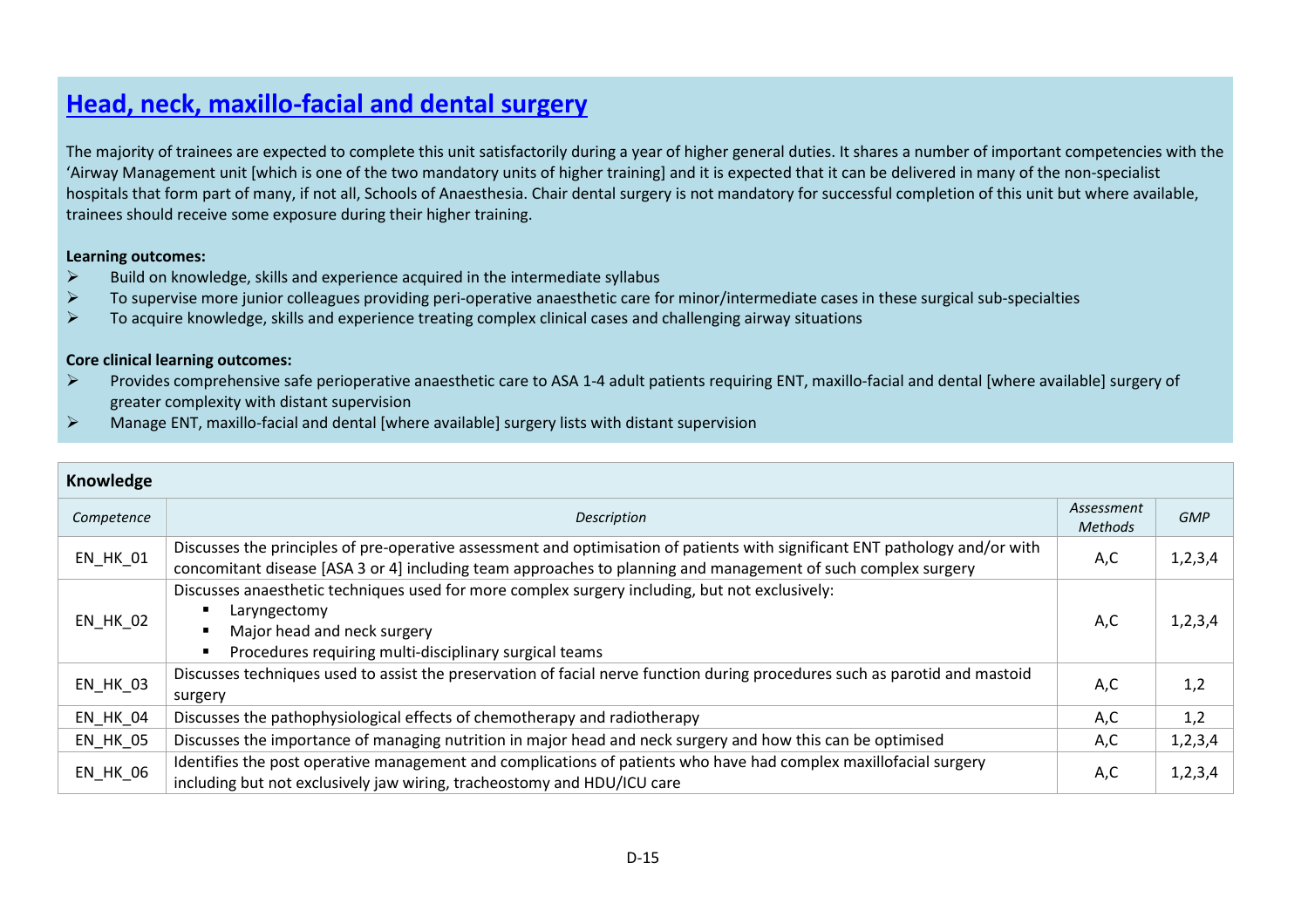| <b>EN HK 07</b><br>$\sim$ $\sim$ | Outlines the paediatric syndromes associated with the need for anaesthesia for ENT and maxillo facial surgery, the range of |  |
|----------------------------------|-----------------------------------------------------------------------------------------------------------------------------|--|
|                                  | surgical procedures performed and the implication for perioperative anaesthetic care [Cross Ref Paeds]                      |  |

| <b>Skills</b>              |                                                                                                                                                                                                                                                                                                                                                                                                |                              |              |
|----------------------------|------------------------------------------------------------------------------------------------------------------------------------------------------------------------------------------------------------------------------------------------------------------------------------------------------------------------------------------------------------------------------------------------|------------------------------|--------------|
| Competence                 | Description                                                                                                                                                                                                                                                                                                                                                                                    | Assessment<br><b>Methods</b> | <b>GMP</b>   |
| $EN$ <sub>_HS</sub> $_01$  | Demonstrates the ability to critically evaluate the pre-operative condition and plan appropriate optimisation for patients with<br>significant ENT pathology and/or concomitant disease [ASA 3 or 4] requiring complex surgery                                                                                                                                                                 | A                            | 1,2,3,4      |
| EN_HS_02                   | Demonstrates the ability to provide comprehensive safe peri-operative anaesthetic care to patients requiring complex ENT<br>and maxillo-facial surgery including but not exclusively:<br>Those in which the airway presents particular difficulty, such as those requiring laryngectomy<br>п.<br>Complex middle ear surgery<br>п.<br>• Complex cancer surgery                                  | A, C, M                      | 1, 2, 3, 4   |
| $EN$ <sub>_HS_03</sub>     | Demonstrates the ability to induce anaesthesia by the inhalational route for a significant number of both adult and paediatric<br>patients                                                                                                                                                                                                                                                     | A,D                          | $\mathbf{1}$ |
| EN_HS_04                   | Demonstrates the ability to manage both elective and emergency list of complex cases, such as thyroidectomy or middle ear<br>surgery; possibly mixed with more common procedures, intermediate supervision and a mixture of adults and children                                                                                                                                                | A,M                          | 1, 2, 3, 4   |
| $EN_HS_05$                 | Demonstrates provision of safe peri-operative anaesthetic care for patients where preservation of the facial nerve is required<br>e.g. parotid surgery                                                                                                                                                                                                                                         | A, C, D                      | 1, 2, 3, 4   |
| $EN$ <sub>_HS</sub> $_0$ 6 | Demonstrates the ability to perform surgical airway techniques [S] [Cross ref critical incidents; cardio-respiratory arrest]                                                                                                                                                                                                                                                                   | A, D, S                      | 1,2          |
| EN_HS_07                   | Demonstrates the ability to use jet ventilation safely and effectively when needed in both the emergency and elective<br>situation [Cross Ref; airway management]                                                                                                                                                                                                                              | A,D                          | $\mathbf{1}$ |
| $EN$ <sub>_HS</sub> $_0$ 8 | Where available, demonstrates provision of safe perioperative anaesthetic care for emergency ENT surgery, including<br>bleeding tonsil under distant supervision                                                                                                                                                                                                                               | A, C, M                      | 1, 2, 3, 4   |
| EN_HS_09                   | Demonstrates the ability to be an effective member of a multi-disciplinary team, managing all elective and emergency<br>cases/lists in these surgical sub-specialties, safely and effectively. This implies demonstrating essential generic<br>communication, teamwork, leadership and professional skills, as well as those specific to the perioperative anaesthetic care<br>of the patients | L,M                          | 1, 2, 3, 4   |
| $EN$ <sub>_HS</sub> $_10$  | Demonstrates effective communication skills with patients and relatives particularly when allaying anxiety in patients who<br>recognise that their surgical/medical condition is a severe risk to life, or when things have not gone well                                                                                                                                                      | A,M                          | 1, 2, 3, 4   |
| $EN$ <sub>_HS_11</sub>     | Demonstrates the ability to supervise and teach less experienced trainees in all aspects of ENT, maxillo-facial and dental<br>anaesthesia whilst recognising the limitations of their expertise                                                                                                                                                                                                | A, D, M                      | 1,2          |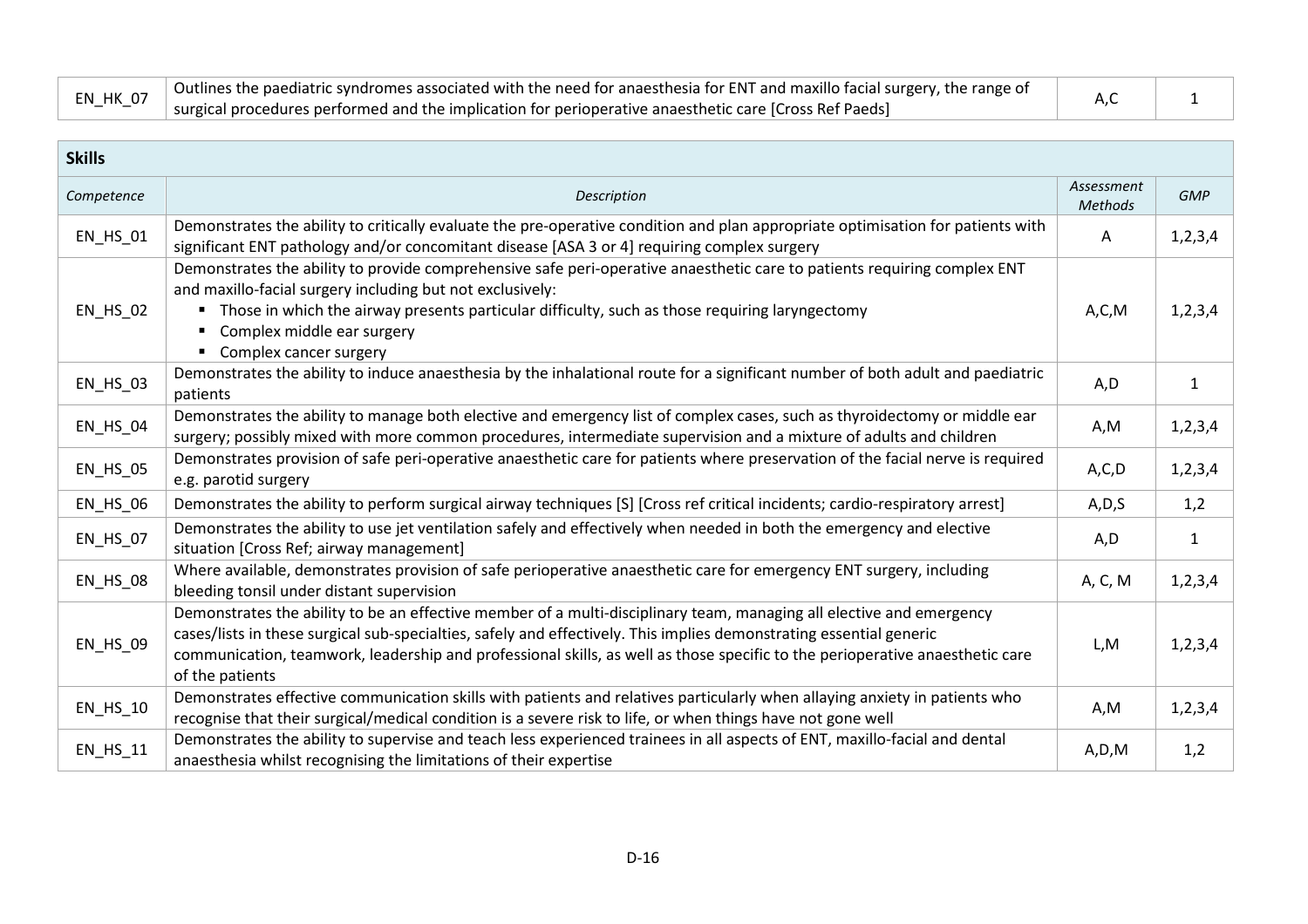### **General, urological and gynaecological surgery (incorporating peri-operative care of the elderly)**

The majority of trainees are expected to complete this unit satisfactorily during a year of higher general duties and it is expected that this unit can be delivered in many of the non-specialist hospitals that are part of many, if not all, Schools of Anaesthesia.

#### **Learning outcomes:**

- $\blacktriangleright$ To supervise more junior colleagues providing peri-operative anaesthetic care for general surgery, gynaecology, urology
- $\blacktriangleright$ To anaesthetise patients of all ASA grades for complex surgery
- $\blacktriangleright$ To consolidate/recall anaesthetic implications of the elderly

- $\blacktriangleright$  Demonstrates the ability to provide safe and effective peri-operative anaesthetic care to high risk emergency surgical cases, including those with potential for massive haemorrhage [e.g. the ruptured aortic aneurysm]
- $\blacktriangleright$ Demonstrates the ability to provide safe and effective peri-operative anaesthetic care for patients requiring complex lower abdominal and/or bariatric surgery
- $\blacktriangleright$  Working within a multi-disciplinary team, demonstrates the necessary communication, teamwork, leadership, professional and practical [anaesthetic] skills needed to manage patients on elective and emergency general surgery, urology and gynaecology lists, safely and effectively

| Knowledge  |                                                                                                                                                                                                                                                                                                                                                                                                |                       |            |
|------------|------------------------------------------------------------------------------------------------------------------------------------------------------------------------------------------------------------------------------------------------------------------------------------------------------------------------------------------------------------------------------------------------|-----------------------|------------|
| Competence | Description                                                                                                                                                                                                                                                                                                                                                                                    | Assessment<br>methods | <b>GMP</b> |
| GU_HK_01   | Recalls / describes an evidence based approach to the management of complex ASA I-IV patients for elective and emergency<br>major non-cardiac, non-neurological surgery, including, but not exclusively, the management of patients with significant<br>comorbidity, the elderly, recent cardiac surgery, drug-eluting stents and organ system failure [e.g. cirrhosis/dialysis<br>dependence] | A,C                   | 1.2        |
| $GU_HK_02$ | Discusses the principles and interpretation of novel techniques for assessing coagulation, such as thromboelastography                                                                                                                                                                                                                                                                         | A,C                   | 1,2        |
| $GU_HK_03$ | Critically evaluates the recommendations from NCEPOD reports and discusses the ways in which these influence care of the<br>non-elective surgical patient                                                                                                                                                                                                                                      | A,C                   | 1,2,3,4    |

| <b>Skills</b> |             |                       |            |
|---------------|-------------|-----------------------|------------|
| Competence    | Description | Assessment<br>methods | <b>GMP</b> |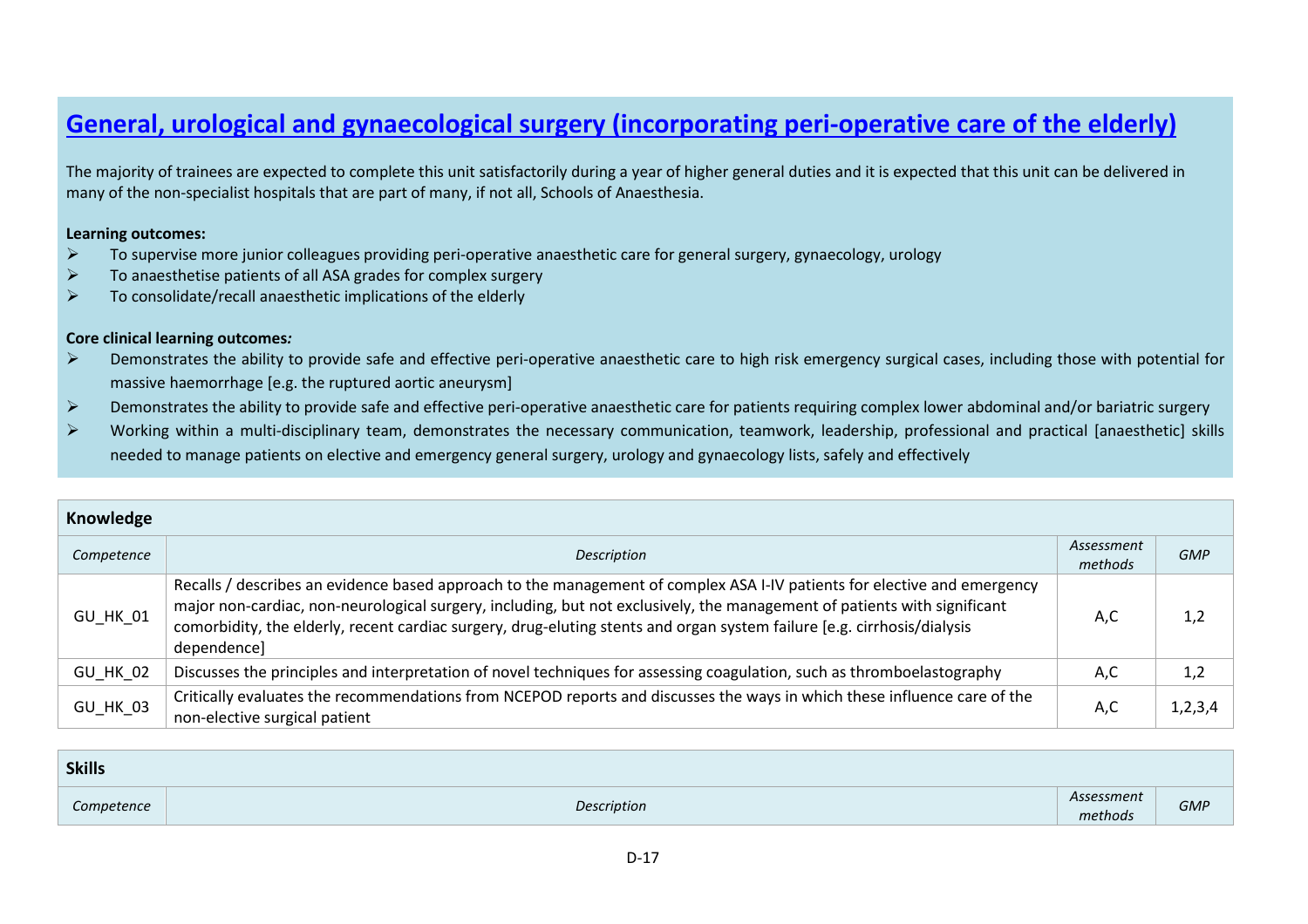|                | Demonstrates focussed preoperative evaluation of patients of all ASA grades who are at risk of post-operative morbidity,                                                                                                                                                                                                                                                                |            |         |
|----------------|-----------------------------------------------------------------------------------------------------------------------------------------------------------------------------------------------------------------------------------------------------------------------------------------------------------------------------------------------------------------------------------------|------------|---------|
| GU_HS_01       | including the implementation of risk stratification methods such as scoring systems and measures of functional capacity                                                                                                                                                                                                                                                                 | D, A, C, M | 1,2,3   |
|                | [including basic interpretation of cardiopulmonary exercise testing results]                                                                                                                                                                                                                                                                                                            |            |         |
| GU HS 02       | Demonstrates effective contribution to surgical decision making including the risks and benefits of surgery, and futility issues                                                                                                                                                                                                                                                        | A, C, M    | 1,2,3,4 |
|                | Demonstrates safe and effective peri-operative anaesthetic care to patients of all ASA grades requiring major intra-abdominal<br>surgery covered in this unit of training under distant supervision including, but not exclusively:                                                                                                                                                     |            |         |
| $GU$ HS $_0$ 3 | Those requiring complex colo-rectal, gynaecological and urological surgery                                                                                                                                                                                                                                                                                                              | A,C,L,M    | 1,2,3,4 |
|                | Those requiring bariatric surgery                                                                                                                                                                                                                                                                                                                                                       |            |         |
|                | Those requiring high risk emergency surgery, including those with potential for massive haemorrhage [e.g. the                                                                                                                                                                                                                                                                           |            |         |
|                | ruptured aortic aneurysm [Cross Ref vascular]]                                                                                                                                                                                                                                                                                                                                          |            |         |
| GU_HS_04       | Demonstrates the safe and appropriate use of equipment used to manage major blood loss during surgery, including but not<br>exclusively rapid infusion and cell saver devices                                                                                                                                                                                                           | A, C, L    | 1,2,3   |
| GU_HS_05       | Demonstrates the ability to be an effective member of a multi-disciplinary team managing elective and emergency general<br>surgery, urology and gynaecology lists, safely and effectively. This implies demonstrating essential generic communication,<br>teamwork, leadership and professional skills, as well as those specific to the perioperative anaesthetic care of the patients | L,M        | 1,2,3,4 |
| GU HS 06       | Demonstrates the ability to participate effectively in the post-operative care of the patient as part of a multi-disciplinary team                                                                                                                                                                                                                                                      | A,C        | 1,2,3,4 |
| GU_HS_07       | Demonstrates the ability to supervise and teach less experienced trainees in all aspects of complex major colorectal,<br>gynaecological and urological surgery                                                                                                                                                                                                                          | D, A, C, M |         |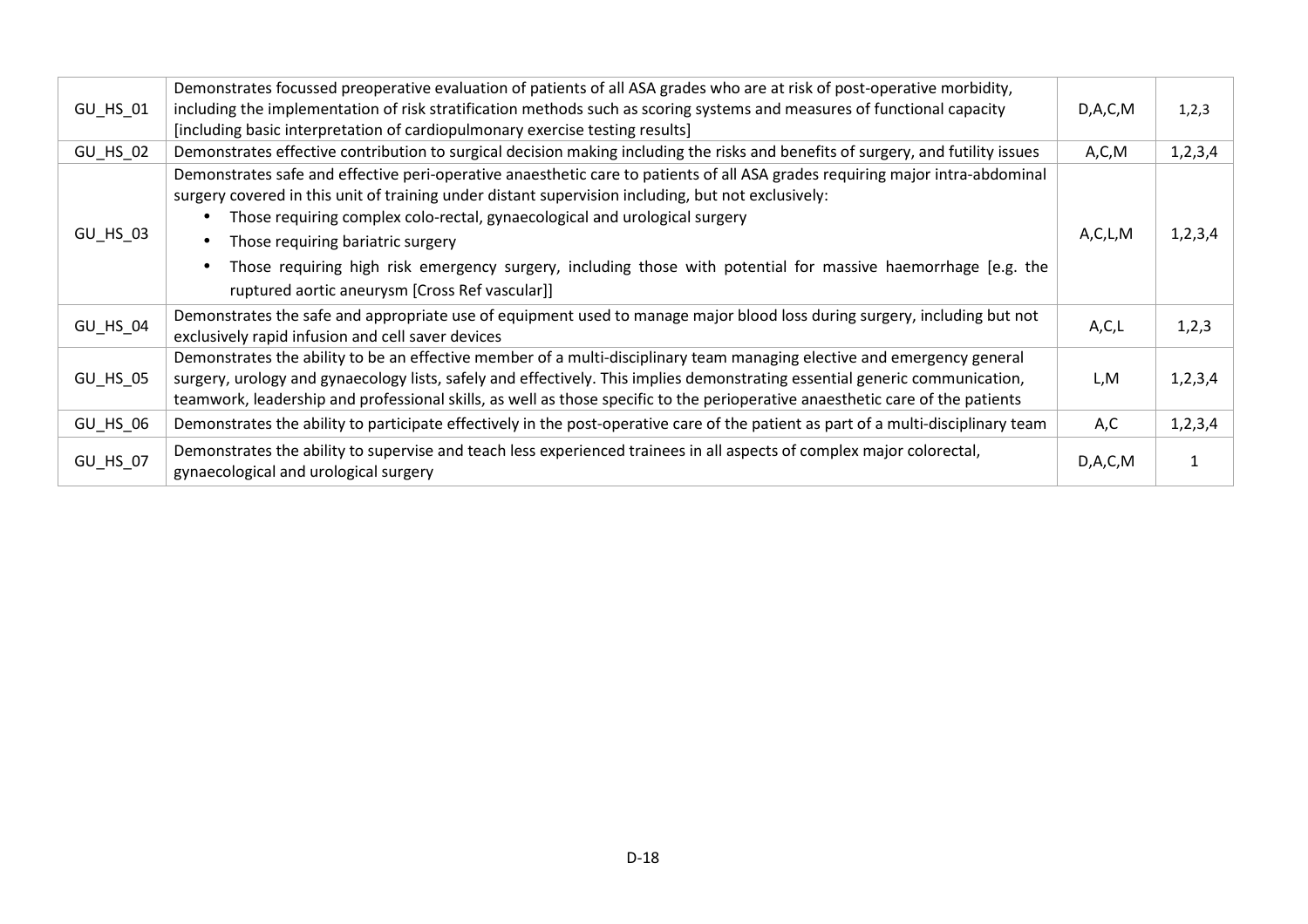### **Management of respiratory and cardiac arrest\***

This unit is one of the three higher mandatory units that all trainees must complete satisfactorily during higher training [the others are Airway management and Perioperative Medicine]. It is expected that this unit can be delivered in most hospitals.

### **Learning Outcome:**

 $\blacktriangleright$ Develop expertise by building on the knowledge, understanding and skills gained during intermediate training

- ➤ The management of patients requiring cardio-respiratory resuscitation [with distant supervision] by:
	- o Demonstrating the ability to lead a multidisciplinary resuscitation team in the initial assessment and management through to definitive care in the Intensive Care Unit if successful [including necessary transfer]
	- o Leading the debrief sessions for both staff and relatives in a sensitive, compassionate and constructive manner

| Knowledge       |                                                                                           |                              |            |
|-----------------|-------------------------------------------------------------------------------------------|------------------------------|------------|
| Competence      | Description                                                                               | Assessment<br><b>Methods</b> | <b>GMP</b> |
| <b>RC HK 01</b> | Discusses the legal principles of resuscitation, advanced directives and DNAR orders      | A,C                          | 1, 2, 3, 4 |
| <b>RC HK 02</b> | Discusses factors affecting prognostication and the indications for withdrawal of support | A,C                          | 1, 2, 3, 4 |

| <b>Skills</b>   |                                                                                                                                                                                                                                                                                         |                       |            |
|-----------------|-----------------------------------------------------------------------------------------------------------------------------------------------------------------------------------------------------------------------------------------------------------------------------------------|-----------------------|------------|
| Competence      | Description                                                                                                                                                                                                                                                                             | Assessment<br>Methods | <b>GMP</b> |
| <b>RC_HS_01</b> | Demonstrates the ability to gain a surgical airway [Cross reference Intensive Care] [S]                                                                                                                                                                                                 | D,S                   | 1,2        |
| RC_HS_02        | Demonstrates the ability to provide comprehensive clinical care throughout the resuscitation attempt and during further care<br>if indicated                                                                                                                                            | D, A, S               | 1, 2, 3, 4 |
| <b>RC HS 03</b> | Demonstrates the ability to initiate and manage therapeutic hypothermia when indicated                                                                                                                                                                                                  | D                     |            |
| <b>RC HS 04</b> | Demonstrates team leadership and the ability to make end of life decisions and when to cease active treatment in a<br>compassionate and caring manner, including leading the discussion on the appropriateness, or otherwise, of withdrawing<br>treatment with both staff and relatives | D,A                   | 1, 2, 3, 4 |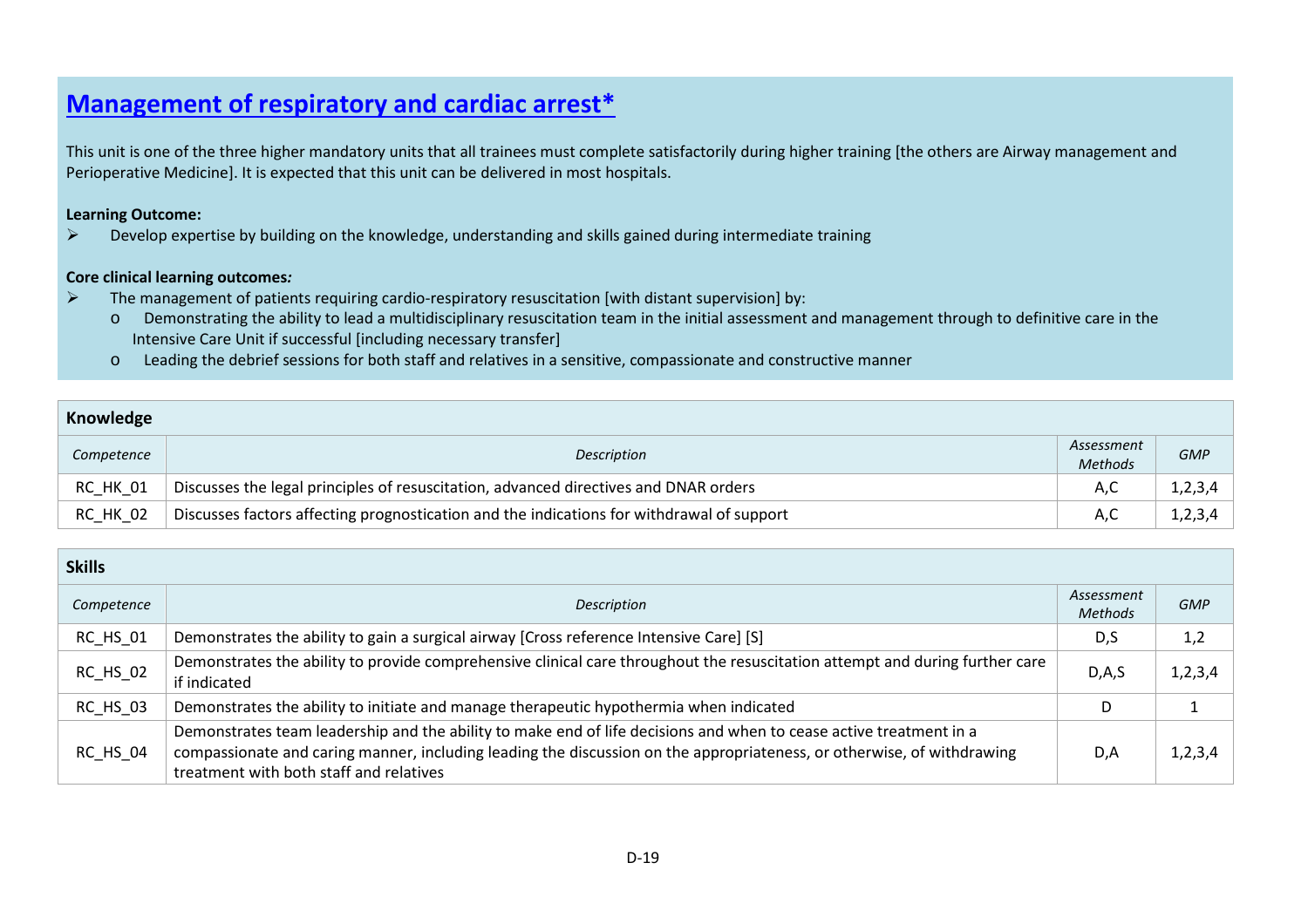### **Non-theatre**

It is expected that the majority of trainees will complete this unit during higher training as many of the competencies can be achieved in the course of completing a number of other units, both general and specialist.

#### **Learning outcomes:**

- $\blacktriangleright$ Develop expertise by building on the knowledge, understanding and skills gained in the intermediate curriculum
- $\blacktriangleright$  Become more independent in managing patients in a greater variety of out of theatre environments, including remote sites, under distant supervision [See section 6.2 for greater detail about Remote Site supervision]

#### **Core clinical learning outcome:**

 $\blacktriangleright$  To deliver safe peri-procedure anaesthesia/sedation to adult patients outside the operating theatre, including remote sites, under distant supervision, as described in Section 6.2

| Knowledge       |                                                                                                                                                                                                                                                                                                                                                          |                              |            |
|-----------------|----------------------------------------------------------------------------------------------------------------------------------------------------------------------------------------------------------------------------------------------------------------------------------------------------------------------------------------------------------|------------------------------|------------|
| Competence      | Description                                                                                                                                                                                                                                                                                                                                              | Assessment<br><b>Methods</b> | <b>GMP</b> |
| <b>DI HK 01</b> | Discusses in-depth, the peri-procedure [diagnostic or therapeutic, elective or emergency] anaesthetic/sedation needs for<br>complex ASA 1-4 patients that may take place outside the operating theatre, including remote sites [See section 6.2],<br>including but not exclusively in the following settings: The Radiology suites, Radiotherapy and ECT |                              |            |

| <b>Skills</b> |                                                                                                                                                                                         |                              |            |
|---------------|-----------------------------------------------------------------------------------------------------------------------------------------------------------------------------------------|------------------------------|------------|
| Competence    | Description                                                                                                                                                                             | Assessment<br><b>Methods</b> | <b>GMP</b> |
| DI_HS_01      | Demonstrates the team leadership and communication skills necessary to effectively manage cases/lists in any non-theatre<br>environment to the benefit of patients and the organisation | A, C, D, M                   | 1, 2, 3, 4 |
| DI_HS_02      | Demonstrates the ability to critically evaluate the pre-operative condition and suitability of patients with significant co-<br>morbidities for such procedures                         | A, C, D, M                   | 1,2,3,4    |
| DI_HS_03      | Demonstrates the ability to supervise and teach less experienced trainees, whilst recognising their limitations                                                                         | A, C, D, M                   | 1, 2, 3, 4 |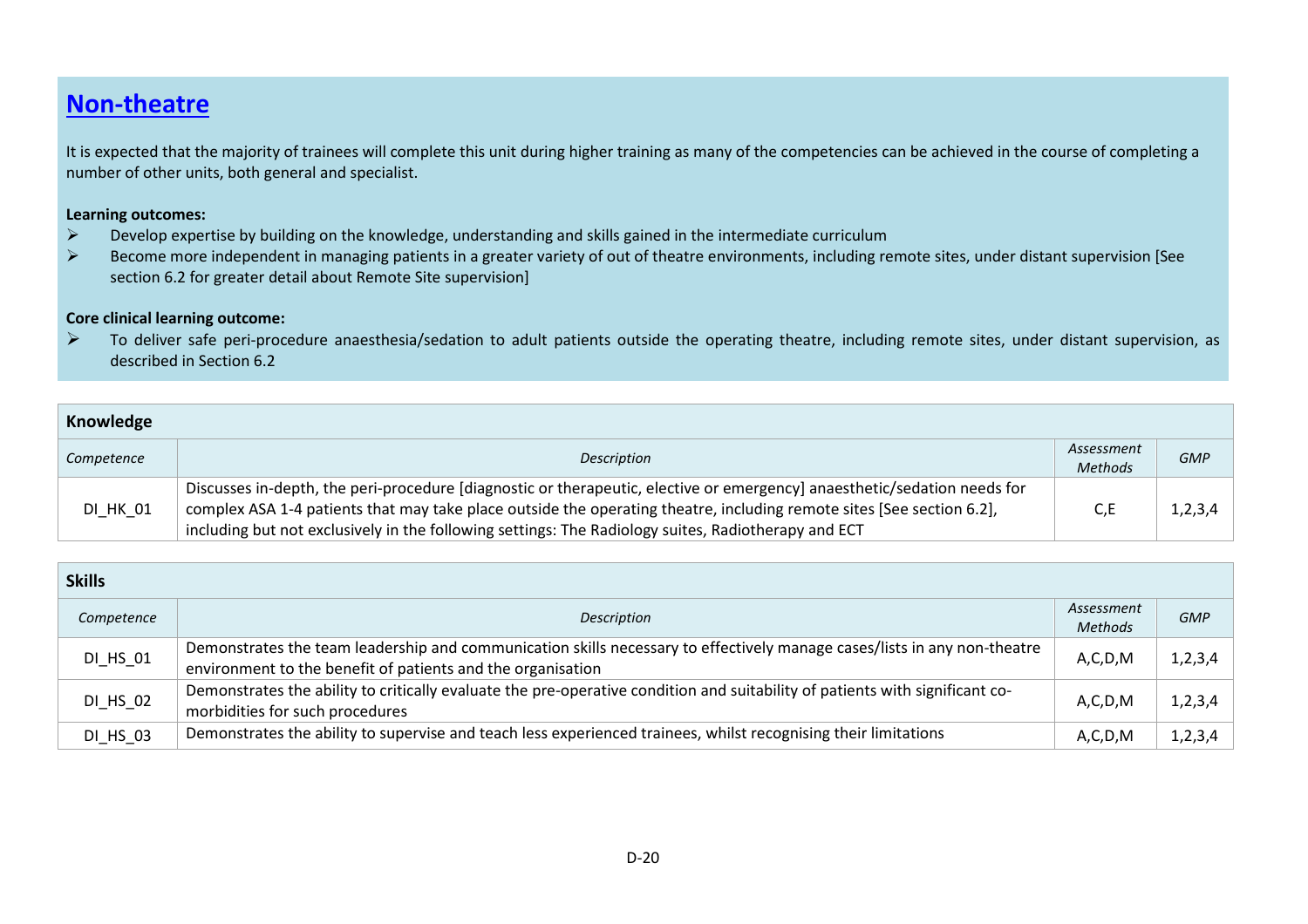### **Obstetrics**

The majority of trainees are expected to complete this unit satisfactorily during a year of higher general duties and it is expected that this unit can be delivered in many of the non-specialist hospitals that are part of many, if not all, Schools of Anaesthesia, provided that they have a consultant-led obstetric unit.

### **Learning outcome:**

 $\blacktriangleright$  Capture the maturation process by building on the experience gained in intermediate training and achieve a greater emphasis on undertaking more complex obstetric cases

- $\blacktriangleright$ To be able to provide the appropriate anaesthetic management for any patient who requires emergency obstetric anaesthesia
- $\blacktriangleright$  To be able to provide elective anaesthetic services to the obstetric unit [excepting those patients with unusual problems who would normally be referred to a specialist centre]

| Knowledge  |                                                                                                           |                              |            |
|------------|-----------------------------------------------------------------------------------------------------------|------------------------------|------------|
| Competence | Description                                                                                               | Assessment<br><b>Methods</b> | <b>GMP</b> |
| OB_HK_01   | Discusses the limitations of a non specialised maternity unit and appropriate referral to a tertiary unit |                              |            |
| OB HK 02   | Discusses current advances and controversies in obstetrics                                                |                              |            |

| <b>Skills</b> |                                                                                                                                       |                      |            |
|---------------|---------------------------------------------------------------------------------------------------------------------------------------|----------------------|------------|
| Competence    | Description                                                                                                                           | Assessment<br>method | <b>GMP</b> |
| OB_HS_01      | Demonstrates the ability to assess women with factors complicating pregnancy                                                          | A,C                  | 1,2,3,4    |
| OB_HS_02      | Demonstrates the ability to construct a safe and effective plan for the management of a women with factors complicating<br>pregnancy  | C                    | 1,2,3,4    |
| OB_HS_03      | Demonstrates the ability to be an effective part of a multidisciplinary team                                                          | A,M                  | 1,2,3,4    |
| OB_HS_04      | Demonstrates the ability to manage an elective caesarean section list effectively, to the benefit of patients and the<br>organisation | A,M                  | 1,2,3,4    |
| OB_HS_05      | Demonstrates the ability to manage an elective or emergency caesarean section for placenta praevia                                    | A,D                  | 1,2        |
| OB_HS_06      | Demonstrates skill in managing emergencies including pre-eclampsia, eclampsia, major haemorrhage                                      | A, C, D, M           | 1,2,3,4    |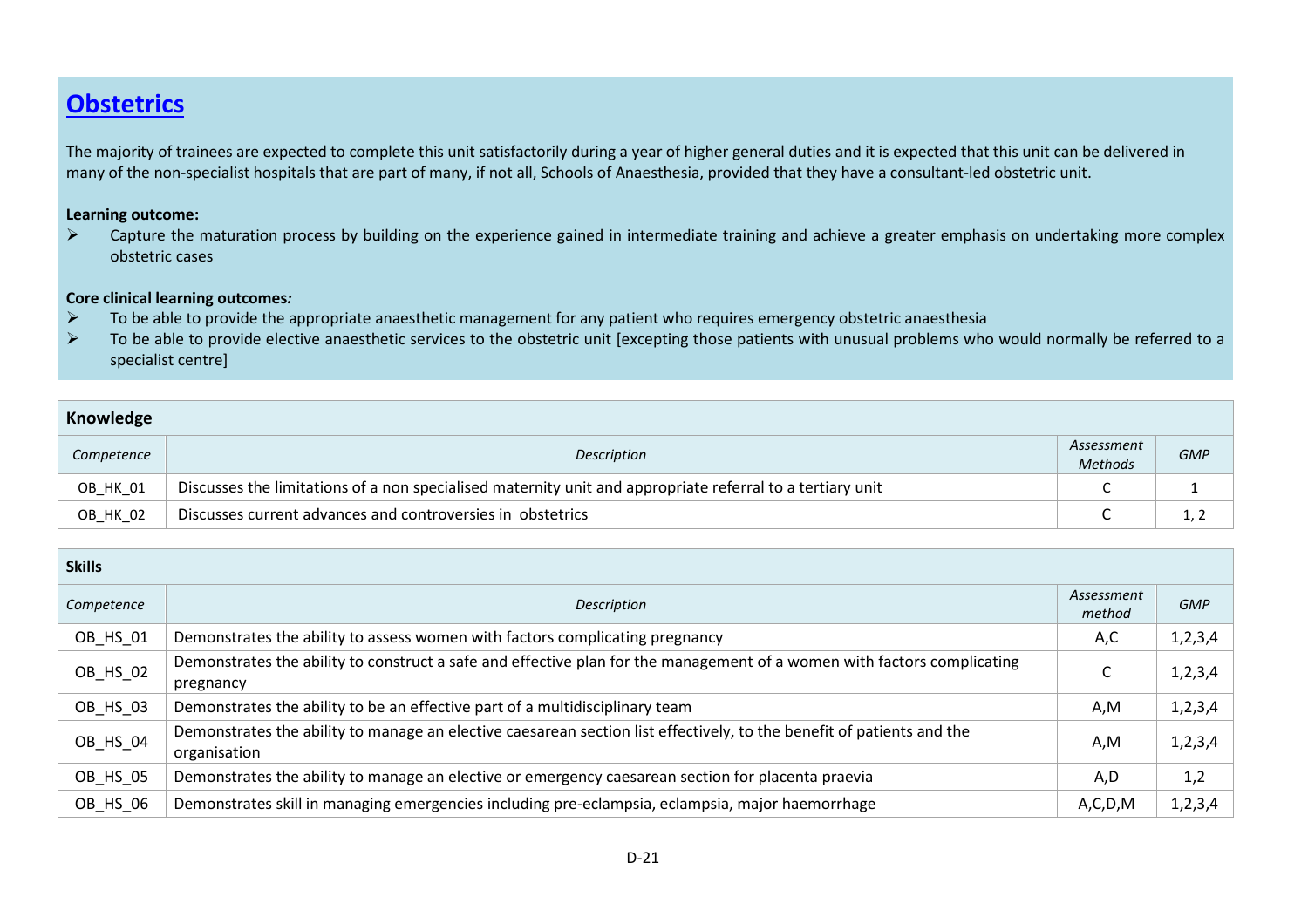| <b>Skills</b> |                                                                                                                                                                                                                                                         |                      |            |
|---------------|---------------------------------------------------------------------------------------------------------------------------------------------------------------------------------------------------------------------------------------------------------|----------------------|------------|
| Competence    | Description                                                                                                                                                                                                                                             | Assessment<br>method | <b>GMP</b> |
| OB_HS_07      | Demonstrates the skills required to provide safe and effective regional anaesthesia using a variety of techniques including<br>spinal, epidural, combined spinal-epidural and rectus sheath blocks in both normal and 'difficult' backs                 | A,D                  | 1,2        |
| OB_HS_08      | Demonstrates the ability to deliver safe and effective general anaesthesia to the obstetric patient, both in elective and<br>emergency settings, including the ability to anticipate, recognise and manage the expected and unexpected difficult airway | A,M                  | 1,2,3,4    |
| OB_HS_09      | Demonstrates skill in allaying anxiety and helping mothers deal with disappointment                                                                                                                                                                     | A,M                  | 1,2,3,4    |
| OB HS 10      | Demonstrates effective communication with patients and relatives/partners, including when things have not gone well                                                                                                                                     | A,M                  | 1,2,3,4    |
| OB_HS_11      | Demonstrates skill in providing information about analgesia and anaesthesia to pregnant women, with or without<br>complicating factors, to midwives and other professional groups                                                                       | A, D, M              | 1,2,3,4    |
| OB HS 12      | Demonstrate ability to supervise and teach less experienced trainees in all aspects of obstetric anaesthesia                                                                                                                                            | A, D, M              | 1,2        |
| OB HS 13      | Participates in local processes for monitoring the standards of practice                                                                                                                                                                                | M                    | 1,2,3,4    |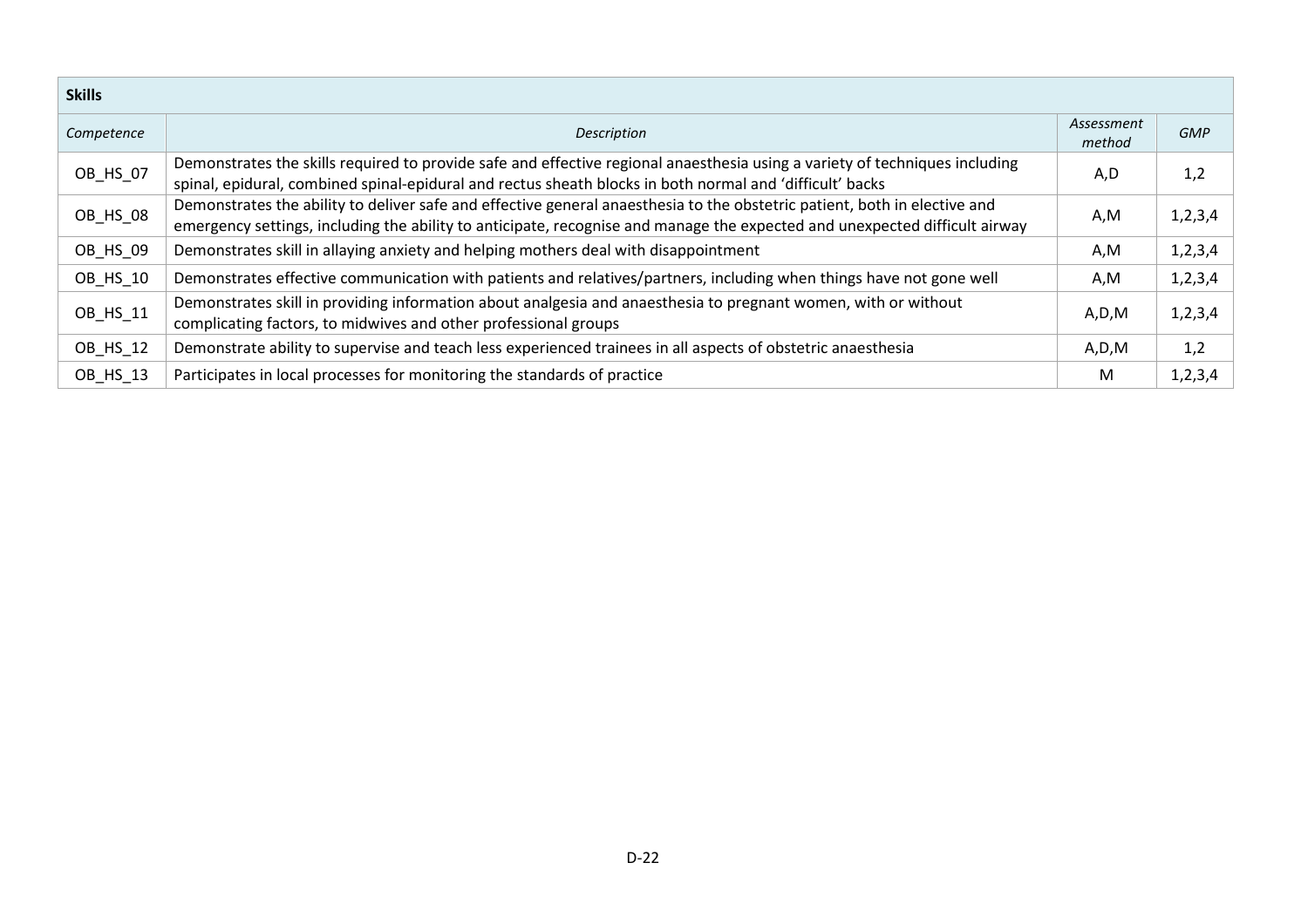### **Orthopaedic surgery**

The majority of trainees are expected to complete this unit satisfactorily during a year of higher general duties and it is expected that this unit can be delivered in many of the non-specialist hospitals that are part of many, if not all, Schools of Anaesthesia.

#### **Learning outcomes:**

- $\blacktriangleright$ Captures the maturation process by building on the knowledge, understanding and skills gained during intermediate training
- $\blacktriangleright$ To consolidate/recall anaesthetic implications of the elderly
- $\blacktriangleright$ Become more independent in managing anaesthesia for complex orthopaedic surgery as demonstrated by requiring less consultant guidance and supervision

#### **Core clinical learning outcome:**

Provide comprehensive safe perioperative anaesthetic care to all ASA 1-4 adult patients for all types of elective and emergency orthopaedic/trauma surgery to<br>The limbe selvice and exise facely discussive surgery during dis  $\blacktriangleright$ the limbs, pelvis and spine [excluding scoliosis surgery] with distant supervision

| Knowledge  |                                                                                                                                                                                                                                                                                                                                                         |                       |            |
|------------|---------------------------------------------------------------------------------------------------------------------------------------------------------------------------------------------------------------------------------------------------------------------------------------------------------------------------------------------------------|-----------------------|------------|
| Competence | <b>Description</b>                                                                                                                                                                                                                                                                                                                                      | Assessment<br>methods | <b>GMP</b> |
| OR_HK_01   | Recalls / describes an evidence based approach to the management of complex ASA I-IV patients for elective and emergency<br>major orthopaedic [including spinal] surgery, including, but not exclusively, the management of patients with significant<br>comorbidity, the elderly, recent cardiac surgery, drug-eluting stents and organ system failure | A,C                   |            |

| <b>Skills</b> |                                                                                                                                                                                                                                                         |                       |            |
|---------------|---------------------------------------------------------------------------------------------------------------------------------------------------------------------------------------------------------------------------------------------------------|-----------------------|------------|
| Competence    | Description                                                                                                                                                                                                                                             | Assessment<br>methods | <b>GMP</b> |
| OR_HS_01      | Demonstrates the ability to critically evaluate the pre-operative condition, plan appropriate optimisation and deliver safe<br>perioperative anaesthetic care to all adult patients however complex requiring routine and emergency orthopaedic surgery | A, C, D, M            | 1,2,3,4    |
| OR_HS_02      | Demonstrates the team leadership and communication skills necessary to manage major orthopaedic surgical emergencies                                                                                                                                    | A,M                   | 3,4        |
| OR_HS_03      | Demonstrates the ability to supervise and teach less experienced trainees in all aspects of elective and emergency<br>orthopaedic surgery                                                                                                               | A,D,M                 | 1, 2, 3    |
| OR_HS_04      | Demonstrate the ability to provide comprehensive safe peri-operative anaesthetic care for:<br>Spinal surgery including scoliosis surgery.<br>Pelvic fracture surgery<br>Fixation of long bone fractures in the multiply injured patient                 | A,D                   | 1, 2, 3, 4 |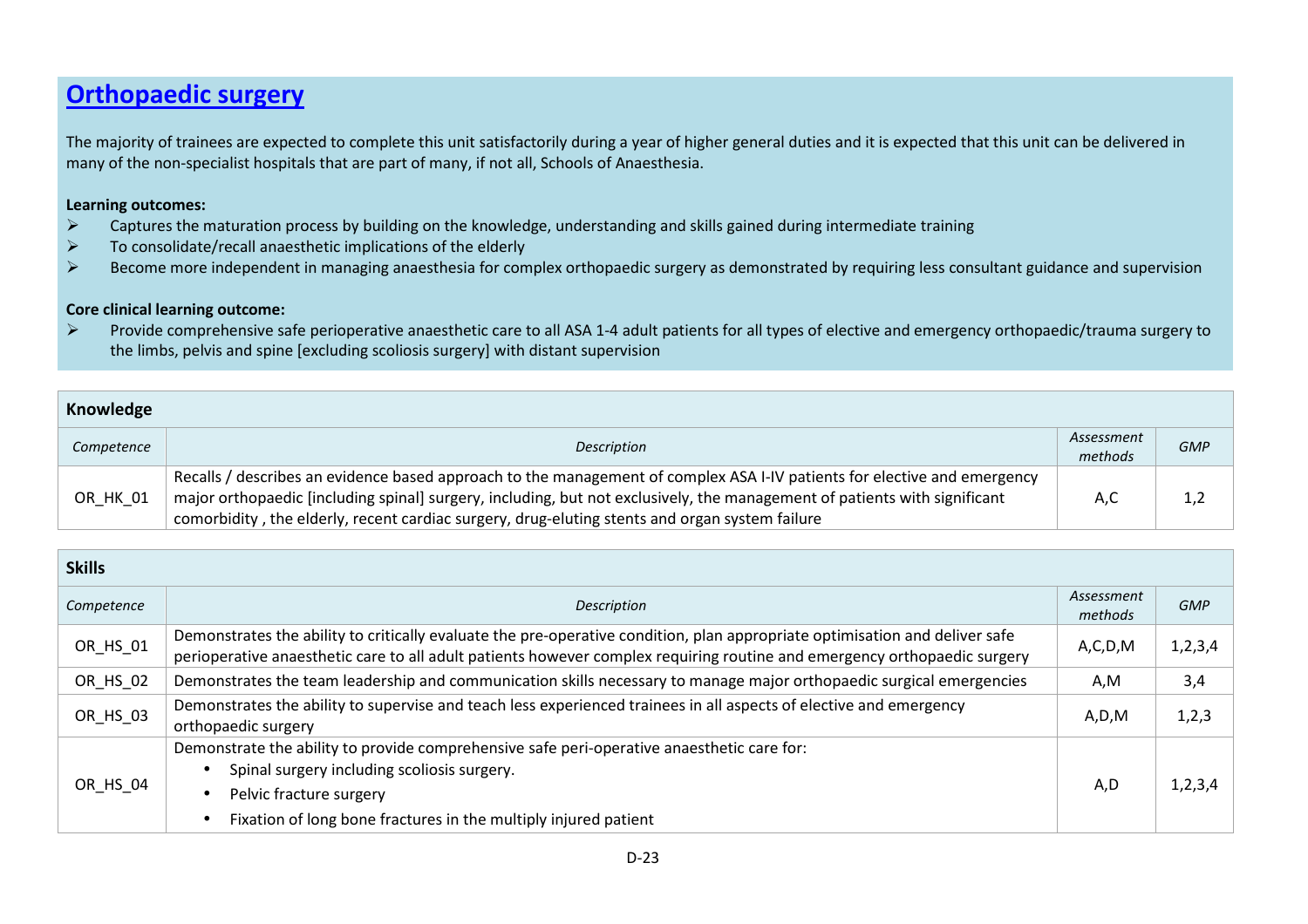| <b>Skills</b> |                                                                                                                                                                                                                                           |                       |            |
|---------------|-------------------------------------------------------------------------------------------------------------------------------------------------------------------------------------------------------------------------------------------|-----------------------|------------|
| Competence    | Description                                                                                                                                                                                                                               | Assessment<br>methods | <b>GMP</b> |
| OR_HS_05      | Demonstrates the ability to manage both elective and emergency orthopaedic surgical sessions effectively to the benefit of<br>patients and the organisation                                                                               | A,D,M                 | 1,2,3,4    |
| OR_HS_06      | Demonstrates effective communication skills with patients and relatives particularly when allaying anxiety in patients who<br>recognise that their surgical/medical condition is a severe risk to life, or when things have not gone well | A,M                   | 1,2,3,4    |
| OR_HS_07      | Demonstrates the ability to supervise and teach less experienced trainees in all aspects of anaesthesia for orthopaedic<br>surgery, whilst recognising the limitations of their expertise                                                 | A,D,M                 | 1,2        |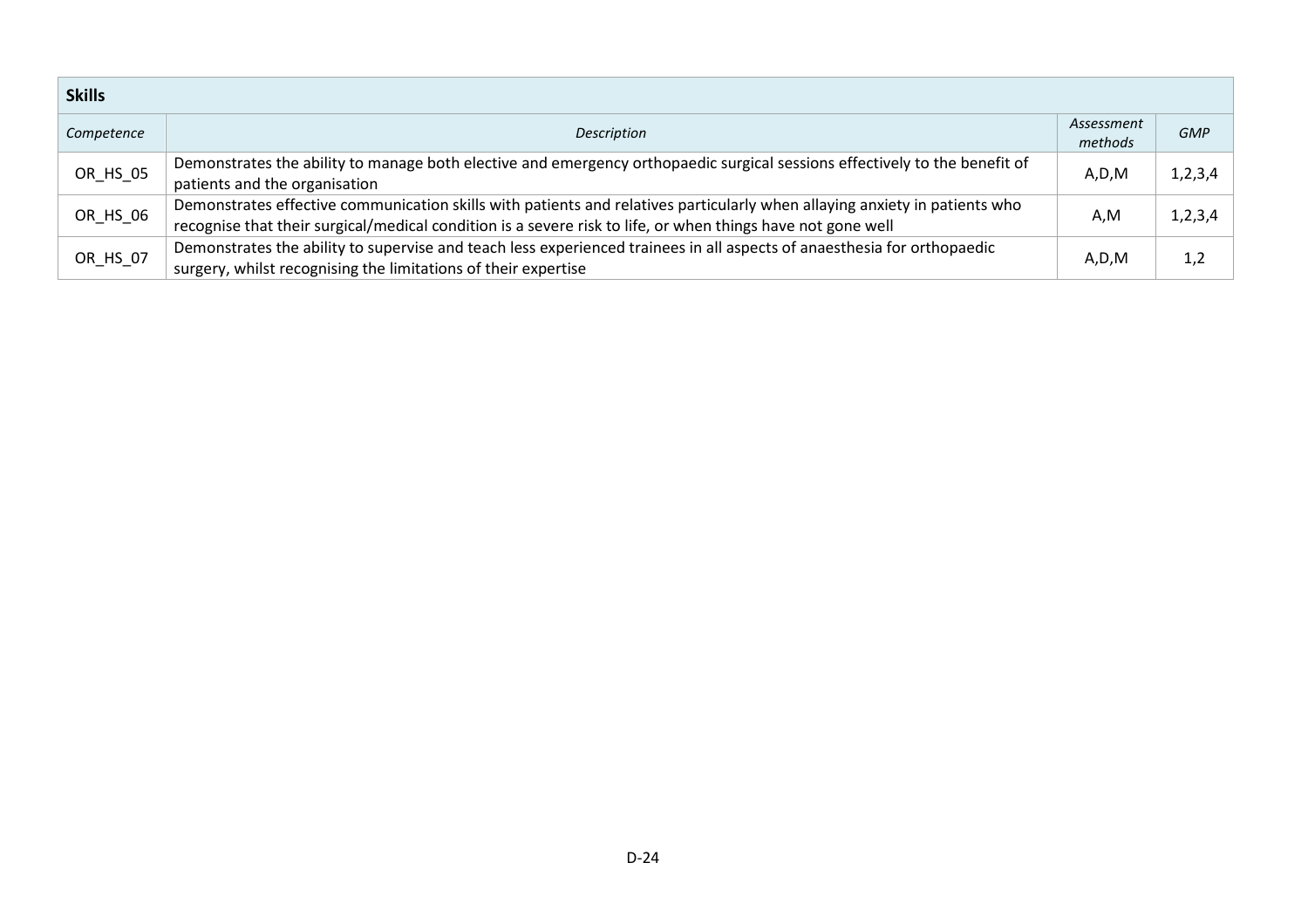### **Perioperative Medicine\***

This unit is one of the three higher mandatory units that all trainees must complete satisfactorily during higher training [the others are Management of respiratory and cardiac arrest].

This unit of training is intended to run in parallel with other units of training and is not designed to be undertaken as a standalone dedicated module. The learning outcomes are applicable to all patients and will be achievable during clinical practice whilst undertaking the other units of training. Demonstrating the ability to lead a medical preoperative assessment clinic is a mandatory component of this unit of training.

#### **Learning outcomes:**

- $\triangleright$  To deliver high quality preoperative assessment, investigation and management of all patients for elective and emergency surgery  $\triangleright$  To deliver high quality individualized assessment, investigated and province a
- $\triangleright$  To deliver high quality individualised anaesthetic care to all patients, focusing on optimising patient experience and outcome
- $\blacktriangleright$ To plan and implement high quality individualised post-operative care for all patients
- $\triangleright$  To take a leadership role in the multidisciplinary team in delivering perioperative care

| <b>Preoperative care:</b> |                                                                                                                               |                       |            |  |
|---------------------------|-------------------------------------------------------------------------------------------------------------------------------|-----------------------|------------|--|
| Knowledge                 |                                                                                                                               |                       |            |  |
| Competence                | Description                                                                                                                   | Assessment<br>Methods | <b>GMP</b> |  |
| POM HK 01                 | Describes strategies for prehabilitation and patient optimisation and the limits of such strategies                           | C                     |            |  |
| POM HK 02                 | Demonstrates comprehensive knowledge of enhanced recovery pathways and their limitations                                      | C                     |            |  |
| POM HK 03                 | Explains the relevance of assessments of the patient's functional cardiorespiratory capacity to perioperative decision making | A,C                   |            |  |
| POM HK 04                 | Describes how quality improvement principles could be used to develop local services                                          |                       | 2,3        |  |
| POM HK 05                 | Critically analyses evidence related to perioperative practice                                                                | C                     |            |  |
| POM HK 06                 | Explains the importance of primary and social care in perioperative pathways                                                  | C                     | 3          |  |
| POM HK 07                 | Describes the effects of ethnicity on disease processes                                                                       | C                     | 1,3,4      |  |

|  | <b>Skills</b> |
|--|---------------|
|  |               |
|  |               |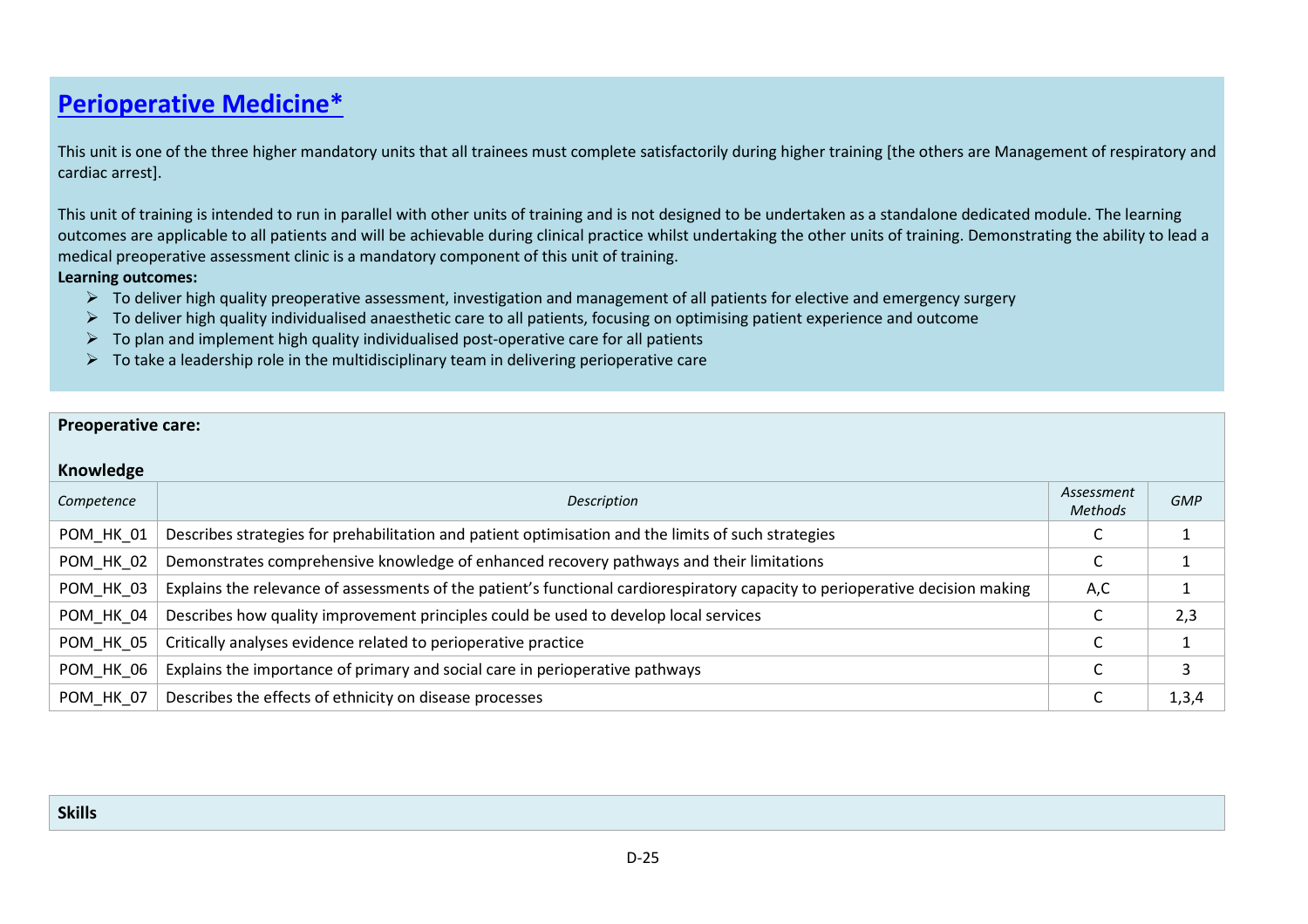| Competence | Description                                                                                                                                                                                                | Assessment<br>Methods | <b>GMP</b> |
|------------|------------------------------------------------------------------------------------------------------------------------------------------------------------------------------------------------------------|-----------------------|------------|
| POM_HS_01  | Demonstrates a holistic and patient centred approach to care                                                                                                                                               | A,L,M                 |            |
| POM_HS_02  | Makes complex clinical decisions in the face of uncertainty                                                                                                                                                | A,L,S                 | 1,2,3      |
| POM HS 03  | Uses risk scoring systems to inform communication with patients and colleagues                                                                                                                             | A, C, L               | 1,3        |
| POM_HS_04  | Discusses treatment options and risks with patients, including those with complex comorbidities, taking into account their<br>individual needs and requirements                                            | A,L                   | 3,4        |
| POM HS 05  | Takes a collaborative approach to perioperative decision making with colleagues                                                                                                                            | A,L,M                 |            |
| POM HS 06  | Communicates effectively with patients and colleagues as part of integrated care                                                                                                                           | A,L,M                 |            |
| POM HS 07  | Leads a medical preoperative assessment clinic (with appropriate supervision)                                                                                                                              |                       | 1,3,4      |
| POM_HS_08  | Contributes sensitively to discussions with patients, relatives and colleagues when significant uncertainty exists with regards<br>to the benefits of a proposed procedure versus the burdens of treatment | A,L                   | 3,4        |

### **Intraoperative care:**

### **Knowledge**

| Competence | Description                                                                                     | Assessment<br><b>Methods</b> | <b>GMP</b> |
|------------|-------------------------------------------------------------------------------------------------|------------------------------|------------|
| POM_HK_08  | Describes the evidence base for and limitations of Goal-Directed Therapy                        | A,C                          |            |
| POM HK 09  | Interprets the evidence of the use of advanced haemodynamic monitoring                          | A,C                          |            |
| POM HK 10  | Summarises the evidence regarding the impact of anaesthetic technique on patient outcome        | A,C                          |            |
| POM HK 11  | Describes techniques to minimise deviations in physiological parameters that may affect outcome | A,C                          |            |
| POM HK 12  | Describes a coherent fluid management strategy including the use of blood products              | A,C                          |            |

| <b>Skills</b> |                                                                                        |                       |            |
|---------------|----------------------------------------------------------------------------------------|-----------------------|------------|
| Competence    | Description                                                                            | Assessment<br>Methods | <b>GMP</b> |
| POM HS 09     | Demonstrates mastery of anaesthetic techniques for patients with complex comorbidities | A, D, S               |            |
| POM HS 10     | Uses depth of anaesthesia monitoring effectively                                       | A,C                   |            |
| POM HS 11     | Takes steps to minimise the risk of accidental awareness under general anaesthesia     | A,C                   | 1,2        |
| POM HS 12     | Implements strategies to avoid post-operative cognitive dysfunction                    | A,C                   |            |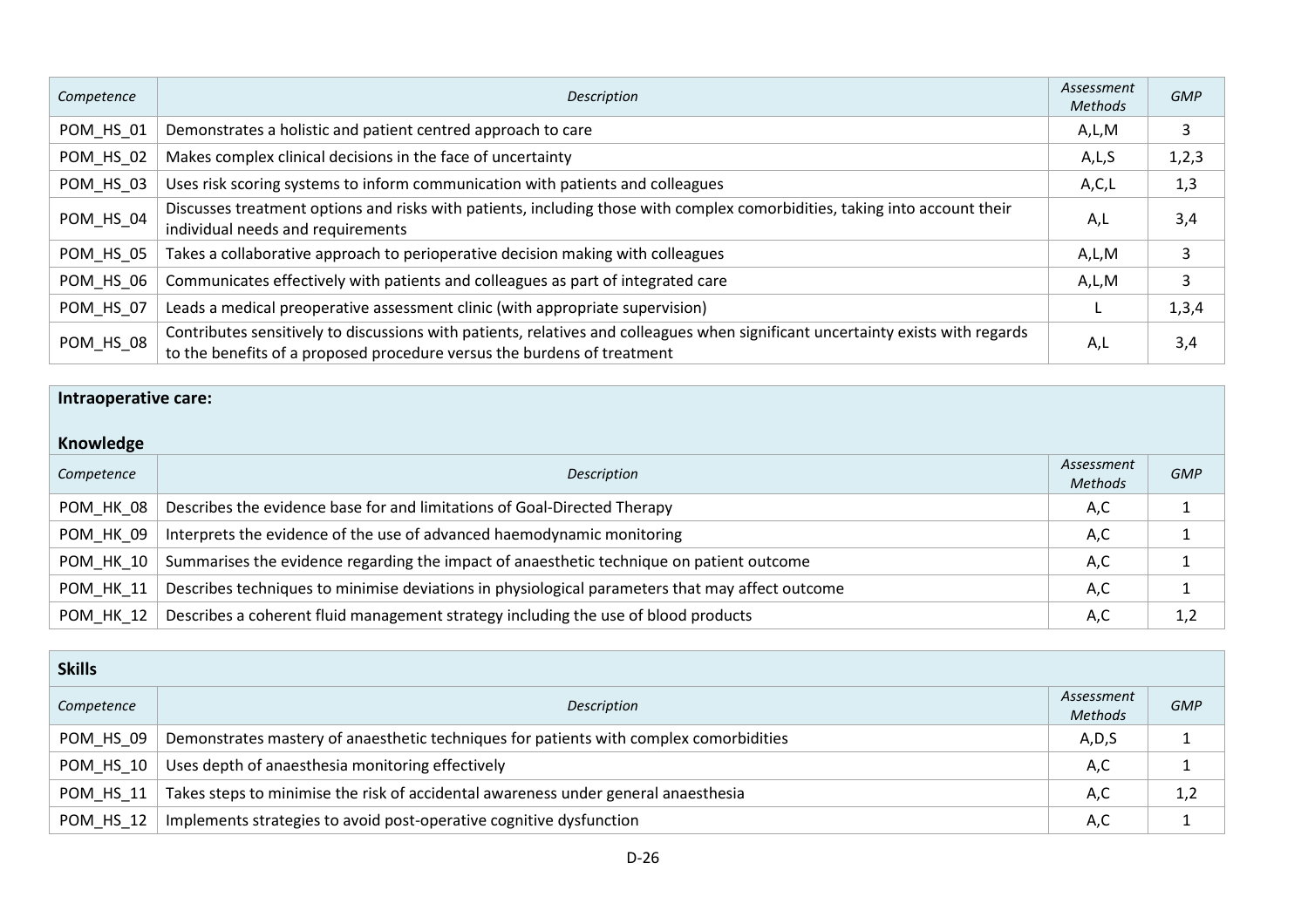| <b>Skills</b>                                  |                                                                                                                                                |                              |            |
|------------------------------------------------|------------------------------------------------------------------------------------------------------------------------------------------------|------------------------------|------------|
| Competence                                     | Description                                                                                                                                    | Assessment<br><b>Methods</b> | <b>GMP</b> |
| POM_HS_13                                      | Demonstrates an appropriate leadership role in patient safety and quality improvement within an organisation                                   | A,L,S                        | 2,3        |
| POM_HS_14                                      | Anticipates and acts to pre-empt complications during surgery                                                                                  | A, L, S                      | 1,3        |
| POM_HS_15                                      | Uses Goal-directed Therapy in clinical practice                                                                                                | A,S                          | 1          |
| <b>Postoperative care:</b><br><b>Knowledge</b> |                                                                                                                                                |                              |            |
| Competence                                     | Description                                                                                                                                    | Assessment<br><b>Methods</b> | <b>GMP</b> |
| POM_HK_13                                      | Evaluates the benefits and limitations of perioperative patient pathways                                                                       | C                            | 1,2        |
| POM_HK_14                                      | Describes the importance of pain management in perioperative outcomes including enhanced recovery pathways                                     | С                            | 1          |
| POM_HK_15                                      | Describes evidence-based methods of optimising circulating volume in the postoperative patient                                                 | C                            | 1          |
| <b>Skills</b>                                  |                                                                                                                                                |                              |            |
| Competence                                     | Description                                                                                                                                    | Assessment<br><b>Methods</b> | <b>GMP</b> |
| POM_HS_16                                      | Shows leadership and communicates sensitively with patients regarding complications and adverse events and co-ordinates<br>appropriate actions | A,L,M,S                      | 3,4        |
| POM_HS_17                                      | Prescribes postoperative medications and therapy to optimise recovery and minimise length of stay                                              | A,L                          | 1          |
| POM_HS_18                                      | Takes an active role in the post-operative multidisciplinary team                                                                              | A,L,M,S                      | 3          |
| POM_HS_19                                      | Demonstrates the ability to recognise when standard pathways should be adapted and tailored to individual need                                 | A,L                          | 1,2        |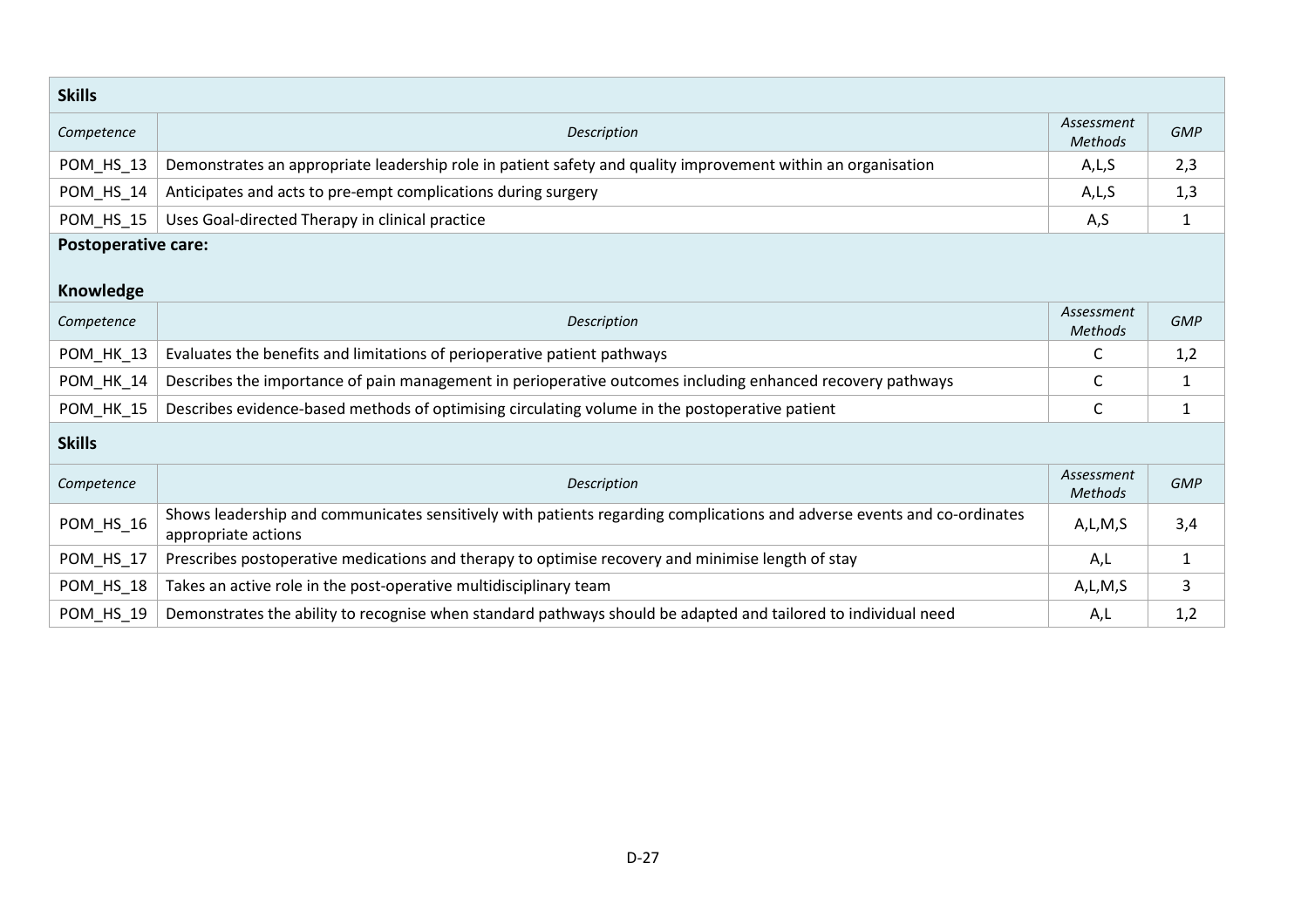### **Regional**

It is expected that this unit will often be completed in conjunction with the higher unit in orthopaedic surgery.

#### **Learning outcomes:**

- $\triangleright$  Captures the maturation process and continues to develop understanding and skills gained at the intermediate level  $\blacktriangleright$
- $\blacktriangleright$ Demonstrate proficiency in managing the regional techniques learnt during that time under distant supervision
- $\blacktriangleright$ Increase the range of block techniques practiced
- $\blacktriangleright$ Increased understanding of, and skill in, the use of ultrasound in regional anaesthesia
- $\blacktriangleright$ Take appropriate opportunities to use regional anaesthesia as part of the anaesthetic technique when clinically indicated
- $\blacktriangleright$ Become skilled in performing some more complex blocks with distant supervision
- $\blacktriangleright$ Has appropriately integrated regional anaesthetic practice into the range of clinical alternatives within their practice

- $\blacktriangleright$ Demonstrates ability to perform both lower and upper limb plexus/regional blocks with distant supervision
- ⋗ Always considers the option of regional anaesthesia in appropriate clinical contexts

| Knowledge       |                                                                                                                                                                                                                                                                                                                                                 |                       |            |
|-----------------|-------------------------------------------------------------------------------------------------------------------------------------------------------------------------------------------------------------------------------------------------------------------------------------------------------------------------------------------------|-----------------------|------------|
| Competence      | Description                                                                                                                                                                                                                                                                                                                                     | Assessment<br>Methods | <b>GMP</b> |
| <b>RA_HK_01</b> | Discusses the principles, practice and complications of continuous catheter techniques for peripheral nerve blocks                                                                                                                                                                                                                              | A,C                   | 1,2        |
| RA HK 02        | Discusses the principles, practice and complications of the use of continuous spinal anaesthetic blockade                                                                                                                                                                                                                                       | A,C                   | д,         |
| RA_HK_03        | Discusses the principles of the use of ultra sound for guiding nerve/plexus blocks and the insertion of catheters<br>including, but not exclusively:<br>Explaining the mechanisms by which hyperechoic, hypoechoic and anechoic images are obtained<br>Explaining the difference and uses of 'B' mode [bright] and 'M' mode [Motion] ultrasound | A,C                   |            |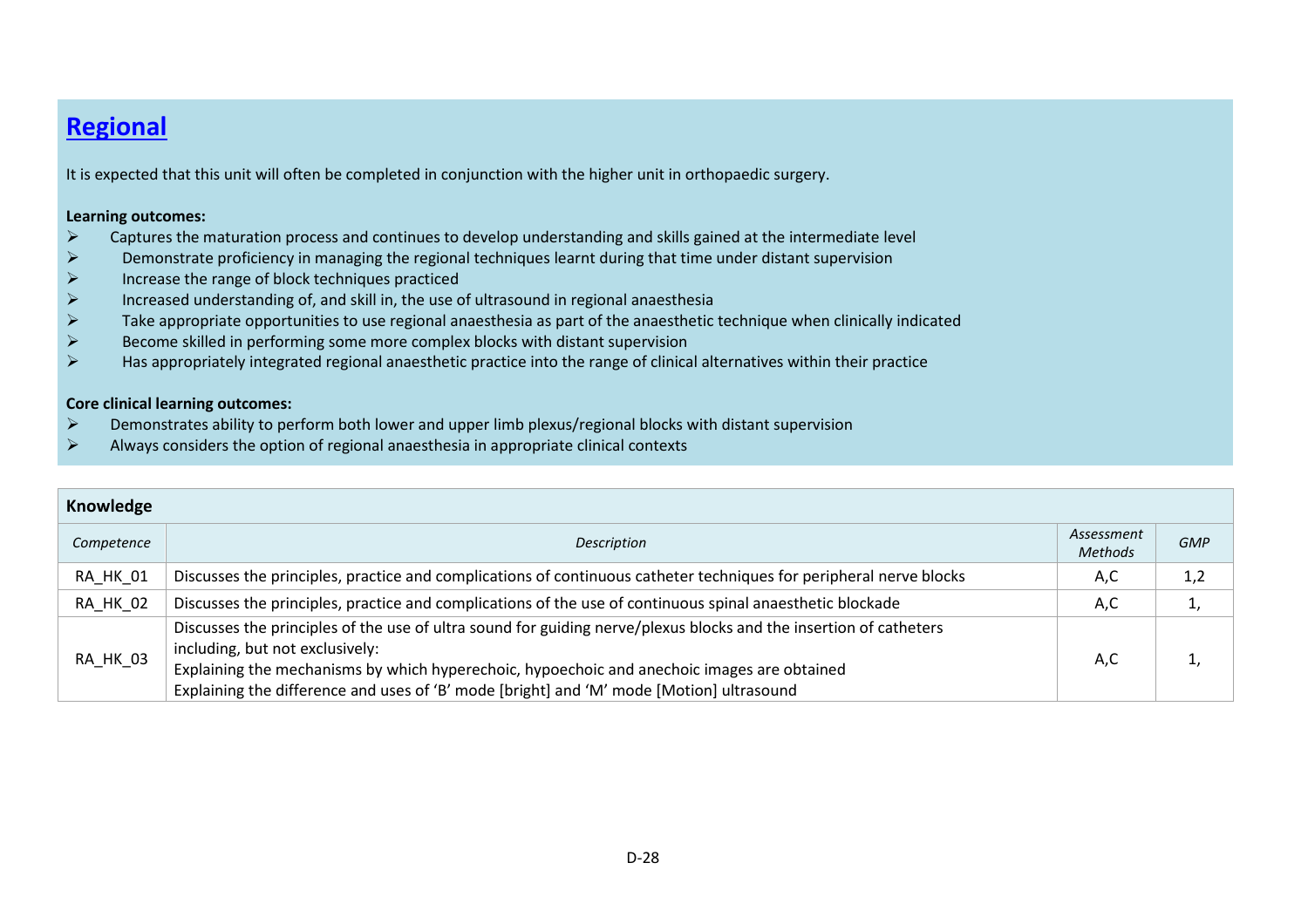| <b>Skills</b> |                                                                                                                                                                                                                                                                                                                                                                                                                                                                                                                                                                                                  |                      |              |
|---------------|--------------------------------------------------------------------------------------------------------------------------------------------------------------------------------------------------------------------------------------------------------------------------------------------------------------------------------------------------------------------------------------------------------------------------------------------------------------------------------------------------------------------------------------------------------------------------------------------------|----------------------|--------------|
| Competence    | Description                                                                                                                                                                                                                                                                                                                                                                                                                                                                                                                                                                                      | Assessment<br>method | <b>GMP</b>   |
| RA_HS_01      | Demonstrates the ability to develop a peri-operative management plan and perform safely and effectively a number of the<br>following blocks under distant supervision using either/or peripheral nerve stimulation or ultrasound guidance [those marked<br>with an asterisk are considered essential, the remainder are optional]:<br>Peripheral nerve blocks [e.g. femoral nerve]*<br>$\bullet$<br>Brachial plexus*<br>Deep cervical plexus blocks<br>Supra and infra clavicular blocks<br>Intercostal nerve blocks<br>Thoracic epidural anaesthesia*<br>Lumbar plexus blocks<br>Sciatic blocks | A, D                 | 1,2,3,       |
| RA_HS_02      | Demonstrates clinically relevant sonoanaotomy of the brachial & lumbosacral plexus [upper and lower limb] with reference<br>to performing recommended regional anaesthetic techniques                                                                                                                                                                                                                                                                                                                                                                                                            | A,D                  | 1,2          |
| RA_HS_03      | Can demonstrate local anaesthetic injection and circumferential spread around the intended nerve / plexus                                                                                                                                                                                                                                                                                                                                                                                                                                                                                        | A,D                  | $\mathbf{1}$ |
| RA_HS_04      | Demonstrates correct needling technique using either an in or out of plane approach with ultrasound [Cross ref vascular and<br>intensive care]                                                                                                                                                                                                                                                                                                                                                                                                                                                   | A,D                  | $\mathbf{1}$ |
| RA_HS_05      | Demonstrates good communication skills when managing patients who requires regional blockade and the staff responsible<br>for surgical and nursing care                                                                                                                                                                                                                                                                                                                                                                                                                                          | A, D, M              | 1,2,3,4,     |
| RA_HS_06      | Demonstrates ability to lead discussions on appropriateness of a regional technique for surgery and post-operative analgesia                                                                                                                                                                                                                                                                                                                                                                                                                                                                     | A,D                  | 1, 2, 3, 4,  |
| RA_HS_07      | Demonstrates the ability to co-ordinate and manage a list with suitable patients for regional blockade including liaising with<br>surgeons, theatre nursing and anaesthetic staff                                                                                                                                                                                                                                                                                                                                                                                                                | A,D,M                | 1, 2, 3, 4,  |
| RA_HS_08      | Demonstrates the ability to supervise and teach regional anaesthetic techniques to less experienced trainees, whilst<br>recognising the limitations of their expertise                                                                                                                                                                                                                                                                                                                                                                                                                           | A, D, M              | 1, 2, 3, 4   |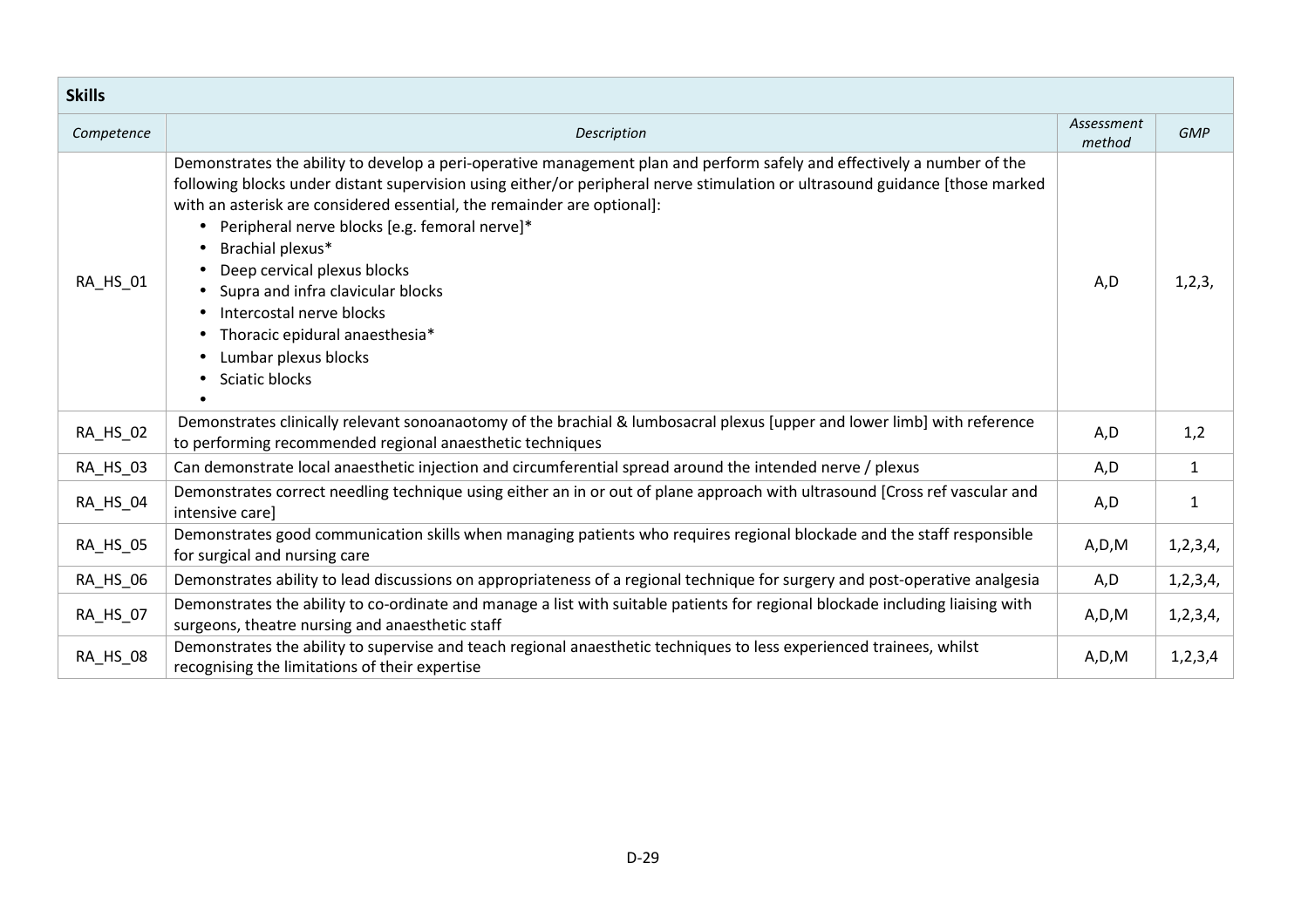### **Sedation**

This is an important unit of training, as it covers core skills required by all anaesthetists [including those with a major commitment to ICM]. It is expected that the competencies/minimum learning outcomes will be gained during the course of higher training through ST year 5 and 6, rather than as a dedicated block.

### **Learning outcomes:**

- $\blacktriangleright$ To be able to deliver pharmacological sedation to patients of all ages, safely and effectively
- $\blacktriangleright$ To be able to teach and supervise more junior colleagues in the provision of conscious sedation

### **Core clinical learning outcome:**

 $\blacktriangleright$ Demonstrates the ability to provide safe and effective sedation to any patient using whatever drugs required, by whatever route

| Knowledge  |                                                                                                                   |                       |            |
|------------|-------------------------------------------------------------------------------------------------------------------|-----------------------|------------|
| Competence | Description                                                                                                       | Assessment<br>Methods | <b>GMP</b> |
| $CS_HK_01$ | $\Box$ Discusses how multiple drug use may enhance sedation techniques, whilst detailing how this increases risks | A,C,E                 | ں مر د     |

| <b>Skills</b>              |                                                                                                                                                                                                           |                      |            |
|----------------------------|-----------------------------------------------------------------------------------------------------------------------------------------------------------------------------------------------------------|----------------------|------------|
| Competence                 | Description                                                                                                                                                                                               | Assessment<br>Method | <b>GMP</b> |
| $CS_HS_01$                 | Demonstrates focused preoperative evaluation of patients of all ASA grades who are at risk of perioperative<br>morbidity/mortality, ensuring engagement of patients in open and compassionate discussions | A, C, D, M           | 1, 2, 3, 4 |
| CS_HS_02                   | Demonstrates the ability to contribute to clinical decision making including the risks and benefits of specific procedures that<br>require the use CS to ensure they are completed successfully           | A, C, D, M           | 1, 2, 3, 4 |
| $CS_HS_03$                 | Demonstrates the ability to select sedation techniques appropriate to management in patients of all ages, including those<br>with significant co-morbidities [i.e. any ASA grade]                         | A,C,D                | 1,2,3      |
| $CS_HS_04$                 | Demonstrates the ability to administer and monitor sedation techniques to all patients [identified in CB HS 01 above] for<br>appropriate clinical procedures, safely and effectively                      | A.D                  | 1,2,3      |
| $CS$ <sub>_HS</sub> $_0$ 5 | Demonstrates the ability to supervise and teach safe conscious sedation techniques to less experienced trainees                                                                                           | A,D                  | 1,2,3      |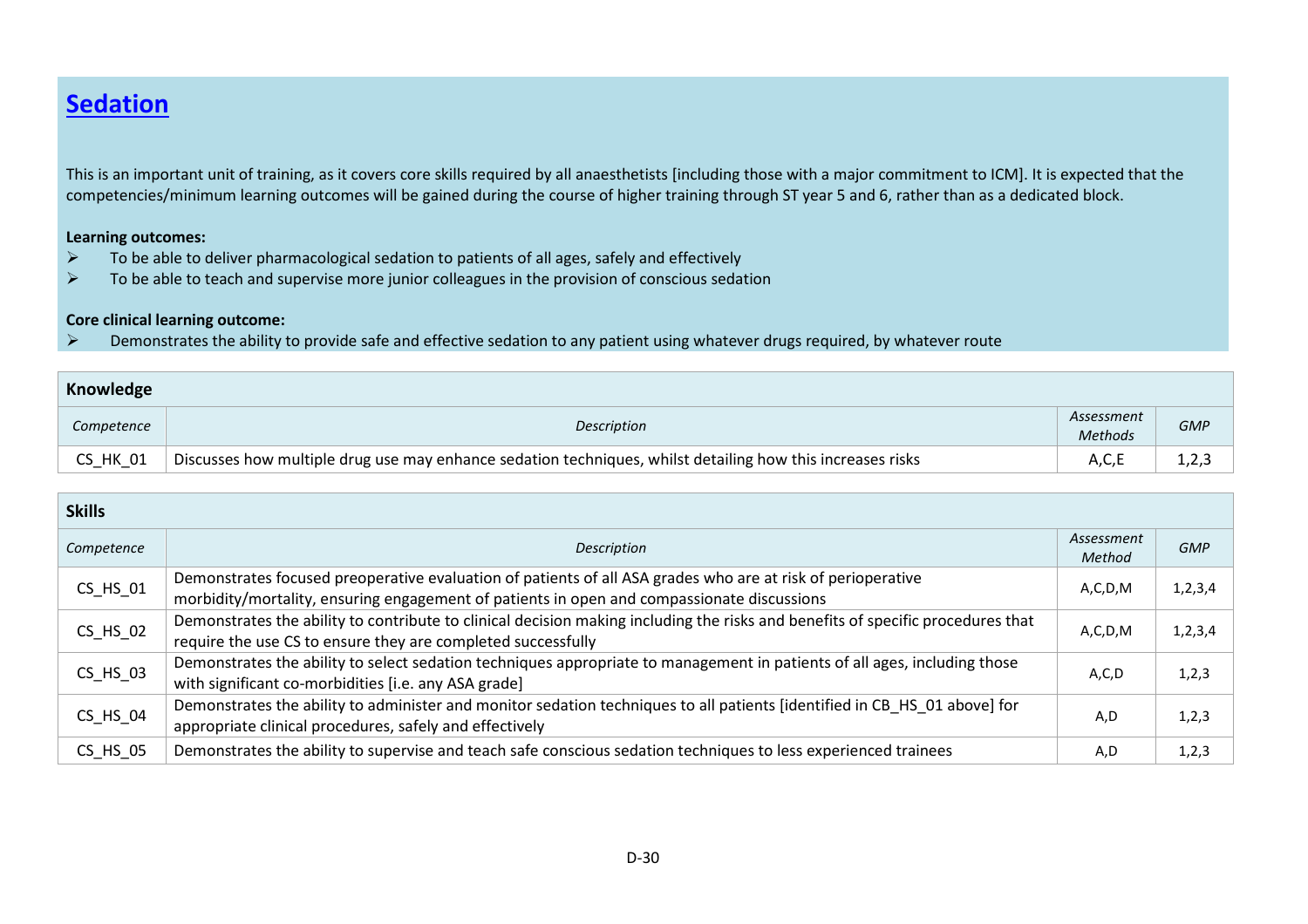### **Transfer medicine**

The majority of trainees undertaking this level are expected to complete it during a year of higher general duties. It shares common competencies with the Trauma/stabilisation and ICM units and it is expected that the competencies/learning outcomes can be achieved during the course of a six to twelve month generalduties block, without can be delivered as a dedicated unit, in many of the non-specialist hospitals that form part of many, if not all, Schools of Anaesthesia.

**Training note: Any trainee who has successfully completed a Helicopter Crew Course or equivalent may be assumed to have the competencies listed relating to helicopter transfer** 

#### **Learning outcome:**

 $\blacktriangleright$ Capture the maturation process by building on the knowledge, understanding and skills gained during intermediate training

- $\blacktriangleright$ Demonstrates the ability to lead a multidisciplinary team undertaking the initial assessment and stabilisation of patients, prioritising their early treatment
- $\blacktriangleright$  Demonstrates the leadership and clinical management skills needed to lead teams delivering safe and effective intra-/inter hospital transfer of any patient, however complex, and for prolonged journeys within the UK if required, by either land or air.
- $\blacktriangleright$ Demonstrates an understanding of the roles and responsibilities of teaching and supervising those undergoing training in the transfer of patients

| Knowledge       |                                                                                                                                                                                          |                       |            |
|-----------------|------------------------------------------------------------------------------------------------------------------------------------------------------------------------------------------|-----------------------|------------|
| Competence      | Description                                                                                                                                                                              | Assessment<br>methods | <b>GMP</b> |
| TF_HK_01        | Discusses the special requirements of inter-hospital transfer by helicopter                                                                                                              | C                     | 1, 2, 3, 4 |
| TF_HK_02        | Demonstrates a basic understanding of HEMS legislation                                                                                                                                   | C                     |            |
| TF_HK_03        | Describes the effects of flight on:<br>Patient's physiology<br>$\bullet$<br>Monitors / equipment<br>Medical staff<br>$\bullet$                                                           |                       |            |
| TF_HK_04        | Discusses the key aspects of safety relating to helicopter transfer:<br>Loading / unloading a patient<br>$\bullet$<br>Securing a patient during transfer<br>$\bullet$<br>Personal safety | C                     | 1,2        |
| <b>TF HK 05</b> | Discusses the drills required during common emergencies on helicopters                                                                                                                   | C                     | 1,2,3,4    |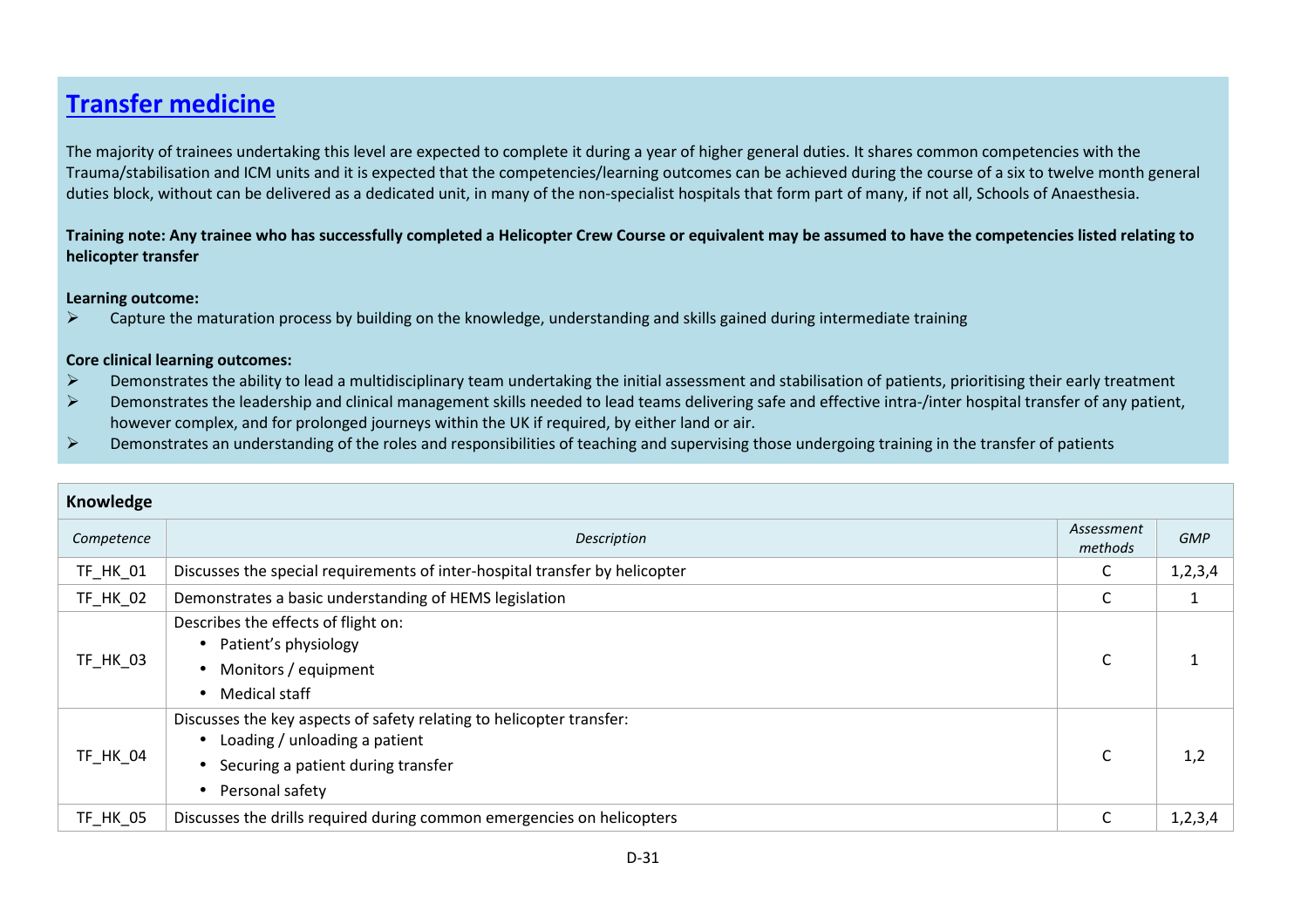| Knowledge       |                                                                                                                                                                      |                       |            |
|-----------------|----------------------------------------------------------------------------------------------------------------------------------------------------------------------|-----------------------|------------|
| Competence      | Description                                                                                                                                                          | Assessment<br>methods | <b>GMP</b> |
| TF_HK_06        | Discusses the principles of communication with flight crew and correct radio procedures                                                                              |                       | 1,2        |
| <b>TF HK 07</b> | Discusses the principles of handover following helicopter transfer                                                                                                   |                       | 1,2        |
| <b>TF HK 08</b> | Discusses the importance of team working and outlines the roles and responsibilities of the medical, ambulance and aircrew                                           |                       | 2,3,4      |
| TF_HK_09        | Discusses the key qualities of leadership required in those undertaking transfers, including the safe management of complex<br>or prolonged transfers by land or air | C                     | 1,2,3,4    |
| TF_HK_10        | Discusses the key issues in basic radio communication                                                                                                                | C                     | 1,2        |
| TF_HK_11        | Discusses the importance of audit/quality improvement projects of the transfer process, reporting of critical incidents during<br>air transfer and research          | C                     | 1,2,3      |
| TF_HK_12        | Understands the basics of crew resource management                                                                                                                   | C                     | 1,2,3,4    |
| <b>TF HK 13</b> | Discusses the issues regarding supervision of arranging patient transfers                                                                                            |                       | 1, 2, 3, 4 |
| <b>TF HK 14</b> | Demonstrates the ability to plan teaching of trainees the basic levels of competencies for intra-hospital transfer                                                   |                       |            |

| <b>Skills</b>   |                                                                                                                                                                                                        |                      |            |
|-----------------|--------------------------------------------------------------------------------------------------------------------------------------------------------------------------------------------------------|----------------------|------------|
| Competence      | Description                                                                                                                                                                                            | Assessment<br>method | <b>GMP</b> |
| $TF_HS_01$      | Demonstrates leadership in the clinical management of any patient requiring transfer to another area/hospital for further<br>management                                                                | A,D,M                | 1,2,3,4    |
| <b>TF HS 02</b> | Demonstrates the ability to teach the basic competencies of intra-hospital transfer to trainees                                                                                                        | A, D, M              | 1,2,3,4    |
| TF_HS_03        | Demonstrates the ability to supervise more junior trainees undertaking intra-hospital transfers                                                                                                        | A, D, M              | 1,2,3,4    |
| TF_HS_04        | Demonstrates the necessary organisational and communication skills required to effect the transfer of patients in a timely<br>and efficient manner                                                     | A, C, M              | 3,4        |
| TF_HS_05        | Demonstrates the ability to communicate effectively in a compassionate, non-discriminatory and understanding manner<br>when communicating with patients and relatives/carers when organising transfers | A,M                  | 3,4        |
| <b>TF HS 06</b> | Demonstrates leadership of the multi-disciplinary team undertaking the transfer                                                                                                                        | A, D, M              | 2,3,4      |
| <b>TF HS 07</b> | Demonstrates the ability to package a patient for transfer by helicopter                                                                                                                               | A, D, M              | 1,2,3,4    |
| <b>TF HS 08</b> | Demonstrates the correct use of communication by radio                                                                                                                                                 | A,D                  | 1          |
| <b>TF HS 09</b> | Demonstrates basic crew resource management skills                                                                                                                                                     | A, D, M              | 1,2,3,4    |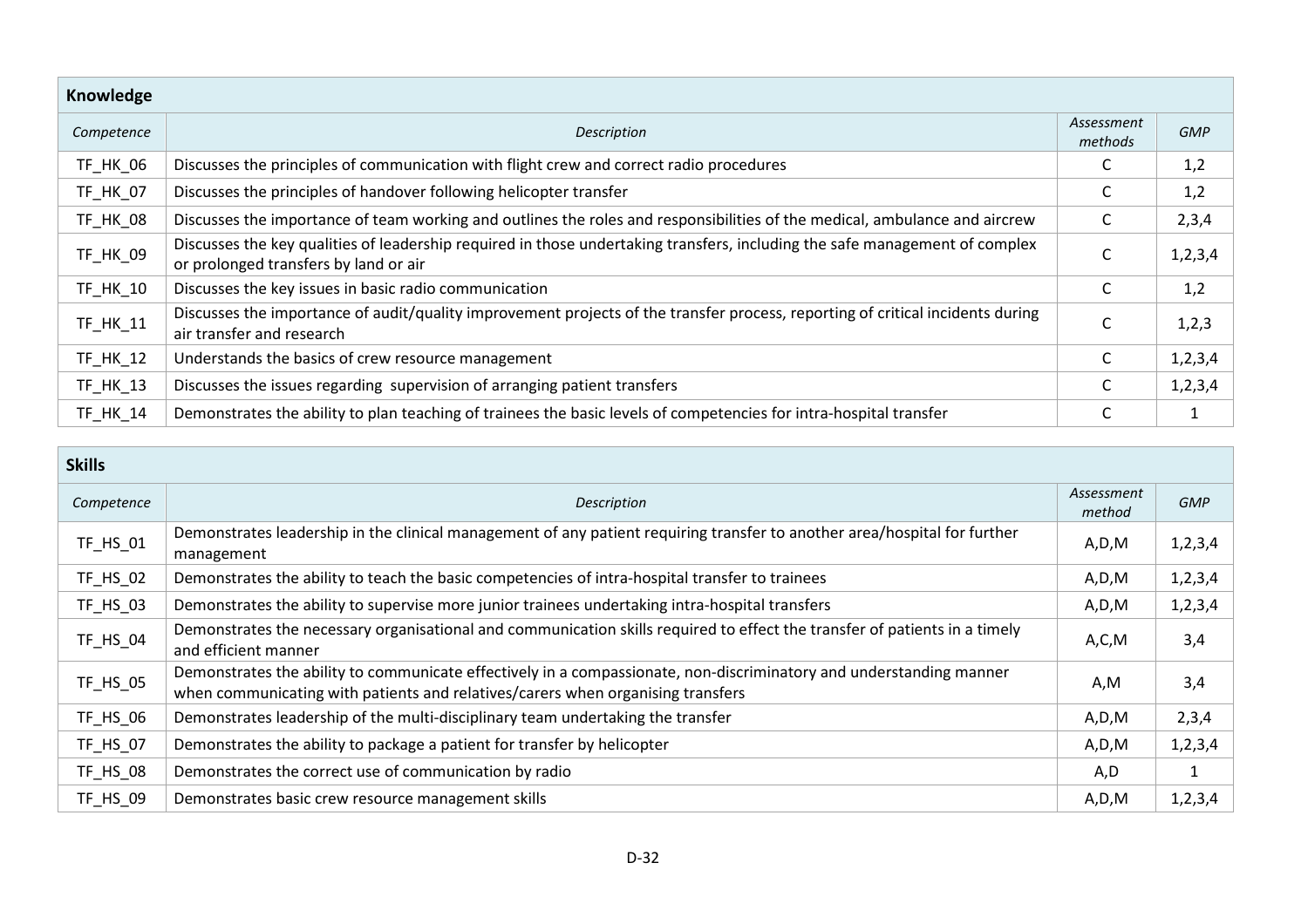| <b>Skills</b>   |                                                                                                                           |                      |            |
|-----------------|---------------------------------------------------------------------------------------------------------------------------|----------------------|------------|
| Competence      | Description                                                                                                               | Assessment<br>method | <b>GMP</b> |
| <b>TF HS 10</b> | Demonstrates a willingness to participate in audit/quality improvement projects, critical incident reporting and research | M                    | 1,2,3,4    |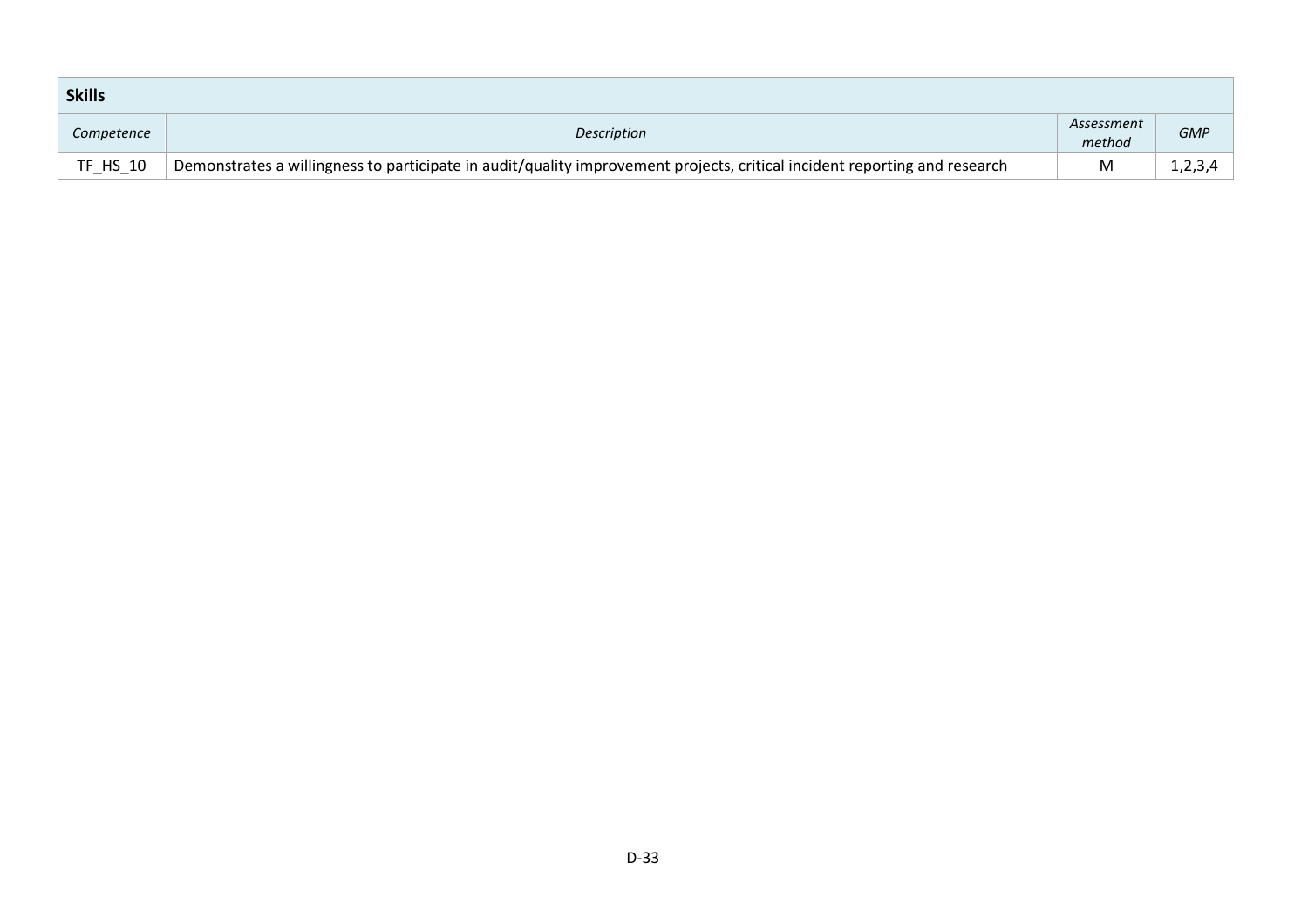### **Trauma and stabilisation**

The majority of trainees are expected to complete this unit satisfactorily during a year of higher general duties. It is expected that it can be delivered in many of the larger non-specialist hospitals that form part of many, if not all, Schools of Anaesthesia, although time in a specialist 'trauma centre' would provide valuable additional training

#### **Learning outcome:**

- $\blacktriangleright$ Captures the maturation process by building on the knowledge, understanding and skills gained during intermediate training
- $\blacktriangleright$  To supervise more junior colleagues providing the anaesthetic care to the multiply injured patient from arrival in the Emergency Department and on through definitive treatment
- $\triangleright$  To acquire knowledge, skills and experience in treating the most complex of clinical cases  $\blacktriangleright$

- $\blacktriangleright$ The safe management of patients with multiple injuries from arrival in hospital and onwards through definitive treatment with distant supervision by:<br>O Demonstrating the ability to lead a multidisciplinary trauma team in t
	- Demonstrating the ability to lead a multidisciplinary trauma team in the initial assessment and stabilisation of the multi-trauma patient and prioritise early further treatment
	- o Delivering safe anaesthetic management for all multiply injured patients for ongoing assessment and early/definitive treatment

| Knowledge  |                                                                                                                                               |                       |            |
|------------|-----------------------------------------------------------------------------------------------------------------------------------------------|-----------------------|------------|
| Competence | Description                                                                                                                                   | Assessment<br>methods | <b>GMP</b> |
| MT_HK_01   | Discusses the role of pre-hospital care of multiply injured patients including triage and modes of transport to hospital                      | A,C                   | 1, 2, 3, 4 |
| MT_HK_02   | Explains the importance of good communication networks with the out of hospital emergency services                                            | A,C                   | 1, 2, 3, 4 |
| MT_HK_03   | Outlines the importance of major incident planning within hospitals and the roles and responsibilities of members of the<br>anaesthetic team. |                       | 1,2        |

| <b>Skills</b> |                                                                                                                                                                                                                                                                                |                       |            |
|---------------|--------------------------------------------------------------------------------------------------------------------------------------------------------------------------------------------------------------------------------------------------------------------------------|-----------------------|------------|
| Competence    | Description                                                                                                                                                                                                                                                                    | Assessment<br>methods | <b>GMP</b> |
| MT HS 01      | Demonstrates ability to lead a multi-disciplinary trauma team, co-ordinating and delivering the early hospital care of all types<br>of complex multiply injured patients including the primary survey, resuscitation and secondary survey and appropriate<br>HDU/ICU admission | A, C, M               | 1, 2, 3, 4 |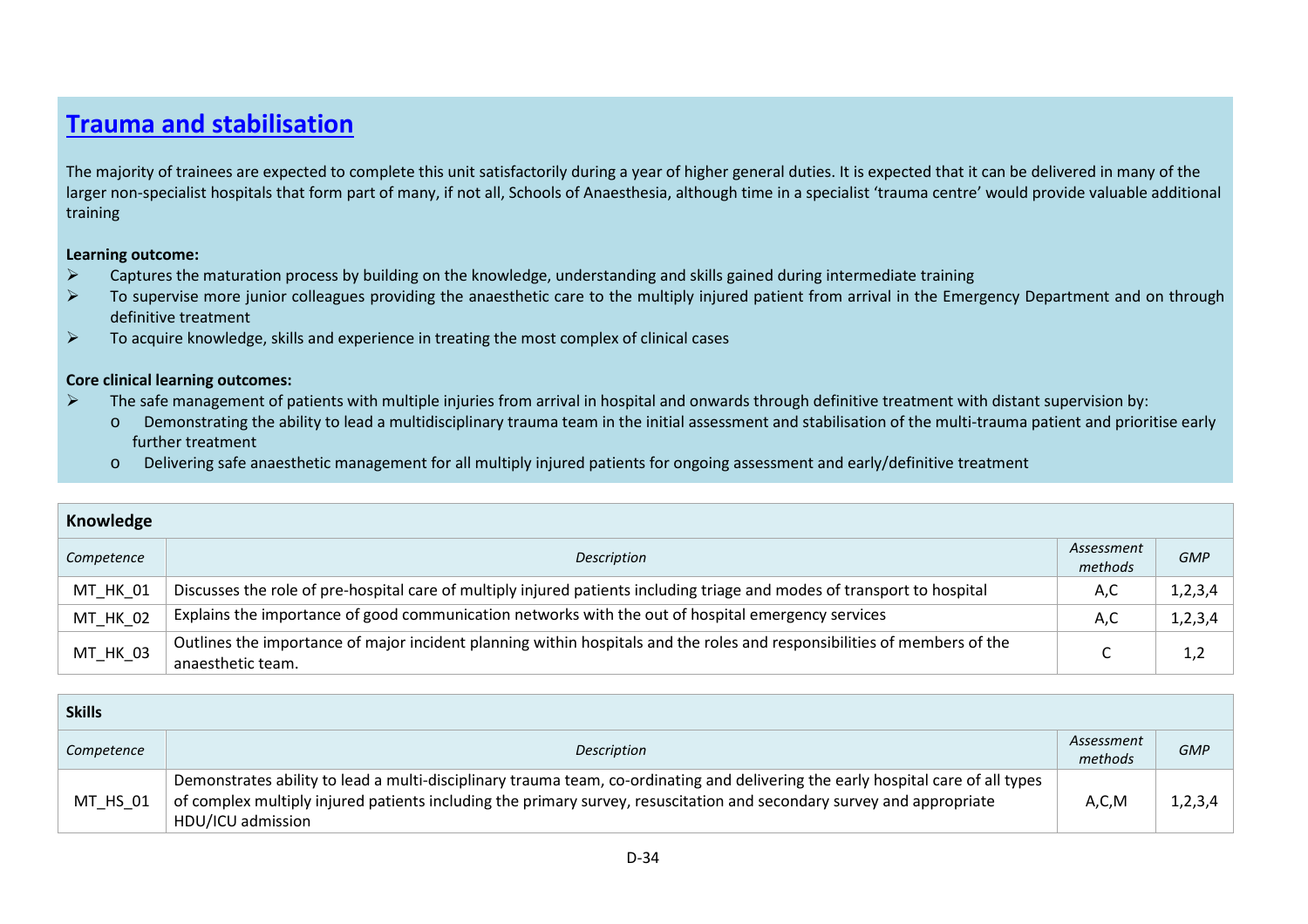| <b>Skills</b> |                                                                                                                                                                                                                                                                                                                                                                                                                                                                                                                                                                                             |                       |            |
|---------------|---------------------------------------------------------------------------------------------------------------------------------------------------------------------------------------------------------------------------------------------------------------------------------------------------------------------------------------------------------------------------------------------------------------------------------------------------------------------------------------------------------------------------------------------------------------------------------------------|-----------------------|------------|
| Competence    | Description                                                                                                                                                                                                                                                                                                                                                                                                                                                                                                                                                                                 | Assessment<br>methods | <b>GMP</b> |
| MT_HS_02      | Demonstrates the ability to lead and/or deliver the safe perioperative anaesthetic care to all multiply injured patients<br>including HDU/ICM admission if required for continued care                                                                                                                                                                                                                                                                                                                                                                                                      | A,C,M                 | 1,2,3,4    |
| $MT$ HS $03$  | Demonstrates the ability to identify common abnormalities on the CT scans in patients with head injury, including but not<br>limited to:<br>Extradural haematoma<br>$\bullet$<br>Subdural haematoma<br>$\bullet$<br>Intracerebral haematoma<br>Skull fractures<br>$\bullet$<br>Diffuse axonal injury<br>$\bullet$<br>Subarachnoid blood<br>$\bullet$<br>Abnormalities of the ventricular system                                                                                                                                                                                             | A,C                   | 1,2        |
| MT_HS_04      | Demonstrates the ability to teach, supervise and feedback on all aspects of trauma care to less experienced trainees                                                                                                                                                                                                                                                                                                                                                                                                                                                                        | A, C, M               | 1,3        |
| MT_HS_05      | Demonstrates good communication skills with all members of the trauma team when leading the clinical care of the multiply<br>injured patient and seek prompt and active advice from specialties not involved in the initial resuscitation when needed                                                                                                                                                                                                                                                                                                                                       | A,M                   | 2,3        |
| MT_HS_06      | Demonstrates the ability to:<br>Recognise when the patient's needs exceed local resources and specialist expertise and that transfer for further<br>$\bullet$<br>definitive care is necessary<br>Recognise the need to debrief and undertake in an ordered and understanding manner<br>$\bullet$<br>Manage end of life decisions in the multiply injured patient in a compassionate, non-discriminatory and understanding<br>$\bullet$<br>manner, communicating effectively with both relatives and the staff providing immediate care, whilst respecting<br>spiritual and ethnic diversity | A, C, M               | 1,2,3,4    |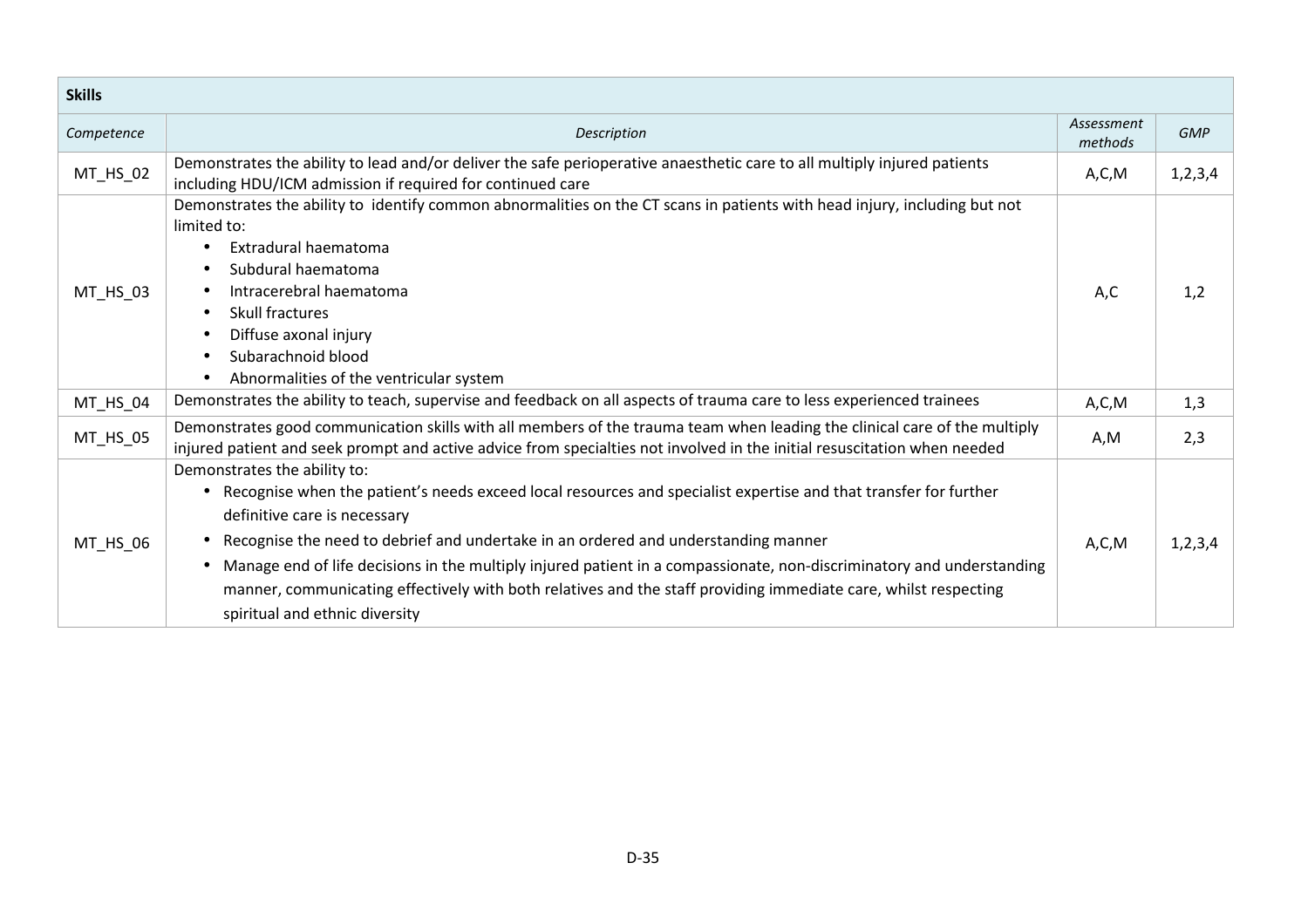### **Vascular Surgery**

Whilst it is an 'optional unit' at the Intermediate level, it is hoped that many trainees will be able to access this unit satisfactorily during a year of higher general duties. It shares a number of important competencies with the higher general, urology and gynaecology unit [this includes reference to emergency vascular surgery] and the non-theatre unit.

### **Learning outcome:**

Builds on the knowledge and understanding gained at the intermediate level and obtain perioperative anaesthetic experience managing patients with vascular disease.

#### **Core clinical learning outcomes:**

 $\triangleright$  To anaesthetise patients for carotid endarterectomy and aortic aneurysm surgery with indirect supervision  $\blacktriangleright$ 

| Knowledge       |                                                                                                                                                                                                  |                       |            |  |
|-----------------|--------------------------------------------------------------------------------------------------------------------------------------------------------------------------------------------------|-----------------------|------------|--|
| Competence      | Description                                                                                                                                                                                      | Assessment<br>methods | <b>GMP</b> |  |
| <b>VS_HK_01</b> | Explains the principles of research developments in peri-operative management of coexisting diseases                                                                                             | A,C                   | 1,2,3,4    |  |
| <b>VS_HK_02</b> | Describes the methods of assessment of cardiovascular and respiratory disease and their use and limitations preoperatively,<br>including advice on the risks of surgery relative to its benefits | A,C                   | 1,2        |  |
| <b>VS HK 03</b> | Describes National and international guidelines for management of patients with coexisting cardiac and respiratory disease                                                                       | A,C                   |            |  |
| <b>VS_HK_04</b> | Explains the methods of risk stratification including scoring systems                                                                                                                            | A,C                   | 1,2        |  |
| <b>VS_HK_05</b> | Explains the advantages and disadvantages of using regional and combined GA/regional techniques for major vascular surgery                                                                       | A,C                   | 1,2,3,4    |  |
| <b>VS HK 06</b> | Describes techniques for pre-optimisation of patients undergoing vascular surgery                                                                                                                | A,C                   | 1,2        |  |
| <b>VS HK 07</b> | Explains the use of functional monitors during carotid artery surgery                                                                                                                            | A,C                   |            |  |

| <b>Skills</b> |                                                                                        |                       |            |
|---------------|----------------------------------------------------------------------------------------|-----------------------|------------|
| Competence    | Description                                                                            | Assessment<br>methods | <b>GMP</b> |
| VS_HS_01      | Demonstrates the pre-operative assessment of vascular patients with coexisting disease | A,D,M                 | 1, 2, 3, 4 |
| VS HS 02      | Performs the pre-operative optimisation of high risk vascular patients                 | A, C, D, M            | 1,2        |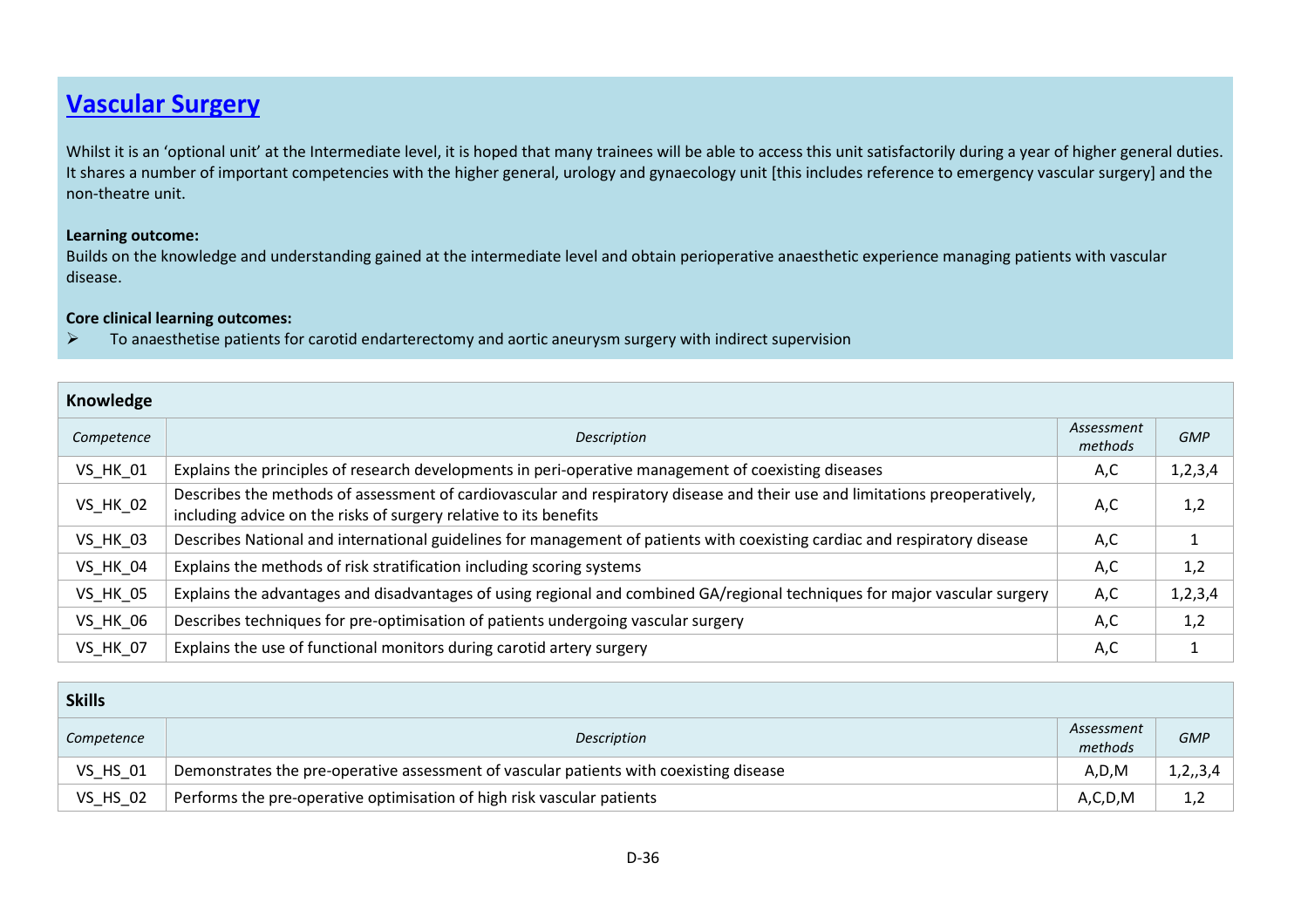| <b>Skills</b>              |                                                                                                                                                                                                               |                       |            |
|----------------------------|---------------------------------------------------------------------------------------------------------------------------------------------------------------------------------------------------------------|-----------------------|------------|
| Competence                 | Description                                                                                                                                                                                                   | Assessment<br>methods | <b>GMP</b> |
| VS_HS_03                   | Manages the effects of aortic clamping, including the implications of supra-renal or thoracic aortic clamping with distant<br>supervision                                                                     | A,D                   | 1,2        |
| $VS$ <sub>_HS</sub> $_04$  | Demonstrates safe peri-operative anaesthetic care of patients having combined surgical / radiological procedures, including<br>those performed in isolated sites using either regional or general anaesthesia | A, D, M               | 1,2,3,4    |
| <b>VS HS 05</b>            | Demonstrates the ability to perform either general or regional anaesthesia safely and effectively for carotid artery surgery                                                                                  | A,D                   | 1,2,3,4    |
| $VS$ <sub>_HS</sub> $_0$ 6 | Demonstrates the ability to perform safe and effective regional anaesthesia for vascular surgery including placement and<br>management of thoracic and lumbar epidural, spinal and combined spinal -epidural  | A,D                   | 1,2,3,4    |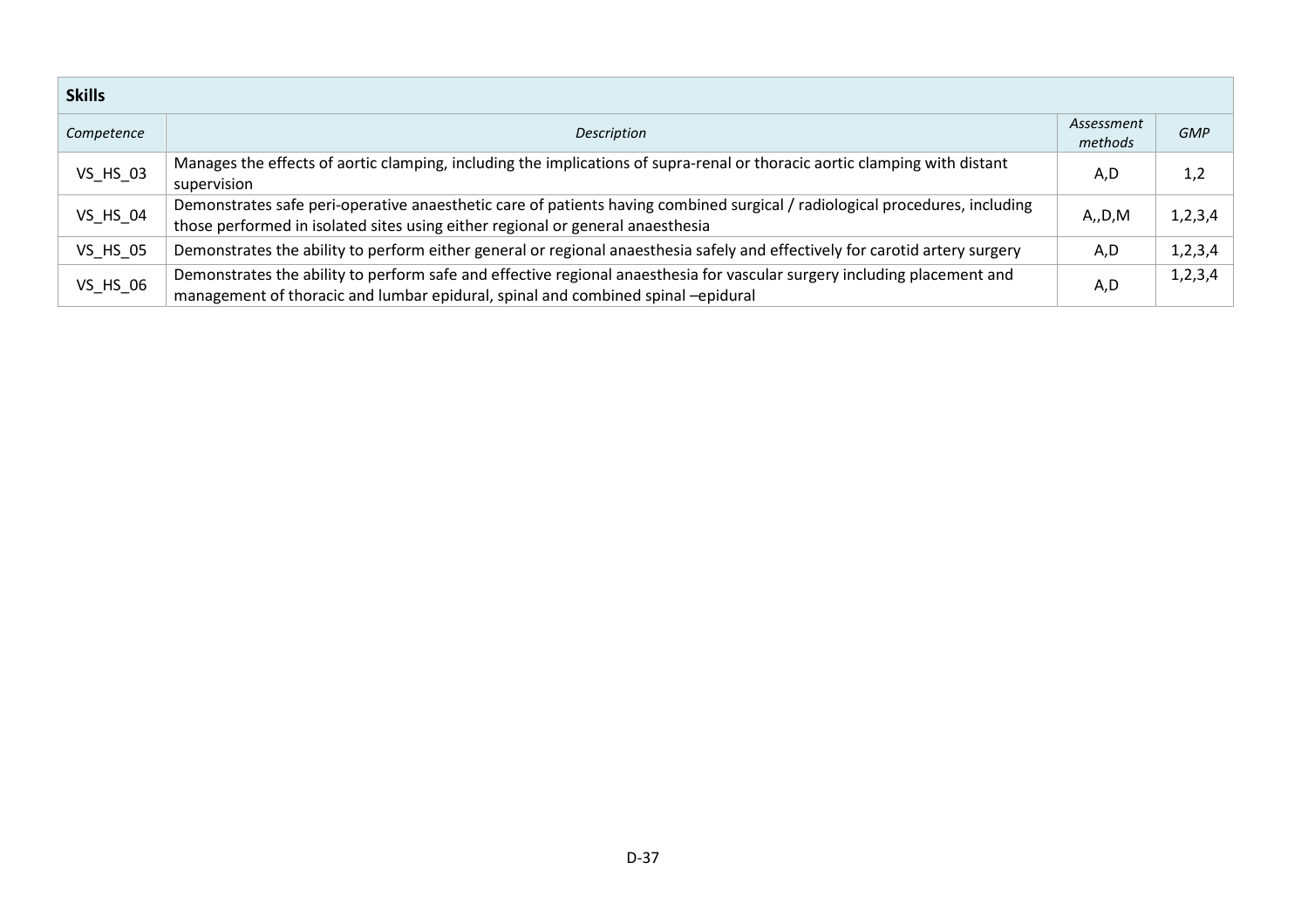### **Paediatrics**

This is an essential unit of higher training, which all trainees are normally expected to complete. As a minimum, at least 4 weeks must be undertaken in the higher years of training. Ideally it should be completed as a dedicated block.

#### **Learning outcomes:**

- $\blacktriangleright$ Capture the maturation process by building on the knowledge, understanding and skills gained during intermediate training
- $\blacktriangleright$ Become more independent in managing paediatric anaesthesia as demonstrated by requiring less consultant guidance and supervision
- $\blacktriangleright$ Be competent at managing complications that arise in paediatric anaesthesia without immediate consultant support

### **Core clinical learning outcomes:**

- $\triangleright$  Be able to resuscitate and stabilise a sick baby or child prior to transfer to a specialist centre  $\blacktriangleright$
- $\blacktriangleright$  Provide perioperative anaesthetic care for common surgical conditions, both elective and emergency, for children aged 3 years and older with distant supervision

This section is to be undertaken in the latter years of specialist anaesthetic training. Trainees may achieve many of these higher level competencies in the early years [ST3/4] of speciality training but in order to have contemporaneous skills in paediatric anaesthesia at completion of specialty training [CCT] it is essential that at least one month of paediatric higher training takes place during ST6/7

| Knowledge  |                                                                                                                                                                                |                              |            |
|------------|--------------------------------------------------------------------------------------------------------------------------------------------------------------------------------|------------------------------|------------|
| Competence | Description                                                                                                                                                                    | Assessment<br><b>Methods</b> | <b>GMP</b> |
| PA_HK_01   | Undertakes a critical discussion about the problems and risks inherent in anaesthesia for former premature babies and<br>children with significant co-morbidity                | A,C                          | 1, 2, 3, 4 |
| PA_HK_02   | Undertakes a critical discussion about the commoner problems of paediatric intensive care, including ventilatory and<br>circulatory support, upper airway problems and trauma. | A,C                          | 1, 2, 3, 4 |
| PA_HK_03   | Provides a clear explanation of the current local and national guidelines for provision of paediatric services                                                                 | ◡                            | 1,2,3,4    |

| Skills in relation to children aged 3 years and older (unless specified): |                                                                                                                                                                                                             |                              |            |
|---------------------------------------------------------------------------|-------------------------------------------------------------------------------------------------------------------------------------------------------------------------------------------------------------|------------------------------|------------|
| Competence                                                                | Description                                                                                                                                                                                                 | Assessment<br><b>Methods</b> | <b>GMP</b> |
| PA_HS_01                                                                  | Demonstrates the ability to provide safe perioperative anaesthetic care [including both inhalational and intravenous<br>induction techniques] for children over the age of 3 years with distant supervision | A.L                          | ے , د      |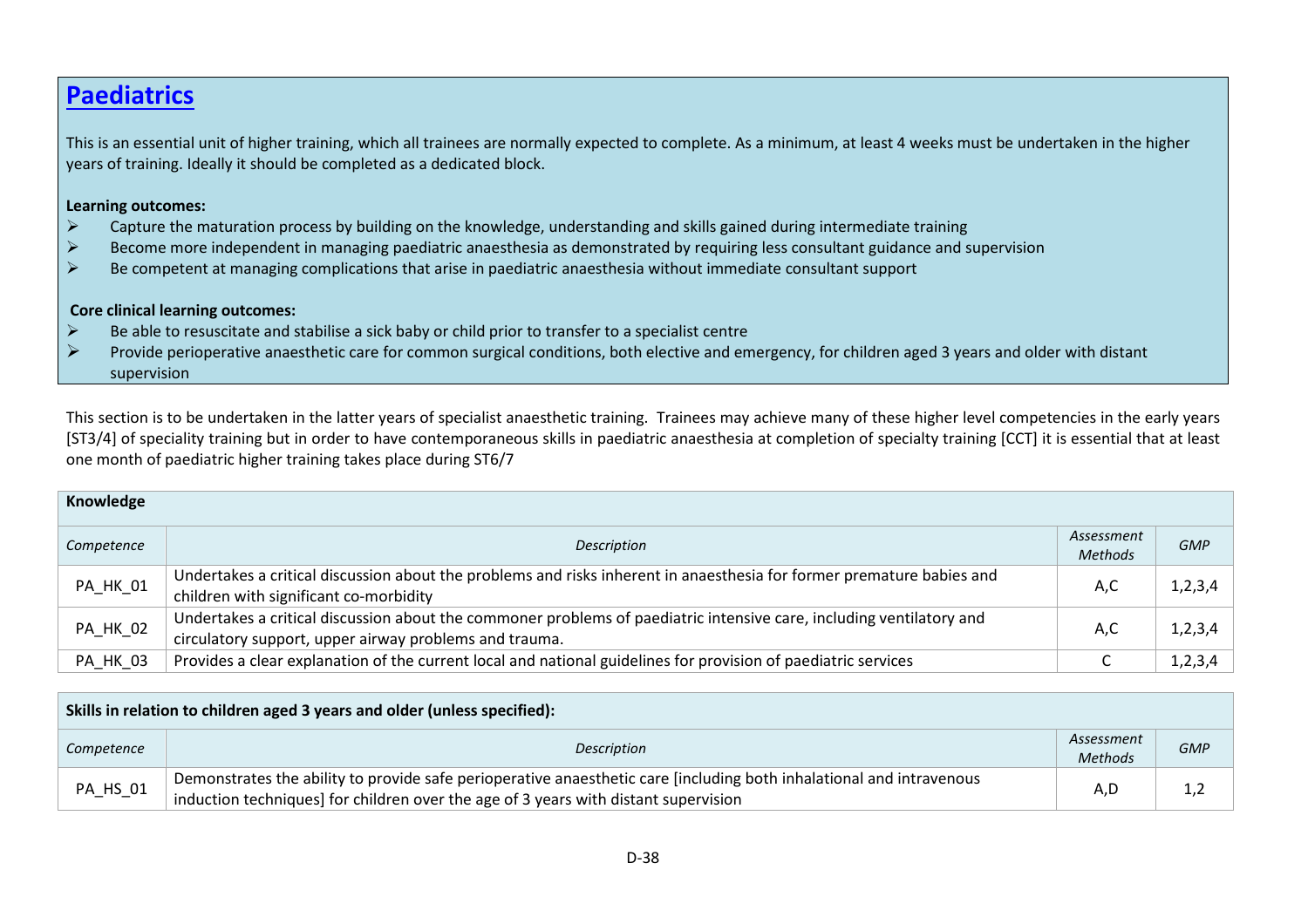| PA_HS_02 | Demonstrates the ability to provide safe peri-operative anaesthetic care for children less than 3 years of age under direct<br>supervision                                                                                                                               | A,D        | 1,2,3,4    |
|----------|--------------------------------------------------------------------------------------------------------------------------------------------------------------------------------------------------------------------------------------------------------------------------|------------|------------|
| PA_HS_03 | Demonstrates ability to manage children with difficult venous access                                                                                                                                                                                                     | A,D        | 1,2,3,4    |
| PA_HS_04 | Demonstrates the ability to manage the airway in children and babies of all ages safely and effectively                                                                                                                                                                  | A,D        | 1,2        |
| PA_HS_05 | Demonstrates the correct management of fluids, electrolytes, glucose and temperature peri-operatively.                                                                                                                                                                   | A, C, D    | 1,2        |
| PA_HS_06 | Demonstrates the ability to manage acute pain in children safely and effectively, including the use of local and regional<br>anaesthetic techniques, the use of opioids (including infusions and PCA/NCA where these are used), adjuvant NSAIDs and<br>simple analgesics | A, C, D, M | 1,2,3,4    |
| PA_HS_07 | Demonstrates the ability to provide safe and effective caudal epidural and peripheral nerve blockade without direct<br>supervision                                                                                                                                       | A, C, D, M | 1,2,3,4    |
| PA_HS_08 | Demonstrates the ability to provide safe and effective anaesthetic management of the young child [less than 5 years of age]<br>with a full stomach                                                                                                                       | A, D, M    | 1,2,3,4    |
| PA_HS_09 | Demonstrates the ability to provide safe and effective anaesthesia for children over the age of 3 years for diagnostic<br>radiological procedures                                                                                                                        | A, D, M    | 1,2,3,4    |
| PA_HS_10 | Demonstrates effective management of anaesthetic emergencies in children e.g.: acute airway obstruction, croup and acute<br>epiglottitis, inhaled foreign body, loss of airway, laryngospasm, malignant hyperthermia, anaphylaxis [including latex allergy]<br>[S]       | A, D, S, M | 1,2,3,4    |
| PA_HS_11 | Demonstrates ability to provide safe transport of critically ill children and babies [S]                                                                                                                                                                                 | A, D, S, M | 1,2,3,4    |
| PA_HS_12 | Demonstrates appropriate engagement in compassionate, authoritative discussions with patients, parents and/or carers and<br>gives a balanced judgement of the estimated risks and likely complications of anaesthesia                                                    | A,M        | 1,2,3,4    |
| PA_HS_13 | Demonstrates ability to take responsibility and appropriate action when non-accidental injury is suspected                                                                                                                                                               | A,C,M      | 1, 2, 3, 4 |

The RCPCH Adolescent Health Project (Module 3 and 4) can be found at: http://www.rcpch.ac.uk/Education/Adolescent-Health-Project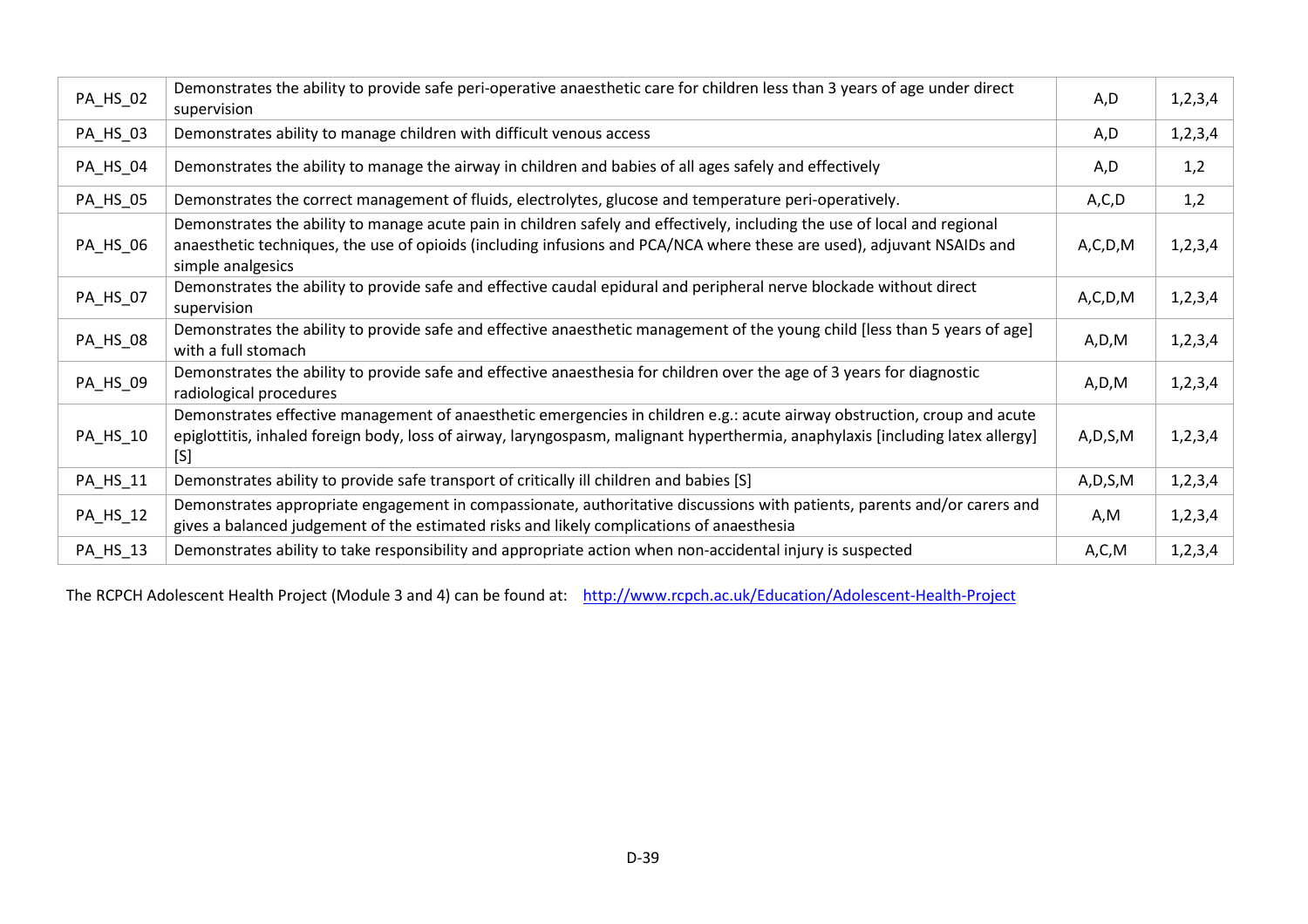### **Optional units**

### **Pain medicine**

This is an optional higher unit of training. It is a progression from Basic and Intermediate training and is essential for all trainees who wish to progress to Advanced Pain Medicine Training. In addition, the College and the Faculty of Pain Medicine recommend that these higher competencies are the minimum required for a trainee to consider a future consultant post with an interest in Acute Pain [See also further guidance on Leads for Acute Pain Medicine in the Advanced Pain section].

#### **Learning Outcome:**

 $\triangleright$  To build on the competencies achieved at basic and intermediate level  $\blacktriangleright$ 

- $\blacktriangleright$  Fully competent in the assessment and management of acute surgical, acute non-surgical and acute on chronic pain in all patients and in all circumstances, including infants, children, the older person, the cognitive impaired, those with communication difficulties, the unconscious and critically ill patient
- $\blacktriangleright$ To have knowledge and skills in the management of chronic and cancer pain
- $\blacktriangleright$ To be an effective member of a multi-professional pain management service

| Knowledge       |                                                                                                                                                                          |                       |            |
|-----------------|--------------------------------------------------------------------------------------------------------------------------------------------------------------------------|-----------------------|------------|
| Competence      | Description                                                                                                                                                              | Assessment<br>methods | <b>GMP</b> |
| PM_HK_01        | Explains the advanced principles of neural blockade to include autonomic blocks, in acute and chronic pain                                                               | A, C, E               | 1,2        |
| <b>PM_HK_02</b> | Lists and explains the assessment and management principles of chronic and acute on chronic pain in a multi-professional<br>context in inpatient and outpatient settings | A, C, E               | 1,2,3      |
| PM_HK_03        | Explains the advanced assessment and management principles of cancer pain in a multi-professional context                                                                | A, C, E               |            |
| PM_HK_04        | Explains the principles and describes the applications and side effects of physiotherapy and other physical therapies used for<br>treating pain                          | A, C, E               | 1,2        |
| PM_HK_05        | Describes the psychological mechanisms in pain and techniques for their management including cognitive behavioural<br>approaches                                         | A, C, E               | 1,2        |
| PM_HK_06        | Explains the place of surgery in the management of pain                                                                                                                  | A, C, E               | 1,2        |
| <b>PM HK 07</b> | Explains the importance of disability and incapacity, and factors influencing their assessment                                                                           | A, C, E               | 1,2,3,4    |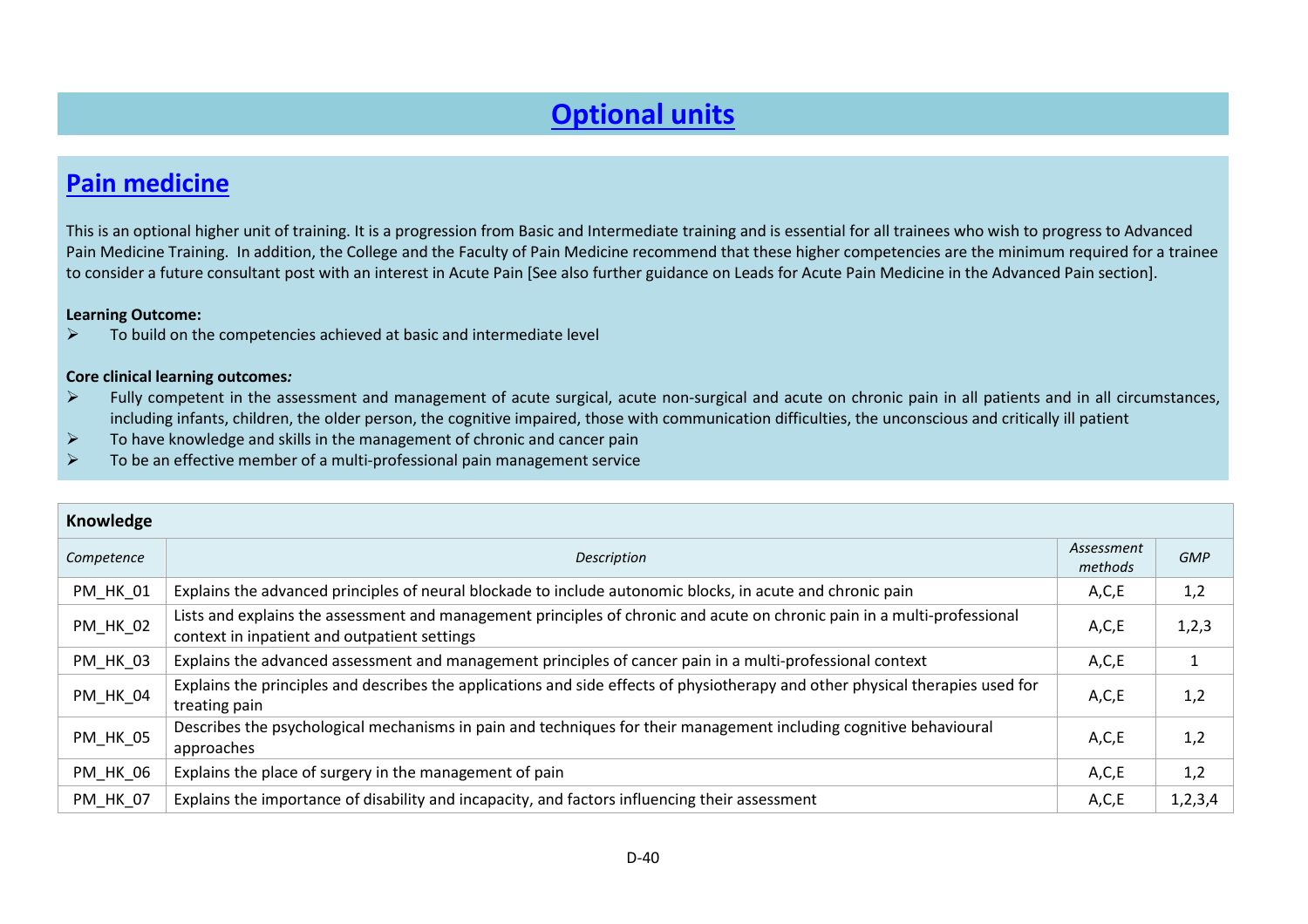| Knowledge       |                                                                                               |                       |            |  |
|-----------------|-----------------------------------------------------------------------------------------------|-----------------------|------------|--|
| Competence      | Description                                                                                   | Assessment<br>methods | <b>GMP</b> |  |
| <b>PM_HK_08</b> | Explains the importance of psychological, social and ethical issues around good Pain Medicine | C,E                   | 1,2,3,4    |  |
| <b>PM HK 09</b> | Explains the role of social services, rehabilitation and other support services               | A,C,E                 |            |  |

| <b>Skills</b>   |                                                                                                                                                                                                                                                                                                                                                                                                                                                                                                                               |                      |            |  |
|-----------------|-------------------------------------------------------------------------------------------------------------------------------------------------------------------------------------------------------------------------------------------------------------------------------------------------------------------------------------------------------------------------------------------------------------------------------------------------------------------------------------------------------------------------------|----------------------|------------|--|
| Competence      | Description                                                                                                                                                                                                                                                                                                                                                                                                                                                                                                                   | Assessment<br>method | <b>GMP</b> |  |
| <b>PM HS 01</b> | Demonstrates techniques of assessment and management principles of pain in a multi-professional context                                                                                                                                                                                                                                                                                                                                                                                                                       | A, C, E              | 1,3        |  |
| PM_HS_02        | Demonstrates the ability to recognise patients with pain who have psychological problems and who require psychological<br>evaluation                                                                                                                                                                                                                                                                                                                                                                                          | A,C,E                | 1,3,4      |  |
| PM_HS_03        | Demonstrates the ability to perform, within the context of a full and appropriate pain management plan the following<br>activities, including but not limited to:<br>Manage an acute pain ward round<br>$\bullet$<br>Assessment of a complex non-postoperative inpatient referral [eg cancer pain, sickle cell, abdominal/pelvic pain]<br>$\bullet$<br>Epidural injection under x-ray control<br>$\bullet$<br>Teaching to use a TENS machine<br>$\bullet$<br>Peripheral nerve blockade under ultrasound guidance<br>$\bullet$ | A, D, E, L           | 1,2,3      |  |
| PM_HS_04        | Demonstrates the need to ensure continuity of care, including ability to communicate effectively with patients, relatives and<br>professionals in primary or secondary health care or in other organisations                                                                                                                                                                                                                                                                                                                  | A, C, E              | 1,2,3,4    |  |
| <b>PM HS 05</b> | Demonstrates an ability to assess incapacity and disability in patients with pain                                                                                                                                                                                                                                                                                                                                                                                                                                             | A, C, E              | 1,3        |  |
| PM_HS_06        | Demonstrates the ability to become an effective member of a multi-professional pain medicine service                                                                                                                                                                                                                                                                                                                                                                                                                          | M,E                  | 1,2,3,4    |  |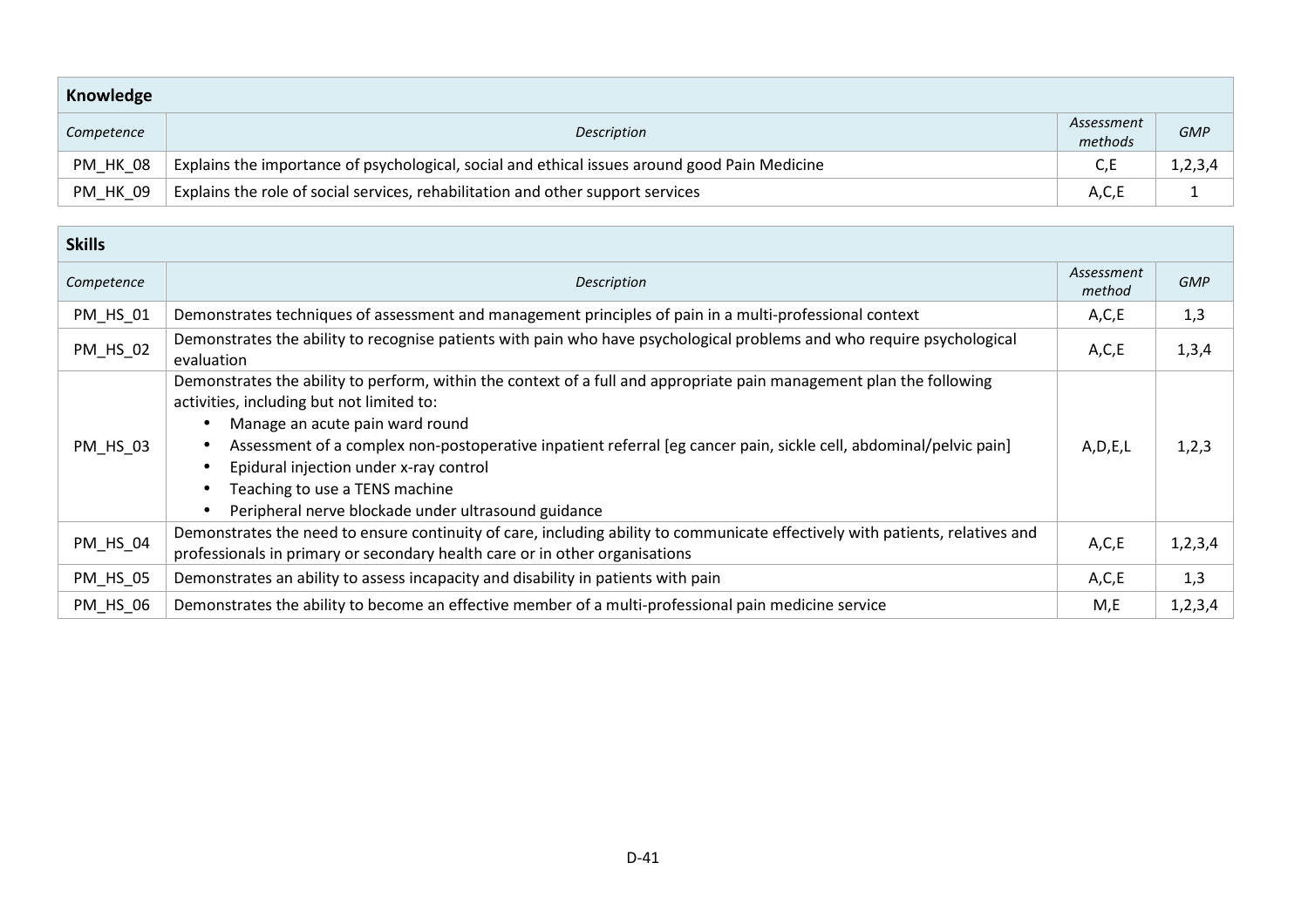### **Paediatric intensive care medicine**

### **Learning outcome:**

At the end of a period of higher paediatric intensive care medicine training an anaesthetist should be able to manage, as a member of a skilled team, the spitted team, the spitted to the state of the setting the intensive critically ill or injured child presenting in the district general hospital. As defined in the DH report – 'The critically ill and injured child in the DGH'

- ► To recognise the signs and symptoms of clinical deterioration in infants and children which might lead to a PICU admission
- ▶ To institute, as a member of a skilled team, appropriate resuscitative measures to manage acute deterioration and stabilise the critically ill and injured infant and child prior to transfer to a PICU
- ► To understand the principles and hazards of transferring, when appropriate (eg acutely deteriorating head injury) a critically ill and injured paediatric patient to an appropriate referral centre for further management.

| Knowledge       |                                                                                                                                                                                                                                                                                                                                                  |                       |            |
|-----------------|--------------------------------------------------------------------------------------------------------------------------------------------------------------------------------------------------------------------------------------------------------------------------------------------------------------------------------------------------|-----------------------|------------|
| Competence      | Description                                                                                                                                                                                                                                                                                                                                      | Assessment<br>methods | <b>GMP</b> |
| PI_HK_01        | Describes the principal anatomical and physiological differences in neonates, infants and children                                                                                                                                                                                                                                               | A, C, D               |            |
| <b>PI HK 02</b> | Describes the principle pharmacological differences in neonates, infants and children                                                                                                                                                                                                                                                            | A, C, D               |            |
| <b>PI HK 03</b> | Describes/recalls recognised Paediatric ICM techniques of sedation and analgesia in children                                                                                                                                                                                                                                                     | A, C, D               |            |
| <b>PI_HK_04</b> | Describes/recalls the management of fluids and electrolytes in medical and surgical emergencies in neonates, infants and<br>children                                                                                                                                                                                                             | A, C, D               |            |
| <b>PI_HK_05</b> | Describes/recalls respiratory management of infants & children using but not limited to nasal CPAP, pressured controlled<br>ventilation, High Frequency Oscillatory Ventilation                                                                                                                                                                  | A, C, D               |            |
| PI_HK_06        | Describes/recalls differential diagnosis for the collapsed neonate caused by but not limited to cardiac abnormality, sepsis,<br>metabolic abnormality or non-accidental injury                                                                                                                                                                   | A, C, D               |            |
| PI_HK_07        | Describes/recalls common presentations of paediatric cardiac anomalies; causes of cardiac arrest and how management<br>differs from adults                                                                                                                                                                                                       | A, C, D               |            |
| <b>PI HK 08</b> | Describes/recalls the management of paediatric medical conditions requiring critical care including but not limited to:<br>septicaemia, bronchiolitis, status epilepticus, asthma and upper airway obstruction [including foreign body and infective<br>causes] diabetic ketoacidosis and basic working knowledge of other metabolic emergencies | A,C,D                 |            |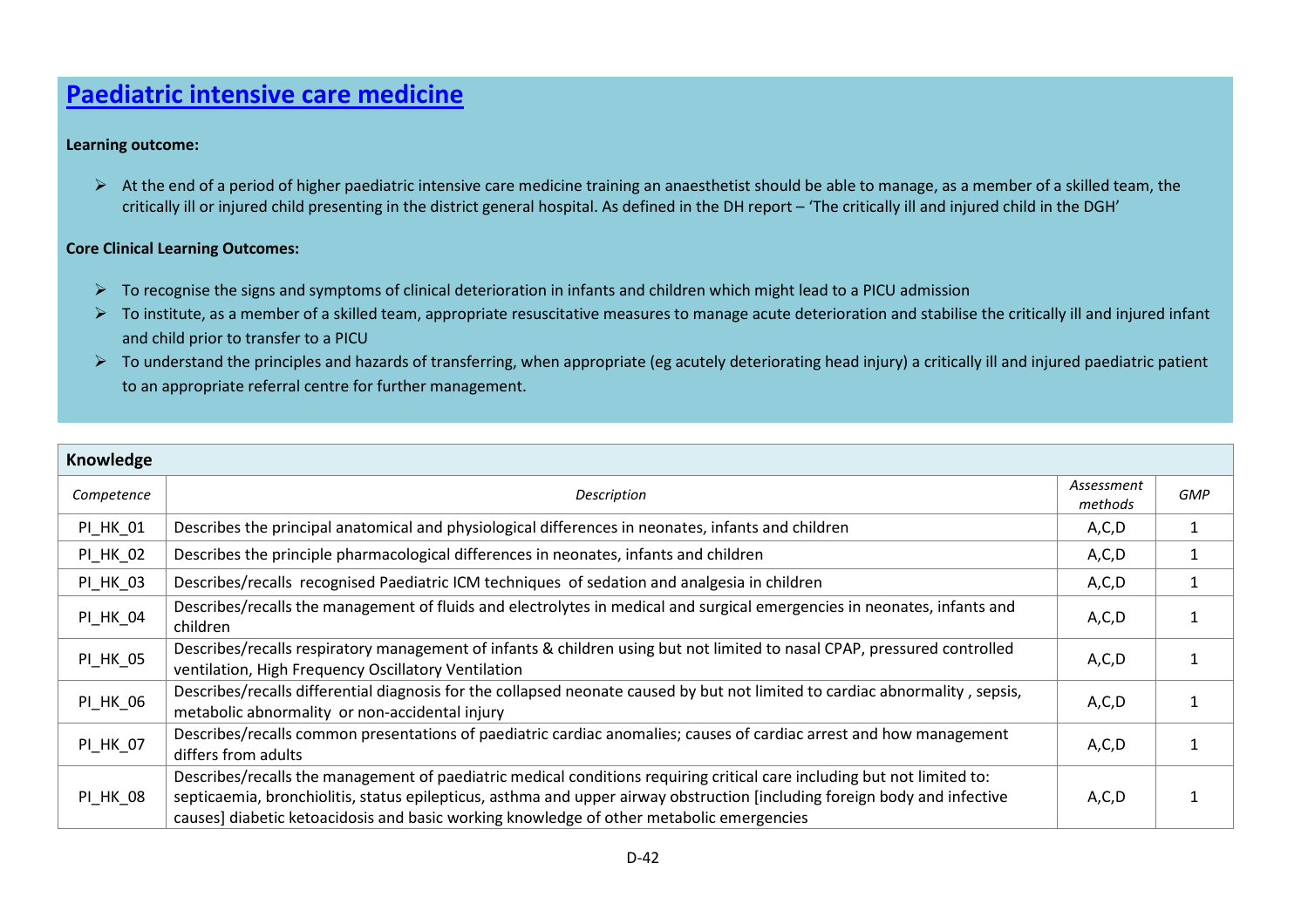| PI_HK_09        | Describes/recalls the causes of coma and loss of consciousness in children                                                                             | A, C, D    |         |
|-----------------|--------------------------------------------------------------------------------------------------------------------------------------------------------|------------|---------|
| <b>PI_HK_10</b> | Describes/recalls the management of severe trauma in children including but not limited to isolated head injuries and raised<br>intra-cranial pressure | A, C, D    |         |
| PI_HK_11        | Describes/recalls the principles of the psychological aspects of critically ill or injured children                                                    | A, C, D    |         |
| PI_HK_12        | Describes/recalls the importance of parental roles and family dynamics in paediatric intensive care                                                    | A, C, D, M | 1,3,4   |
| PI_HK_13        | Describes/recalls the equipment required for intra and inter-hospital transfer for critically ill or injured children                                  | A, C, D    | 1,2,3,4 |
| PI_HK_14        | Describes/recalls the management of children and parents/carers for end of life care and child death procedures in Trusts                              | A, C, D, M | 1,3,4   |

| <b>Skills</b>   |                                                                                                                                                                                                                                                       |                       |            |
|-----------------|-------------------------------------------------------------------------------------------------------------------------------------------------------------------------------------------------------------------------------------------------------|-----------------------|------------|
| Competence      | Description                                                                                                                                                                                                                                           | Assessment<br>methods | <b>GMP</b> |
| PI_HS_01        | Demonstrates the intra and inter-hospital transfer of critically ill or injured children                                                                                                                                                              | A,D,M                 | 1,2,3,4    |
| PI_HS_02        | Demonstrates the resuscitation of infants and children and their admission to intensive care. Including intubation, insertion of<br>arterial and central venous catheters, and intra-osseous needles [Resuscitation standard to APLS/EPLS guidelines] | A,D                   | 1,2,3      |
| PI_HS_03        | Demonstrates the correct selection of equipment for different ages and sizes of patients for procedures in PI HS 02                                                                                                                                   | A,D                   | 1,2        |
| PI_HS_04        | Demonstrates early initiation of child protection measures                                                                                                                                                                                            | A, D, M               | 1,2,3,4    |
| <b>PI HS 05</b> | Demonstrates an understanding of the principles of 'listen to the child' and Gillick competence' as applied to PICM                                                                                                                                   | A, D, M               | 1, 2, 3, 4 |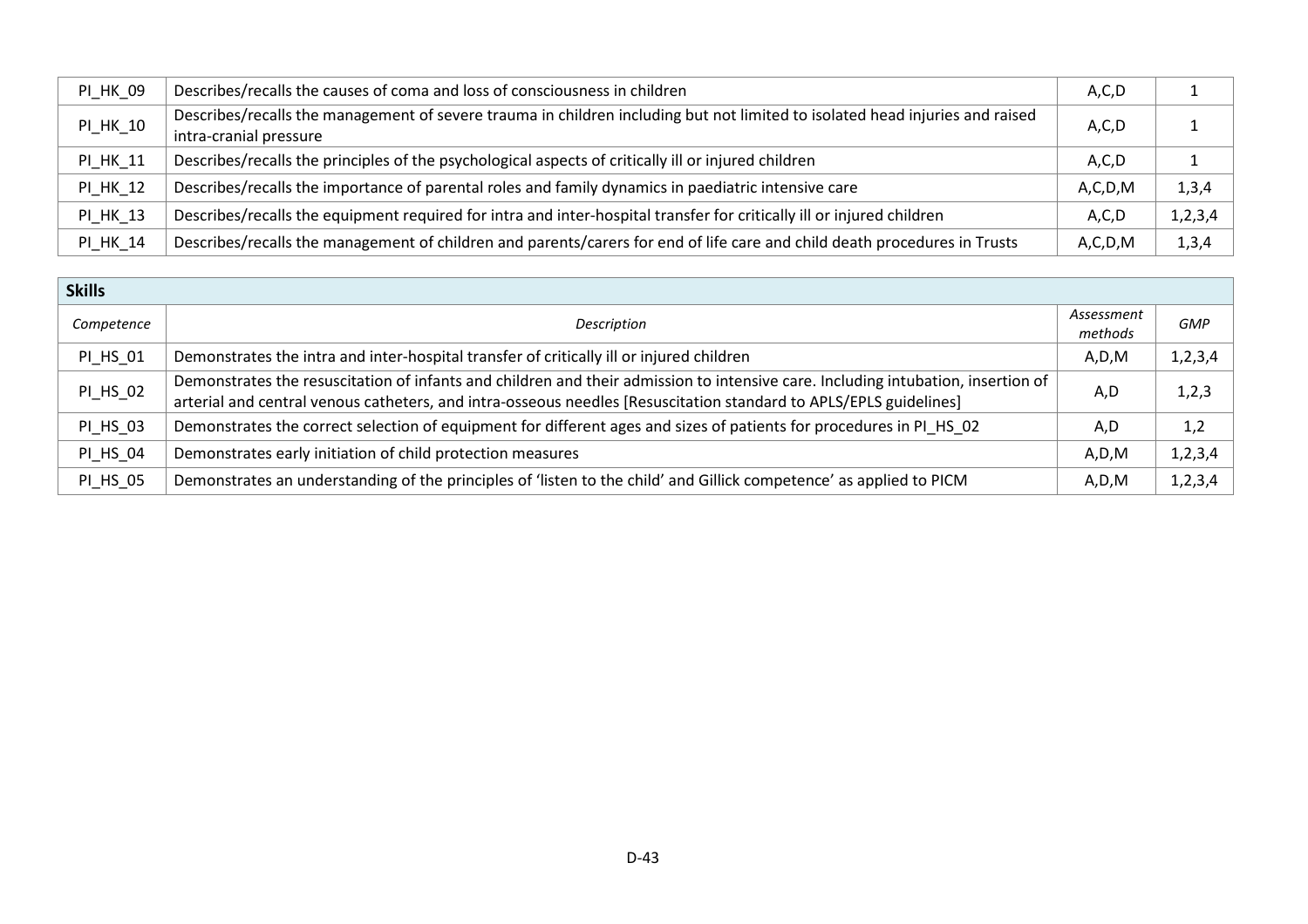### **Ophthalmic**

This is one of the eight optional units in higher training. It is recognised that, as for Intermediate training, it may not be available to all trainees as it will be dependent upon the distribution and availability of local services.

#### **Learning Outcomes:**

- $\blacktriangleright$  Captures the maturation process by building on the knowledge, understanding and skills gained during intermediate training, so developing the diversity of skills that allow optimal conditions for ophthalmic surgery and the best results for the ophthalmic patient
- $\blacktriangleright$ Becomes more independent in managing anaesthesia for complex ophthalmic surgery as demonstrated by requiring less consultant guidance and supervision

- $\blacktriangleright$ Provide comprehensive anaesthetic care to all ASA 1-4 adult patients for all types of elective and emergency ophthalmic surgery with distant supervision
- $\blacktriangleright$ The ability to perform sub-Tenon's and peribulbar blocks with distant supervision

| Knowledge  |                                                                                                                                                                                         |                       |            |
|------------|-----------------------------------------------------------------------------------------------------------------------------------------------------------------------------------------|-----------------------|------------|
| Competence | Description                                                                                                                                                                             | Assessment<br>methods | <b>GMP</b> |
| OP HK 01   | Discusses the perioperative anaesthetic care for orbital surgery including:<br>• surgery for tumours of the eye and orbit<br>• advanced reconstructive oculoplastic surgical techniques | A,C                   | ,2,3,4     |
| OP HK 02   | Discusses techniques for post-operative pain relief in patients undergoing major reconstructive oculoplastic surgery                                                                    | A,C                   |            |

| <b>Skills</b> |                                                                                                                                                                                                                                                   |                       |            |
|---------------|---------------------------------------------------------------------------------------------------------------------------------------------------------------------------------------------------------------------------------------------------|-----------------------|------------|
| Competence    | Description                                                                                                                                                                                                                                       | Assessment<br>methods | <b>GMP</b> |
| OP_HS_01      | Demonstrates the ability to critically evaluate the pre-operative condition, plan appropriate optimisation and deliver<br>perioperative anaesthetic care to all adult patients however complex requiring routine and emergency ophthalmic surgery | A,C                   | 1,2,3,4    |
| OP HS 02      | Demonstrates the ability to provide safe perioperative anaesthetic care for children requiring ophthalmic surgery [Ref Paeds]                                                                                                                     | A, C                  | 1,2,3,4    |
| OP_HS_03      | Demonstrates the ability to perform peribulbar and sub-Tenon's blocks                                                                                                                                                                             | A,D                   |            |
| OP_HS_04      | Demonstrates the ability to provide safe and effective sedation for ophthalmic procedures                                                                                                                                                         | A,D                   | 1,2        |
| OP_HS_05      | Demonstrates effective communication with and understanding of the needs of the surgeon for optimal operating conditions                                                                                                                          | A,M                   | 1,3        |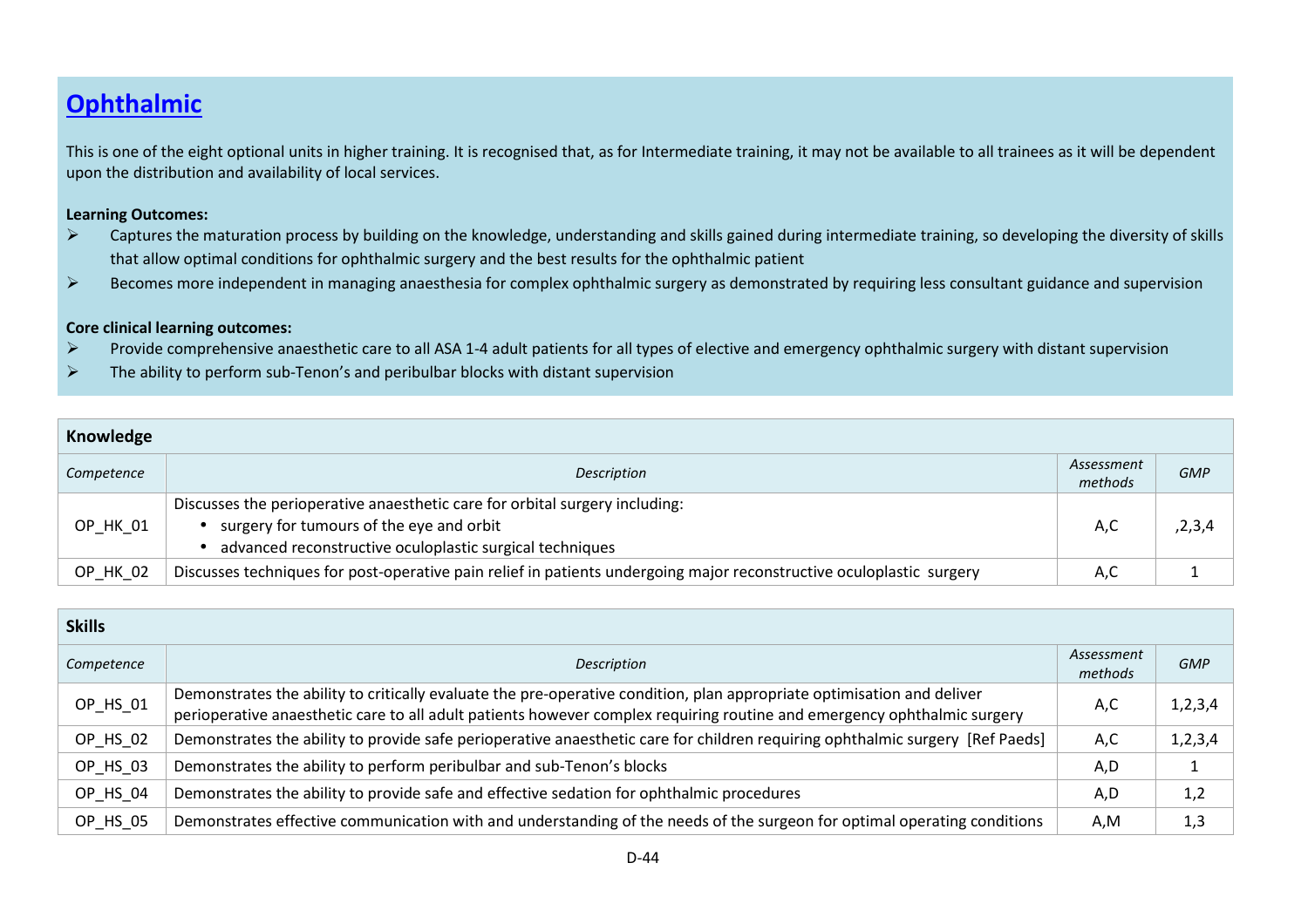| <b>Skills</b> |                                                                                                                       |                       |            |  |
|---------------|-----------------------------------------------------------------------------------------------------------------------|-----------------------|------------|--|
| Competence    | Description                                                                                                           | Assessment<br>methods | <b>GMP</b> |  |
| OP_HS_06      | Demonstrates team leadership and the ability to teach others                                                          | A,M                   | 1,3        |  |
| OP_HS_07      | Demonstrates briefing and debriefing skills                                                                           | A,M                   | 1,3        |  |
| OP HS 08      | Demonstrates the ability to provide safe peri-operative anaesthetic care for the elderly requiring ophthalmic surgery | A,C                   | 1,2,3,4    |  |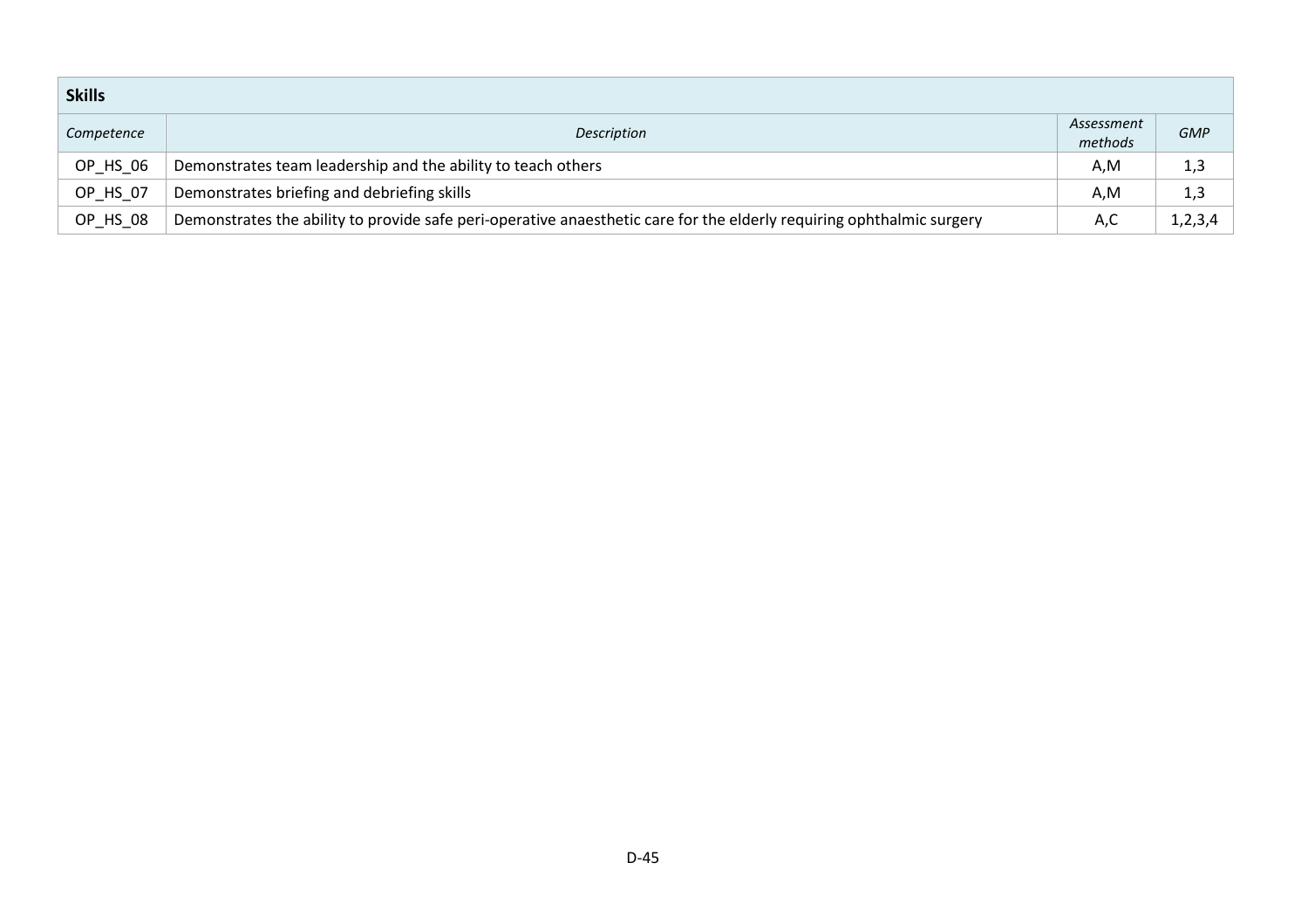### **Plastics/Burns**

This is one of the eight optional units in higher training. It is recognised that, as for Intermediate training, it may not be available to all trainees as it will be dependent upon the distribution and availability of local services.

Plastics: This surgical service may be more available and trainees may be able to gain experience in this area of practice. Major reconstructive surgery [including freeflap grafting] may be linked with other units of training such as ENT and maxillo-facial surgery.

**Burns:** As severe burns, may be initially admitted to many Emergency departments it is therefore important that trainees gain a good understanding of their initial resuscitation prior to transfer to a specialist unit, which may also involve the trainee. There are some cross competencies with Trauma and Stabilisation.

Following on for the above, this unit contains important generic skills and it is hoped that trainees will be able to access appropriate training opportunities to complete it successfully during ST years 5-7.

#### **Learning outcomes:**

- $\blacktriangleright$ Obtain intermediate level competences for both plastics and burns [if possible] if not already completed
- $\blacktriangleright$ Become more independent in the management of major plastic reconstructive cases including free-flap surgery
- $\blacktriangleright$ Understands the principles of perioperative management of burns patients for grafting & related procedures

### **Core clinical learning outcome:**

➤ Anaesthetise ASA 1-3 adult patients for major reconstructive plastic surgery [e.g. breast reconstruction with pedicled flap with distant supervision

| Knowledge       |                                                                                                                                                    |                       |            |
|-----------------|----------------------------------------------------------------------------------------------------------------------------------------------------|-----------------------|------------|
| Competence      | Description                                                                                                                                        | Assessment<br>methods | <b>GMP</b> |
| PL_HK_01        | Describes appropriate anaesthetic techniques for major plastic surgical cases including free-flap surgery                                          | A,C                   |            |
| PL_HK_02        | Explains the principles of anaesthesia for primary and secondary cleft lip and palate repair [if not completed in paediatric<br>training]          | A,C                   | 1,2        |
| PL_HK_03        | Describes the recognition & appropriate management of the plastic surgical patient with a potentially difficult or<br>compromised airway including | A.C                   | 1,2        |
| <b>PL HK 04</b> | Describes local protocols for the transfer of burns patients to specialist regional centres                                                        |                       | 1,2        |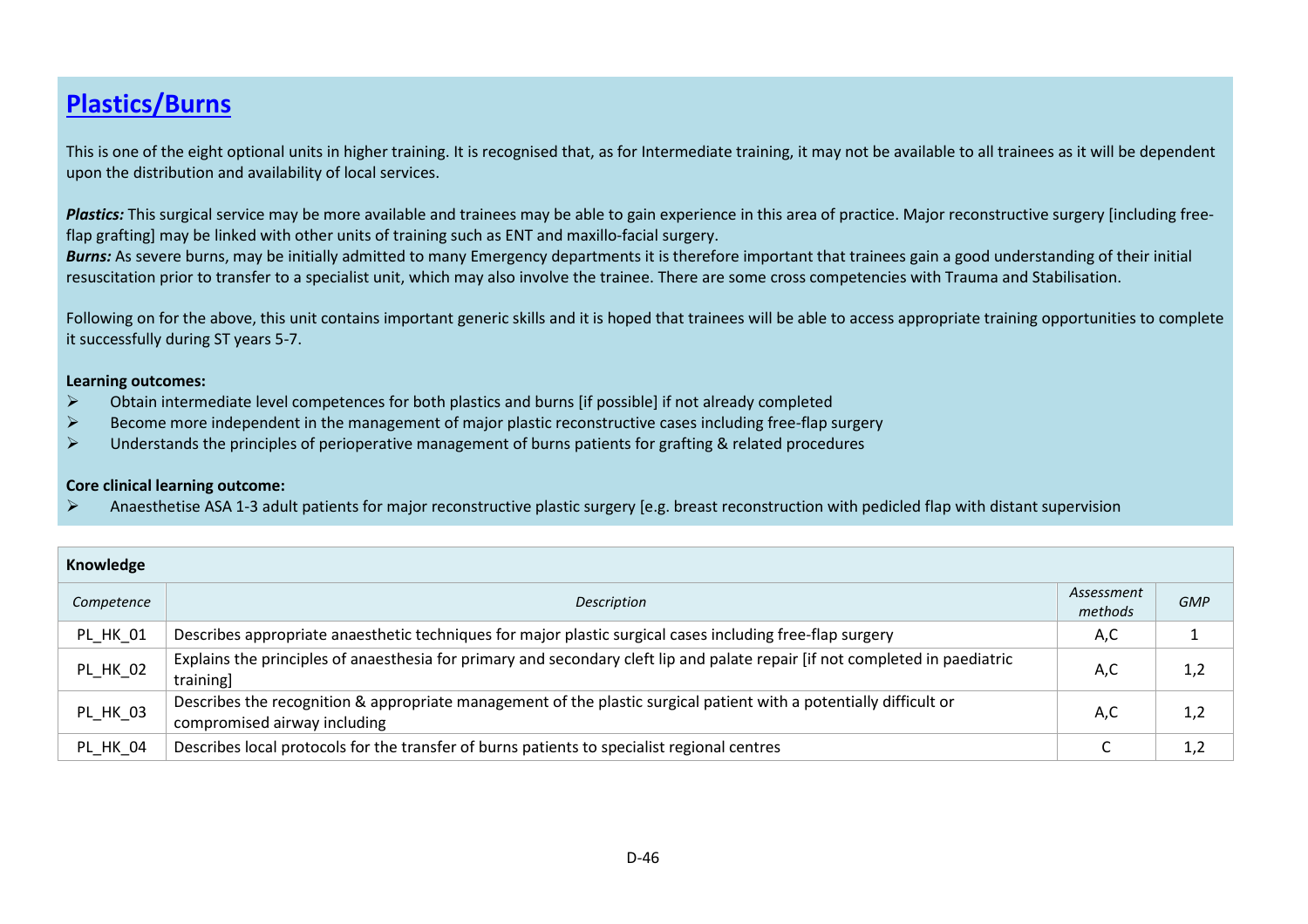| <b>Skills</b> |                                                                                                                                |            |            |
|---------------|--------------------------------------------------------------------------------------------------------------------------------|------------|------------|
| Competence    | Description                                                                                                                    | Assessment | <b>GMP</b> |
|               |                                                                                                                                | method     |            |
|               | <b>Plastics</b>                                                                                                                |            |            |
|               | Demonstrates the ability to provide safe perioperative anaesthetic care for major plastic surgical cases including free-flap   |            | 1,2,3,4    |
| PL_HS_01      | surgery                                                                                                                        | A, D, M    |            |
| PL_HS_02      | Provides a management plan for the post-operative care of a patient who has undergone plastic surgery including the            |            |            |
|               | methods of assessment of adequacy of blood flow in reconstructive flaps                                                        | A,C        | 1,2        |
|               | Burns (if clinical placement and/or simulator-based training available)                                                        |            |            |
| PL HS 03      | Demonstrates correct management of a patient with a severe inhalational injury                                                 |            |            |
| PL_HS_04      | Demonstrates the ability to provide safe perioperative anaesthetic care to burns patients requiring surgery including dressing |            |            |
|               | changes, grafting & related procedures                                                                                         | A, D, M    | 1,2,3,4    |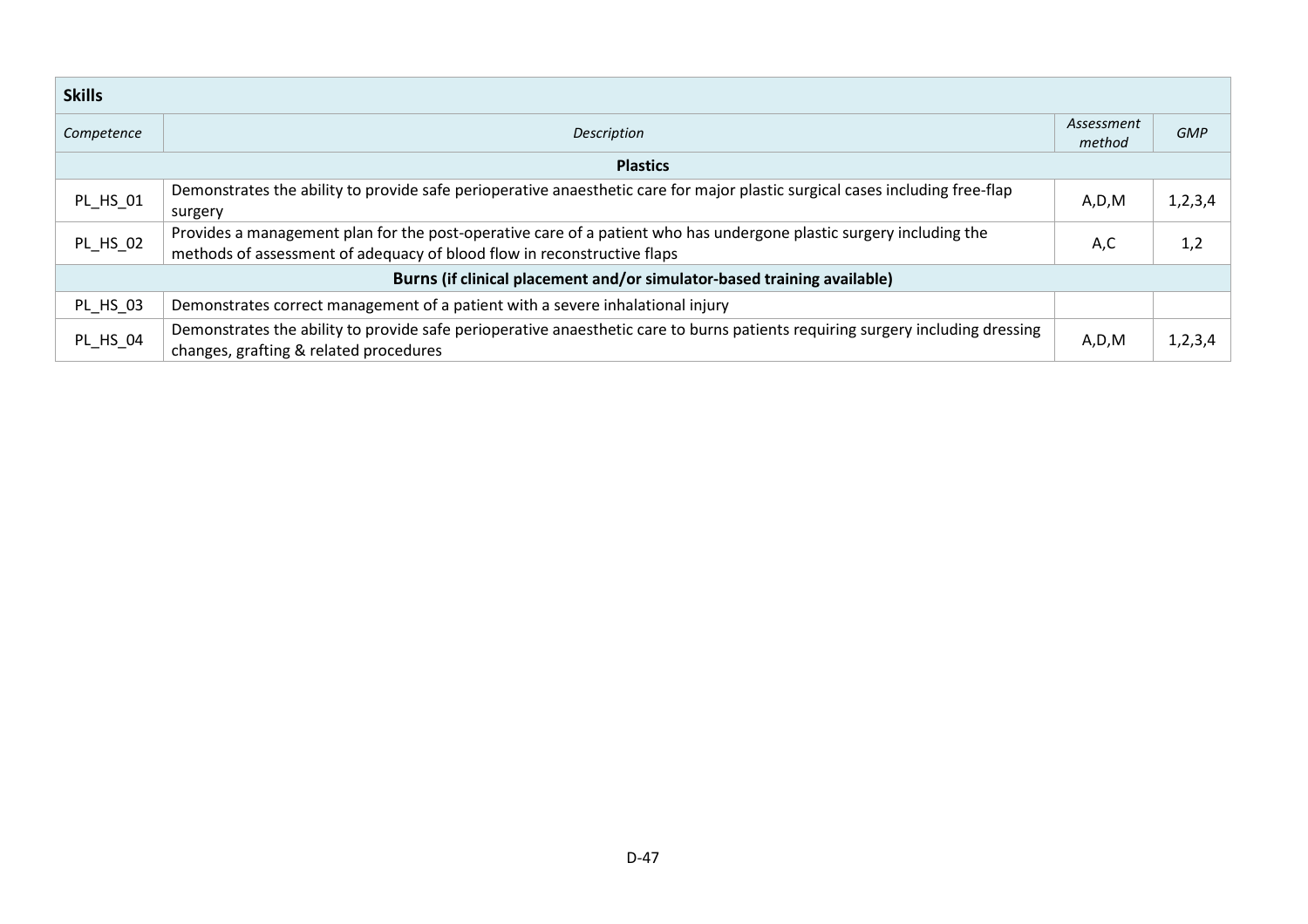### **Anaesthesia in developing countries**

This is an optional unit of training; see section 12.7 for detailed information about the delivery of this unit

### **Learning outcomes:**

- $\blacktriangleright$ To gain knowledge, skills and experience of the peri-operative anaesthetic care of patients in a developing country
- $\blacktriangleright$ To support the speciality of anaesthesia by providing teaching and training to anaesthetists, theatre staff and medical students in a developing country.
- $\blacktriangleright$ To understand the level of competency, skill and support that is required to sustain safe and effective provision of anaesthesia in a resource poor setting.

| Knowledge  |                                                                                                                                               |                 |                       |            |
|------------|-----------------------------------------------------------------------------------------------------------------------------------------------|-----------------|-----------------------|------------|
| Competence | Description                                                                                                                                   | <b>Delivery</b> | Assessment<br>Methods | <b>GMP</b> |
| AD_HK_01   | Describes the anaesthetic equipment used in developing countries, and its maintenance                                                         | <b>SD</b>       |                       | 1,2        |
| AD HK 02   | Lists anaesthetic drugs commonly used in developing countries in the peri-operative period                                                    | <b>SD</b>       |                       | ı,         |
| AD HK 03   | Describes health delivery in the country or countries to be visited and the associated challenges                                             | SD, DC          |                       | ı,         |
| AD HK 04   | Describes the politics, customs and culture of the country or countries to be visited                                                         | SD, DC          | C                     |            |
| AD_HK_05   | Lists the diseases occurring in the country or countries to be visited which may influence delivery of anaesthesia<br>and peri-operative care | SD, DC          | C                     |            |
| AD HK 06   | Explains the difficulties and opportunities delivering education to medical and other health workers                                          | SD, DC          | C, M                  |            |
| AD_HK_07   | Describe the factors which contribute to or detract from the safe conduct of surgery and anaesthesia in the<br>country/ies to be visited      | SD, DC          | C                     |            |

| <b>Skills</b> |                                                                                                                                                                                                                                     |                       |            |
|---------------|-------------------------------------------------------------------------------------------------------------------------------------------------------------------------------------------------------------------------------------|-----------------------|------------|
| Competence    | Description                                                                                                                                                                                                                         | Assessment<br>methods | <b>GMP</b> |
| AD_HS_01      | Demonstrates peri-operative management of patients undergoing a wide range of surgical procedures, including paediatrics,<br>obstetrics, trauma, emergencies and sick patients requiring post-operative care in HDU/ITU environment | D, C, A, M            | 1, 2, 3, 4 |
| AD_HS_02      | Demonstrates peri-operative management of patients with concurrent morbidity including infectious diseases such as HIV, TB<br>and malaria                                                                                           | D, C, A, M            | 1,2,3,4    |
| AD_HS_03      | Demonstrates the use of anaesthetic equipment used in resource poor contexts (eg draw-over apparatus) including simple<br>maintenance                                                                                               | D, C, A, M            | 1,2        |
| AD HS 04      | Demonstrates the use of alternative systems for oxygen delivery, including oxygen concentrators                                                                                                                                     | D, C, A, M            | 1,2        |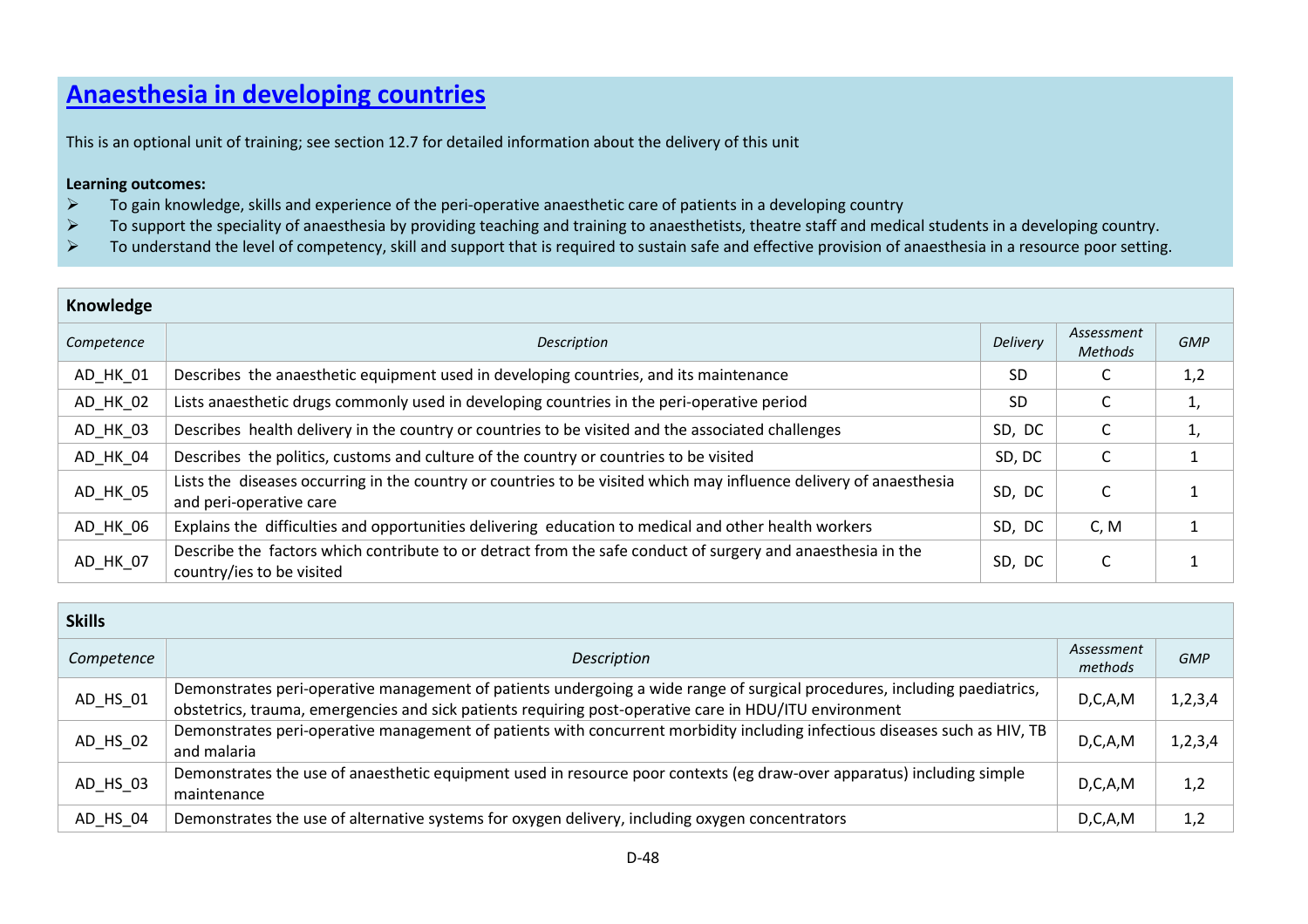| AD_HS_05 | Demonstrates the use of drugs such as ketamine, diazepam, halothane and ether                                                                            | D, C, A, M | 1,2     |
|----------|----------------------------------------------------------------------------------------------------------------------------------------------------------|------------|---------|
| AD HS 06 | Demonstrates the safe administration of regional anaesthesia and peripheral nerve blocks using limited resources                                         | D, C, A, M | 1,2     |
| AD_HS_07 | Demonstrates safe peri-operative monitoring of patients with limited resources                                                                           | C, A, M    | 1,2     |
| AD_HS_08 | Demonstrates management of a recovery area with limited resources                                                                                        | C, A, M    | 1,2,3   |
| AD_HS_09 | Demonstrates the management of acute pain with limited resources                                                                                         | C, A, M    | 1,2,3,4 |
| AD_HS_10 | Demonstrates the management of patients for surgical and medical conditions in a HDU/ITU environment with limited<br>resources                           | C, A, M    | 1,2,3,4 |
| AD_HS_11 | Demonstrates the appropriate use of asepsis, infection control and sterilisation of equipment                                                            | C, A, M    | 1,2     |
| AD_HS_12 | Demonstrates safe application of cross matching blood and transfusion                                                                                    | C, A, M    | 1,2     |
| AD_HS_13 | Demonstrates ability to teach and train anaesthetic clinical officers, doctors, theatre staff and medical students with limited<br>educational resources | M          | 1,2,3,4 |
| AD HS 14 | Demonstrates ability to maintain a high standard of documentation in an unfamiliar clinical cultural environment                                         | C, M       | 1,2     |
| AD HS 15 | Demonstrate understanding of providing the best care possible whatever the environment                                                                   | C, M       | 1,2,3,4 |
| AD_HS_16 | Demonstrate the ability to assess the clinical environment, suggest appropriate changes, and work towards implementing<br>them                           | C,M        | 1,2,3,4 |
| AD_HS_17 | Demonstrate awareness of issues surrounding safety and security in the country to be visited                                                             | C,M        | 1,2,3,4 |

At the end of this unit the trainee will:

- be able to provide safe anaesthesia in a challenging environment with limited resources to a wide variety of patients, including those with extreme and very advanced pathology.
- have enhanced his/her experience and competence in the fields of paediatrics, obstetrics and trauma, where available
- have experienced working and living in a multi-cultural and, frequently, multi-lingual environment and will have developed an approach to planning and practice which emphasises effective communication and team management.
- have undertaken teaching and training to personnel from diverse cultural, linguistic and educational backgrounds.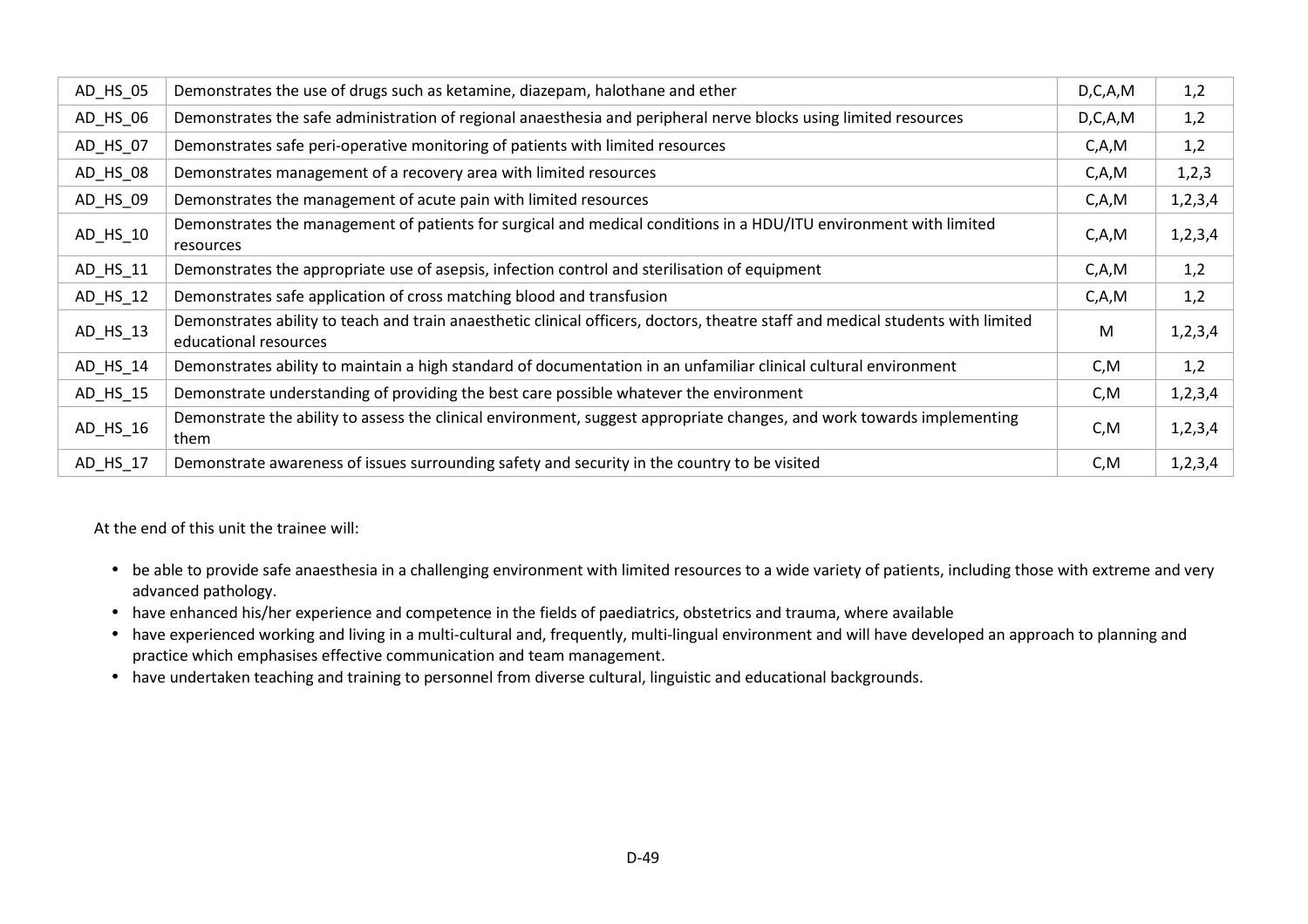### **Conscious sedation in dentistry**

This optional unit of training should only be undertaken once the advanced unit of conscious sedation has been completed. It is anticipated that not all Schools of Anaesthesia will be able to deliver this unit of training, as there are a limited number of trainers proficient in delivering the necessary supervision and training.

### **Learning Outcomes:**

- $\blacktriangleright$  Gain mastery in this special interest area of practice by building on all the principles, knowledge and skills learnt and developed in the advanced CS unit of training
- $\blacktriangleright$ To develop the necessary skills and knowledge to use conscious sedation techniques for dentistry appropriately in the hospital and non-hospital setting
- $\blacktriangleright$ To understand the spectrum of behavioural and pharmacological techniques of pain and anxiety control for dentistry as an adjunct to local anaesthesia
- $\blacktriangleright$ To understand the limitations of working in the isolation of the non-hospital environment

| Knowledge  |                                                                                                                                                                                                                                                                                                                                                      |                              |                |
|------------|------------------------------------------------------------------------------------------------------------------------------------------------------------------------------------------------------------------------------------------------------------------------------------------------------------------------------------------------------|------------------------------|----------------|
| Competence | Description                                                                                                                                                                                                                                                                                                                                          | Assessment<br><b>Methods</b> | <b>GMP</b>     |
| CD_HK_01   | Discusses the importance of published guidance for the use of conscious sedation use in dentistry                                                                                                                                                                                                                                                    | A,C                          | 1, 2, 3, 4     |
| CD_HK_02   | Discusses the causes of dental pain and describes the mechanisms of pain transmission in the oro-facial region                                                                                                                                                                                                                                       | A,C                          | $\mathbf{1}$   |
| CD_HK_03   | Discusses the use of local anaesthesia for dentistry and describes techniques and complications                                                                                                                                                                                                                                                      | A,C                          | 1,2            |
| CD_HK_04   | Explains the complexity of treatment need and how this may influence clinical management                                                                                                                                                                                                                                                             |                              | $\overline{2}$ |
| CD_HK_05   | Describes the definition and development of dental anxiety and phobia                                                                                                                                                                                                                                                                                | A,C                          | 1, 2, 3        |
| CD_HK_06   | Explains the importance of being able to recognise the signs and symptoms of dental anxiety and describes the assessment of<br>its severity [e.g. Modified Dental Anxiety Score [MDAS]]                                                                                                                                                              | A,C                          | 1,2            |
| CD_HK_07   | Outlines the role of behavioural strategies for management of dental anxiety including, but not exclusively:<br>Communication including the use of appropriate language<br>Positive reinforcement<br>$\bullet$<br>Distraction and the environment<br>Desensitisation and tell/show/do<br>Modelling techniques<br>Cognitive behavioural therapy [CBT] | A, C                         | 1,2,3,4        |
| CD_HK_08   | Explains the role of pharmacological techniques in the spectrum of pain and anxiety control for dentistry as an adjunct to and<br>not a substitute for effective local anaesthesia and good behavioural management                                                                                                                                   | A,C                          | 1,2            |
| CD_HK_09   | Discusses the range of standard and alternative sedation techniques available for out-patient dental practice as defined in                                                                                                                                                                                                                          | A,C                          | 1,2,3          |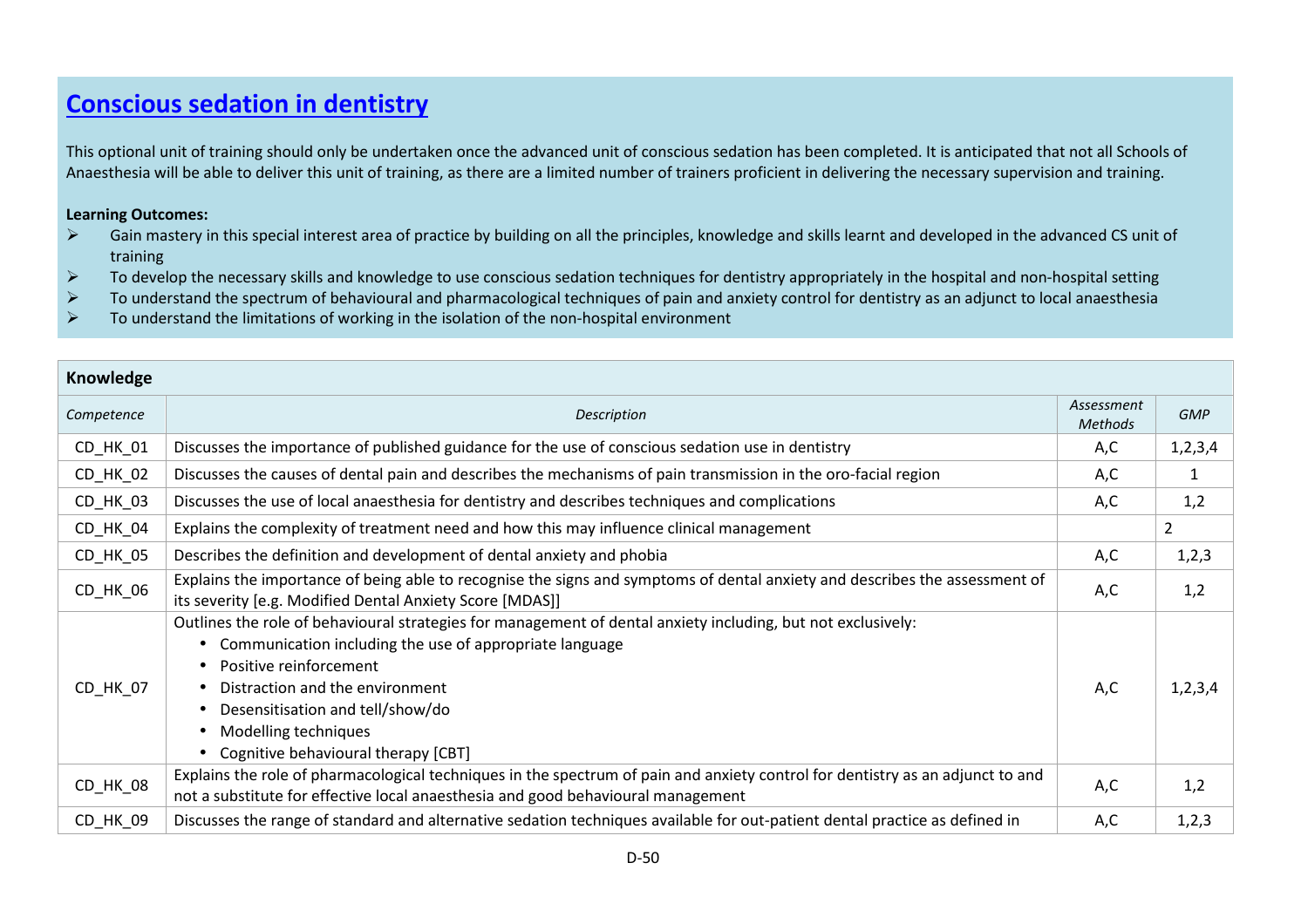| Knowledge  |                                                                                                                                                                                                                                                                                                                                                                                                                                                                                                                                                                                                                                                                                                                                                                                                                                                |                              |            |
|------------|------------------------------------------------------------------------------------------------------------------------------------------------------------------------------------------------------------------------------------------------------------------------------------------------------------------------------------------------------------------------------------------------------------------------------------------------------------------------------------------------------------------------------------------------------------------------------------------------------------------------------------------------------------------------------------------------------------------------------------------------------------------------------------------------------------------------------------------------|------------------------------|------------|
| Competence | Description                                                                                                                                                                                                                                                                                                                                                                                                                                                                                                                                                                                                                                                                                                                                                                                                                                    | Assessment<br><b>Methods</b> | <b>GMP</b> |
|            | published guidance, the different routes of administration and their role in the management of the anxious patient                                                                                                                                                                                                                                                                                                                                                                                                                                                                                                                                                                                                                                                                                                                             |                              |            |
| CD_HK_10   | Explains the importance of thorough preoperative preparation of dental out-patients, the consent process and aftercare,<br>focusing on medical, social and psychological assessment and evaluation of risk                                                                                                                                                                                                                                                                                                                                                                                                                                                                                                                                                                                                                                     | A,C                          | 1, 2, 3, 4 |
| CD_HK_11   | Discusses the place of intravenous infusions and TCI in out-patient dental practice                                                                                                                                                                                                                                                                                                                                                                                                                                                                                                                                                                                                                                                                                                                                                            | A,C                          | 1,2        |
| CD_HK_12   | Discusses the limitations imposed by working in the isolation of the non-hospital environment including:<br>• The need to ensure that each component of the premises [e.g. waiting room, surgery, recovery area] is appropriate to<br>the sedation technique[s] used<br>• The importance of robust patient selection including, but not exclusively: dental, psychological, medical and social<br>assessment, and that it be undertaken in advance of actual treatment and include a valid consent process<br>• Awareness that staff and equipment available must meet the needs of both the technique [including monitoring] and<br>its possible complications; awareness of the need to ensure that resuscitation equipment is regularly checked,<br>maintained and includes all the drugs and equipment necessary for advanced life support | A,C                          | 1, 2, 3, 4 |
| CD HK 13   | Discusses the inherent risks associated with the use of infusions and/or multiple drugs with synergistic actions, the potential<br>of narrow therapeutic index and reduced margin of safety and the danger of such techniques when not used in a setting<br>equipped with full resuscitation and general anaesthetic facilities                                                                                                                                                                                                                                                                                                                                                                                                                                                                                                                | A,C                          | 1,2,3,4    |
| CD_HK_14   | Discusses the following in relation to the use of conscious sedation in children for dentistry in the out-patient/non-hospital<br>setting [cross ref paeds]:<br>• The recommendation that inhalational sedation [nitrous oxide/oxygen], titrated to the individual child's needs, is<br>suitable for use in dental out-patient/non-hospital settings<br>• Intravenous sedation for children should only be provided in an environment with facilities equivalent to those found<br>in NHS hospitals<br>• That children undergoing intravenous sedation must be managed by staff who have received appropriate training<br>• Anaesthetic staff administering sedation to children should have been trained equivalent to that detailed in the 'higher<br>level' paediatric anaesthesia section of the curriculum [Cross ref paeds]              | A,C                          | 1,2,3,4    |
| CD_HK_15   | Describes why all staff involved in out-patient dental sedation practices need to understand:<br>The implications of sedation for medically compromised patients, with particular regard to limitations imposed by the<br>$\bullet$<br>non-hospital environment<br>How to monitor sedated patients including the use of commonly used sedation scoring systems<br>$\bullet$<br>The need for robust recovery and discharge criteria and the importance of appropriate escort arrangements<br>The principles of the Mental Capacity Act 2005 in relation to special care dentistry<br>$\bullet$                                                                                                                                                                                                                                                  | A,C                          | 1,2,3      |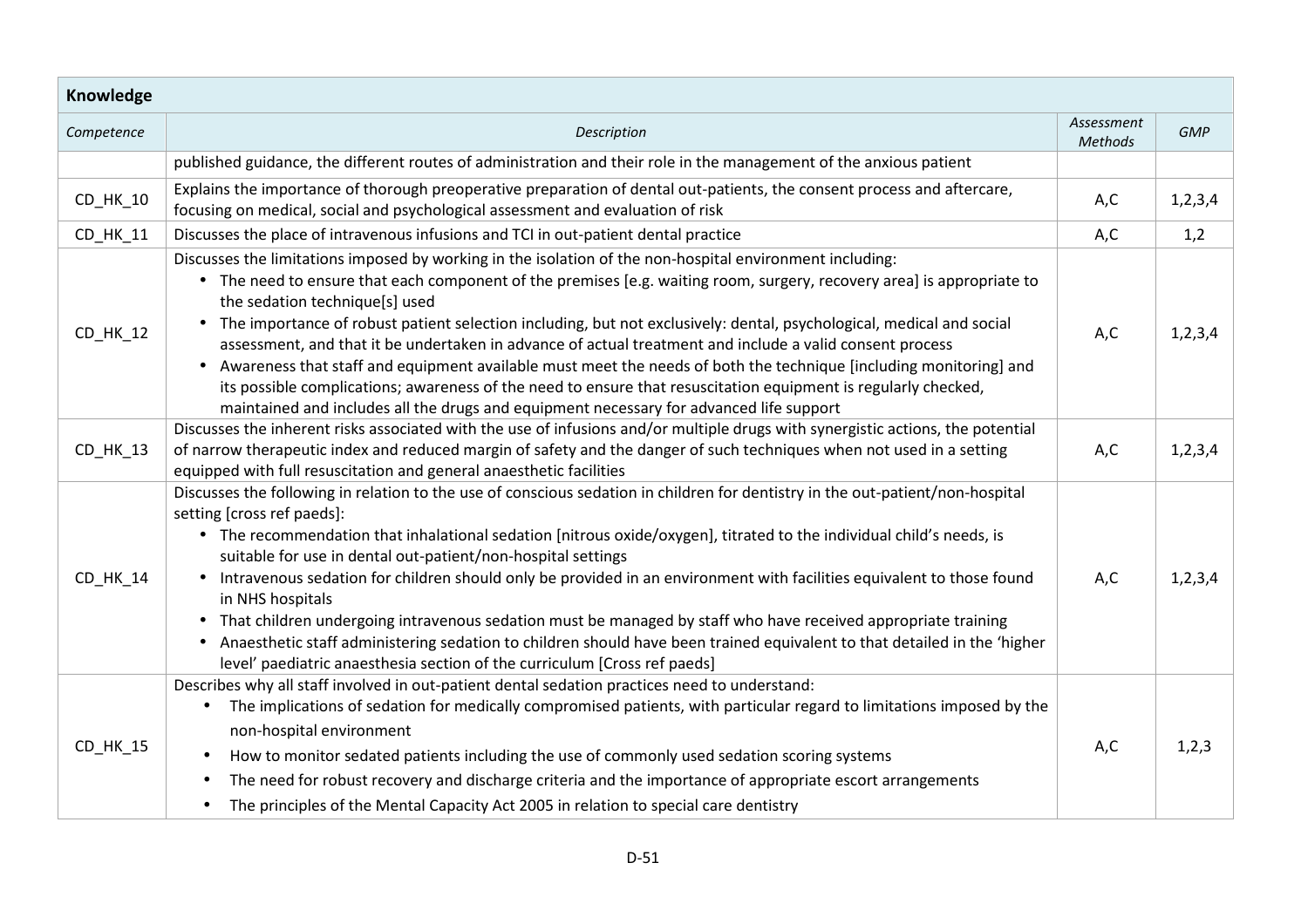| Knowledge       |                                                                                                                       |                       |            |  |  |
|-----------------|-----------------------------------------------------------------------------------------------------------------------|-----------------------|------------|--|--|
| Competence      | Description                                                                                                           | Assessment<br>Methods | <b>GMP</b> |  |  |
| $CD$ HK $16$    | Discusses the specific complications associated with conscious sedation techniques for dentistry and their management | A.C                   | 1,2        |  |  |
| <b>CD HK 17</b> | Discusses how general anaesthesia may have a role in the management of the anxious or phobic dental patient           | A.C                   | 1,2,3      |  |  |

| <b>Skills</b>              |                                                                                                                                                                                                                                                                                                                                                                                                                                                                                                                                                                                                                                                                                                                                                                                                                                                                                                                                                                        |                      |            |  |
|----------------------------|------------------------------------------------------------------------------------------------------------------------------------------------------------------------------------------------------------------------------------------------------------------------------------------------------------------------------------------------------------------------------------------------------------------------------------------------------------------------------------------------------------------------------------------------------------------------------------------------------------------------------------------------------------------------------------------------------------------------------------------------------------------------------------------------------------------------------------------------------------------------------------------------------------------------------------------------------------------------|----------------------|------------|--|
| Competence                 | Description                                                                                                                                                                                                                                                                                                                                                                                                                                                                                                                                                                                                                                                                                                                                                                                                                                                                                                                                                            | Assessment<br>Method | <b>GMP</b> |  |
| $CD$ <sub>HS</sub> $_01$   | Demonstrates an understanding that conscious sedation for dentistry in the dental practice setting requires:<br>Recognition that it is very different from the sedation delivered by anaesthetists in the hospital setting<br>$\bullet$<br>An ability to select, assess and determine suitability of patients for treatment under conscious sedation, including the<br>$\bullet$<br>ability to decide which patients may be treated in the non-hospital setting and those whose interests would be best<br>served by referral to a hospital facility<br>An ability to communicate effectively with patients and be sympathetic to their anxieties or phobia<br>$\bullet$<br>An ability to work as a member of a multi-professional team, showing good communication skills<br>$\bullet$<br>An appreciation of the importance of regular update and team scenario training of the management of sedation-<br>$\bullet$<br>related complications and medical emergencies | A, C, M              | 1,2,3,4    |  |
| $CD$ <sub>_HS</sub> $_0$ 2 | Demonstrates skill in titrating drug[s] to a recognised end-point, avoiding the risks implicit in over-sedation in the remote<br>dental out-patient setting, and the need for the same level of care and monitoring as general anaesthesia should this occur                                                                                                                                                                                                                                                                                                                                                                                                                                                                                                                                                                                                                                                                                                           | A,C                  | 1,2,3,4    |  |
| $CD$ <sub>HS</sub> $_0$ 3  | Demonstrates mastery in the peri-procedural care of patients when using any of the following standard conscious sedation<br>techniques [including an ability to teach less experienced trainees]:<br>Inhalation sedation using nitrous oxide and oxygen<br>$\bullet$<br>Intravenous sedation using midazolam alone<br>$\bullet$<br>Oral / transmucosal benzodiazepine                                                                                                                                                                                                                                                                                                                                                                                                                                                                                                                                                                                                  | A,C,M                | 1, 2, 3, 4 |  |
| CD_HS_04                   | Demonstrates mastery in the peri-procedural care of patients when using any of the following alternative conscious sedation<br>techniques [including an ability to teach less experienced trainees]:<br>Any form of conscious sedation for patients under the age of 12 years other than nitrous oxide / oxygen inhalation<br>$\bullet$<br>Benzodiazepine plus any other agent with sedative effects [e.g. opioid, propofol, ketamine]<br>Propofol either alone or with any other agent [e.g. benzodiazepine, opioid, ketamine]<br>Inhalation sedation using any other agent other than nitrous oxide / oxygen<br>$\bullet$<br>Techniques simultaneously combining two or more routes of administration                                                                                                                                                                                                                                                                | A, C, M              | 1,2,3,4    |  |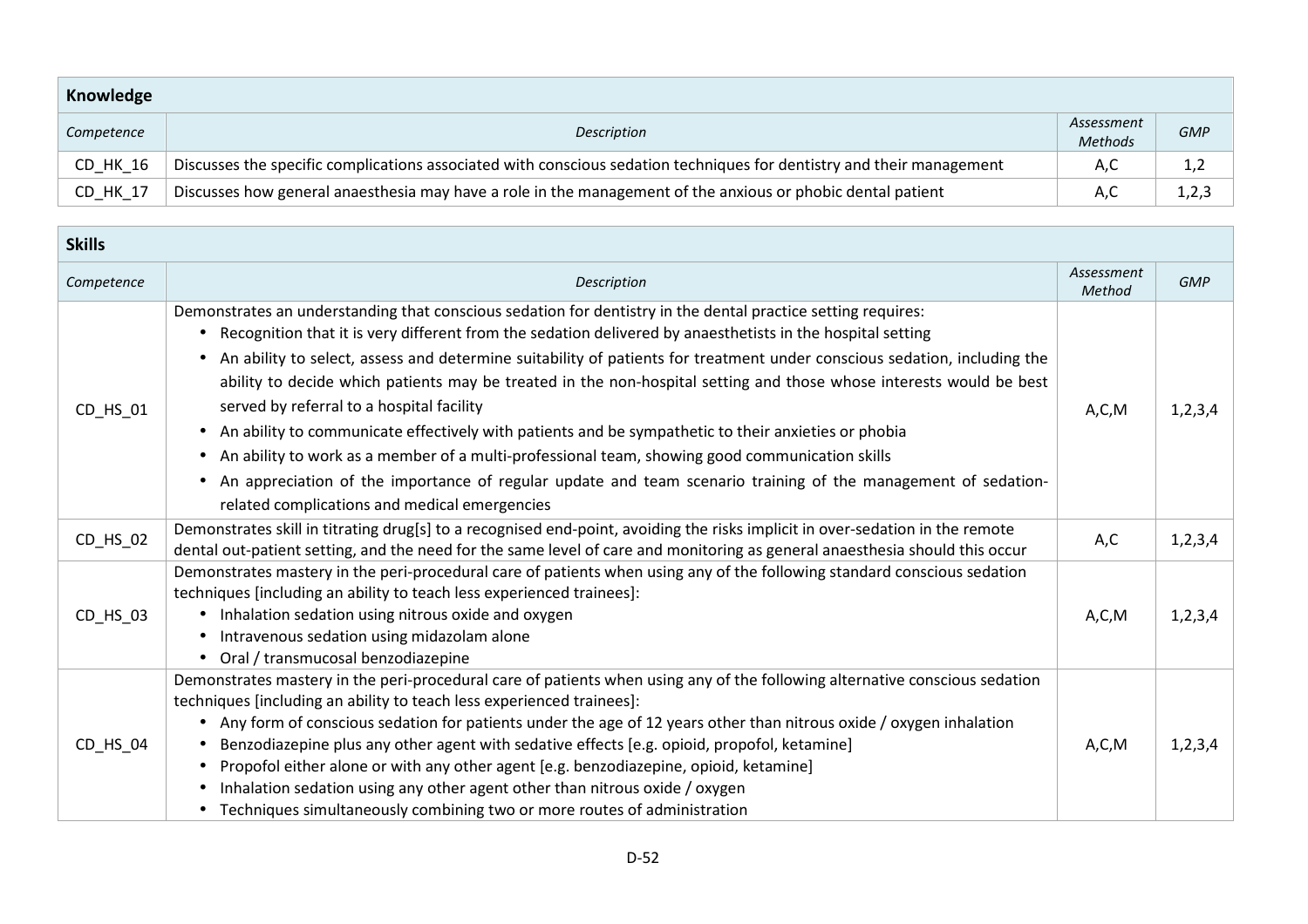| <b>Skills</b>           |                                                                                                                                                                                                                                                                |                      |            |
|-------------------------|----------------------------------------------------------------------------------------------------------------------------------------------------------------------------------------------------------------------------------------------------------------|----------------------|------------|
| Competence              | Description                                                                                                                                                                                                                                                    | Assessment<br>Method | <b>GMP</b> |
| CD_HS_05                | Demonstrates mastery in the peri-procedural care of patients requiring the use of infusion or TCI pumps                                                                                                                                                        | A,C                  | 1,2        |
| $CD$ <sub>HS</sub> $06$ | Demonstrates maturity in clinical decision-making such that unnecessary complications are avoided by the use of timely<br>interventions, or abandonment of a technique, when it has proved problematic or unsuccessful                                         | A, C, M              | 1, 2, 3, 4 |
| CD HS 07                | Demonstrates the necessary maturity and clinical leadership required to lead the multi-disciplinary team in the management<br>of unexpected medical emergencies that may arise in an isolated out-patient dental surgery whenever CS is used as a<br>treatment | A, C, M              | 1,2,3,4    |
| CD_HS_08                | Demonstrates the ability to design, complete and evaluate audits/quality improvement projects related to this area of clinical<br>practice                                                                                                                     | M                    | 1,2        |
| CD HS 09                | Demonstrates active participation in educational programmes within this field of practice                                                                                                                                                                      | м                    |            |
| $CD$ <sub>_HS_10</sub>  | Demonstrates active participation, engagement and leadership where appropriate in inter-disciplinary team meetings<br>developing safe and effective patient management services in this area of practice                                                       | A, C, M              | 1,2,3,4    |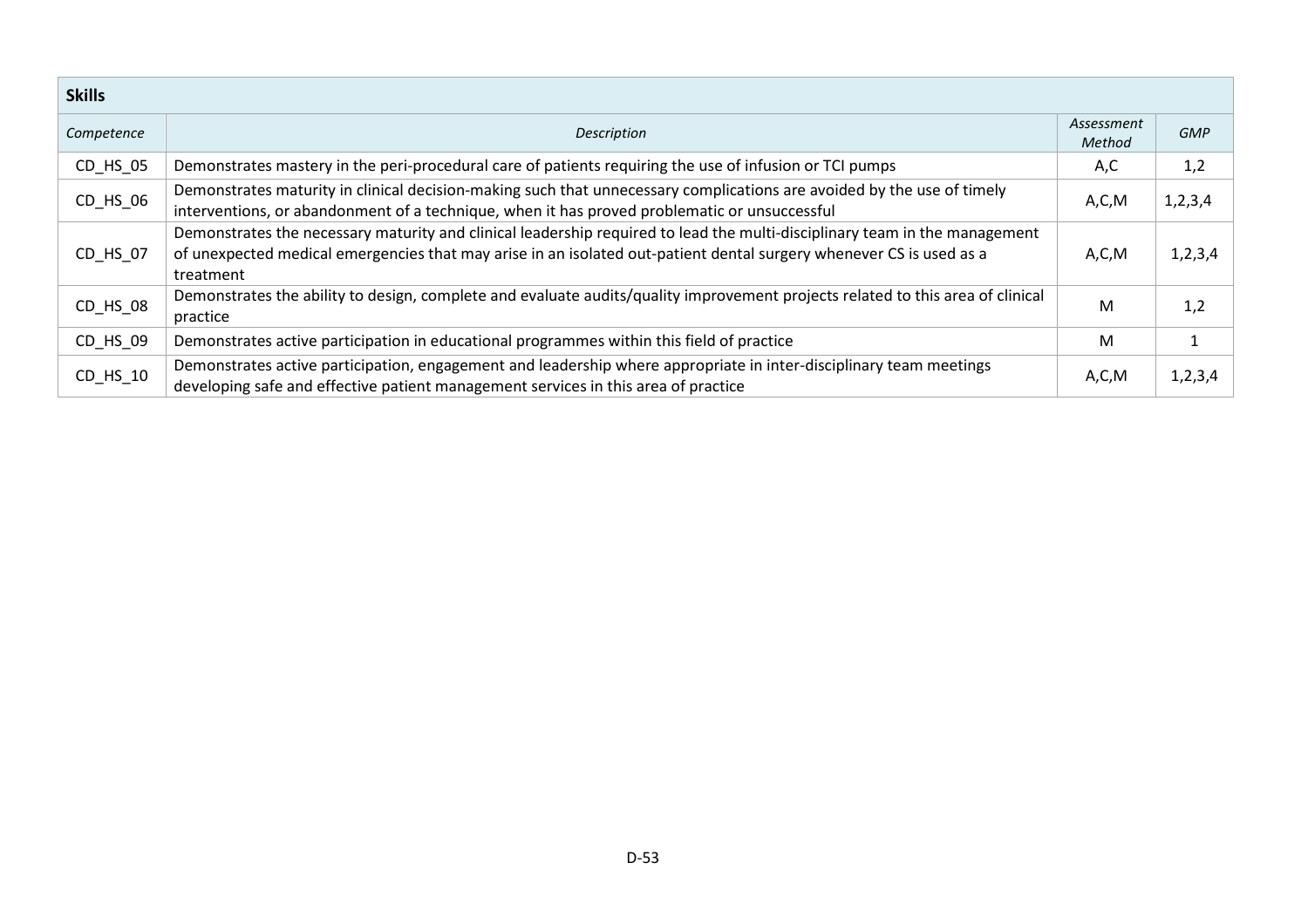### **Military Anaesthesia**

### **Learning Outcomes:**

- To equip the trainee with the additional knowledge and skills required to perform appropriate pre-hospital care, resuscitation, field anaesthetics and critical anaesthetics and critical  $\blacktriangleright$ care within military environments
- $\triangleright$  To gain an understanding of the management of medical support to military operations  $\blacktriangleright$

| Knowledge       |                                                                                     |                              |                                                   |              |  |
|-----------------|-------------------------------------------------------------------------------------|------------------------------|---------------------------------------------------|--------------|--|
| Competence      | Description                                                                         | Assessment<br><b>Methods</b> | Delivery                                          | <b>GMP</b>   |  |
|                 | Pre-hospital care                                                                   |                              |                                                   |              |  |
| MA_HK_01        | Explains military triage assessment and categories                                  | A, C, D                      | SD, B,<br>Dep,<br>MERT,<br>BATLS,<br><b>MIMMS</b> | $\mathbf{1}$ |  |
| MA_HK_02        | Explains military major incident management                                         | A, C, D                      | SD, Dep,<br><b>MILITARY</b><br><b>MIMMS</b>       | $\mathbf{1}$ |  |
| MA_HK_03        | Recalls physiological hazards of transporting patients by air                       | A,C,D                        | SD, B,<br>Dep,<br>MERT,<br>MOST,<br><b>HEMS</b>   | $\mathbf{1}$ |  |
| MA_HK_04        | Recalls aircraft features and aircrew procedures likely to impact on patient safety | A, C, D                      | SD, B,<br>Dep,<br>MERT,<br>MOST,<br><b>HEMS</b>   | 1, 2, 3, 4   |  |
| <b>MA_HK_05</b> | Describes Medical Emergency Response Team equipment                                 | A, C, D                      | SD, B,<br>Dep,<br>MOST,<br>MERT,<br>BATLS,        | 1,2          |  |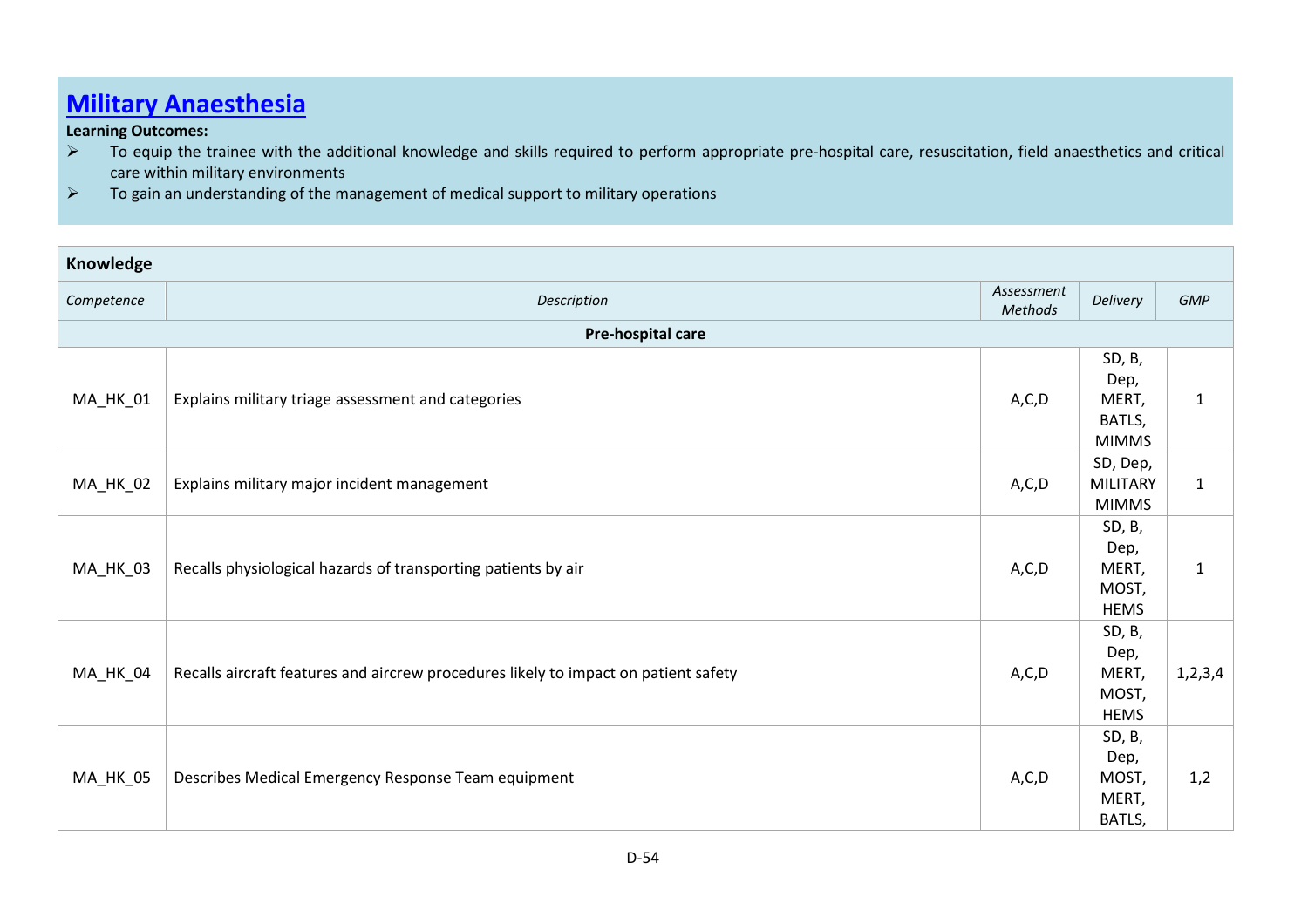| Knowledge                                        |                                                                                                                                                                                                                                                               |                              |                                                          |              |
|--------------------------------------------------|---------------------------------------------------------------------------------------------------------------------------------------------------------------------------------------------------------------------------------------------------------------|------------------------------|----------------------------------------------------------|--------------|
| Competence                                       | Description                                                                                                                                                                                                                                                   | Assessment<br><b>Methods</b> | Delivery                                                 | <b>GMP</b>   |
|                                                  |                                                                                                                                                                                                                                                               |                              | <b>HEMS</b>                                              |              |
| MA_HK_06                                         | Recalls casualty reporting systems                                                                                                                                                                                                                            | A,C,D                        | SD, Dep,<br>BATLS,<br>MERT,<br><b>MOST</b>               | $\mathbf{1}$ |
| <b>MA_HK_07</b>                                  | Describes Pre-HospitAl Resuscitation Options including Principles of Damage Control Resuscitation                                                                                                                                                             | A, C, D                      | MERT,<br>MOST,<br>BATLS,<br><b>HEMS</b>                  | 1, 2, 3, 4   |
| MA_HK_08                                         | Describes Military Pre-Hospital Analgesia                                                                                                                                                                                                                     | A, C, D                      | MERT,<br>MOST,<br><b>BATLS</b>                           | 1,2          |
| In-hospital resuscitation and field anaesthetics |                                                                                                                                                                                                                                                               |                              |                                                          |              |
| MA_HK_09                                         | Recalls relevant trauma scoring systems and military audit projects                                                                                                                                                                                           | A, C, D                      | SD, B,<br>Dep,<br>MERT,<br>STAT,<br>TSAS,<br><b>MOST</b> | 1,2          |
| MA_HK_10                                         | Explains the Surgeon General's current transfusion policy, including recombinant Factor Vlla policy                                                                                                                                                           | A, C, D                      | SD,<br>MOST,<br><b>CGO</b>                               | $\mathbf{1}$ |
| MA_HK_11                                         | Recalls the logistics of medical resupply and the maintenance of appropriate storage conditions                                                                                                                                                               | A, C, D                      | SD, Dep,<br><b>MOST</b>                                  | $\mathbf{1}$ |
| <b>MA_HK_12</b>                                  | Recalls indications for, and the safe use of emergency blood donor panels                                                                                                                                                                                     | A, C, D, S                   | SD,<br>MOST,<br><b>STAT</b>                              | 1,2,3,4      |
| <b>MA_HK_13</b>                                  | Describes field surgical team equipment, including tri-service anaesthetic apparatus (with paediatric adaptions)<br>and operating tables, knowledge of rapid infusion devices, transport ventilators, broselow bag, regional<br>anaesthesia equipment and PCA | A, C, D, S                   | Sim,<br>Dep,<br>DASC, M<br>OST,                          | $\mathbf{1}$ |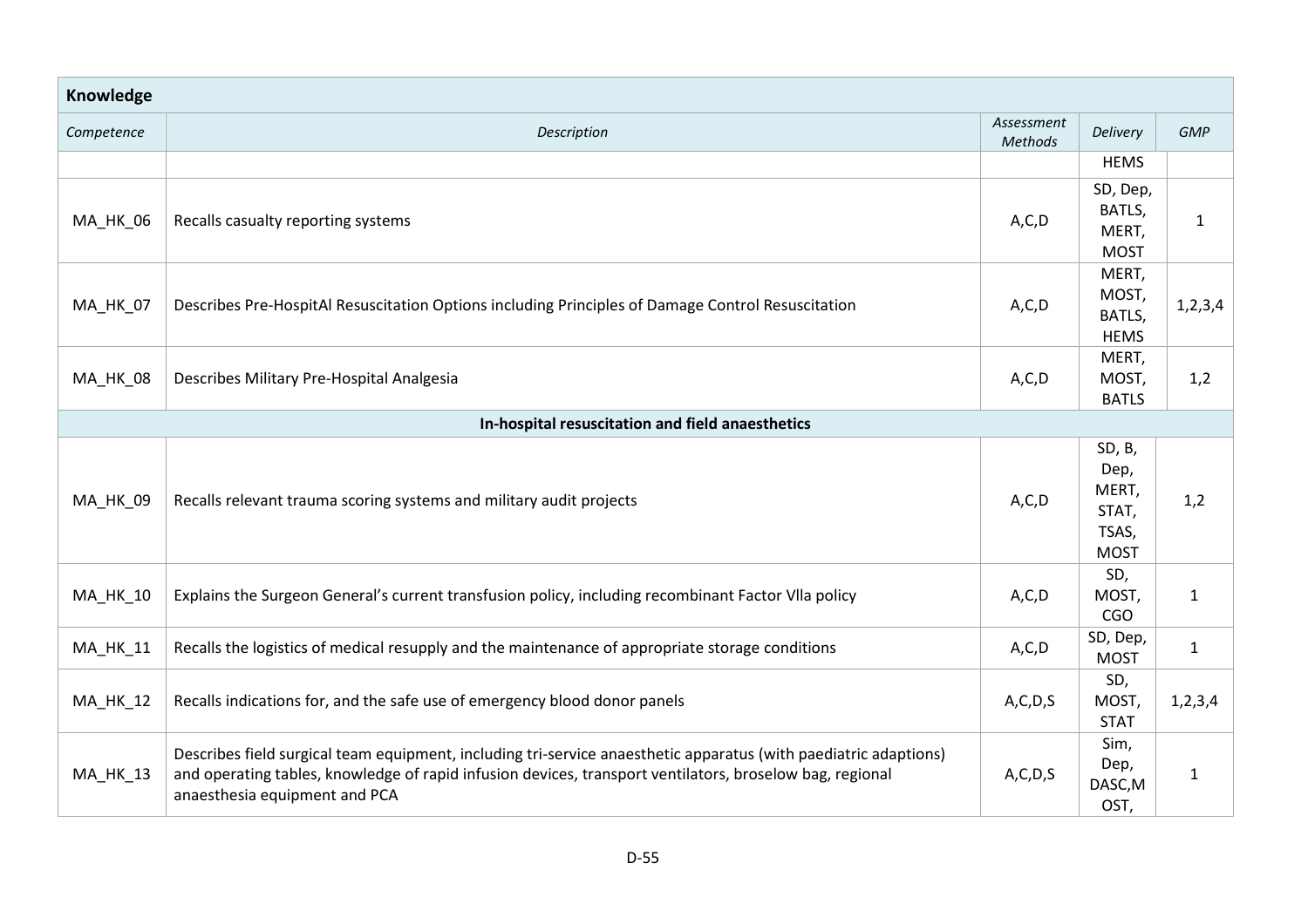| Knowledge       |                                                                                                                                                           |                              |                                                     |              |  |
|-----------------|-----------------------------------------------------------------------------------------------------------------------------------------------------------|------------------------------|-----------------------------------------------------|--------------|--|
| Competence      | Description                                                                                                                                               | Assessment<br><b>Methods</b> | Delivery                                            | <b>GMP</b>   |  |
|                 |                                                                                                                                                           |                              | <b>MAPLS</b>                                        |              |  |
| <b>MA_HK_14</b> | Explains field sterilisation and clinical waste disposal methods                                                                                          | A, C, D                      | SD, Dep,<br>MERT,<br>MOST,<br>MAPLS,<br><b>DASC</b> | 1,2          |  |
| <b>MA_HK_15</b> | Explains understanding of ketamine                                                                                                                        | A, C, D                      | SD, Sim,<br>Dep,<br><b>MOST</b>                     | $1\,$        |  |
| MA_HK_16        | Explains current Military Anaesthesia Concepts on dealing with a Difficult Airway in a Trauma setting                                                     | A, C, D, S                   | MOST,<br><b>MERT</b>                                | 1, 2, 3, 4   |  |
| MA_HK_17        | Recalls the principles of anaesthetics for damage control surgery                                                                                         | A, C, D, S                   | SD, Dep,<br>MOST,<br><b>DASC</b>                    | 1, 2, 3, 4   |  |
| <b>MA_HK_18</b> | Describes the use of near point coagulation testing RoTEM and its use in Damage Control Resuscitation                                                     | A, C, D, S                   | <b>MOST</b>                                         | 1,2          |  |
| MA_HK_19        | Management of the traumatic pelvis                                                                                                                        | A, C, D, A                   | MOST, B<br>ATLS,<br><b>MERT</b>                     | $\mathbf{1}$ |  |
| MA_HK_20        | Current concepts in the management of traumatic cardiac arrest                                                                                            | A, C, D, S                   | MOST,<br>MERT,<br><b>TRUE</b>                       | $\mathbf{1}$ |  |
| <b>MA_HK_21</b> | Military Anaesthesia for Severe Burns                                                                                                                     | A, C, D, S                   | MOST,<br><b>MERT</b>                                | $\mathbf{1}$ |  |
| <b>MA_HK_22</b> | Military Anaesthesia for Head Injuries                                                                                                                    | A, C, D, S                   | MOST,<br><b>MERT</b>                                | $\mathbf{1}$ |  |
| <b>MA_HK_23</b> | Describes concepts of Blast and Ballistic in terms of Military Anaesthesia                                                                                | A, C, D                      | <b>MOST</b>                                         | $\mathbf{1}$ |  |
| <b>MA_HK_24</b> | Recalls the current methods for management of acute pain in the field including field hospital analgesia ladder,<br>early prophylaxis of neuropathic pain | A, C, D                      | SD, Dep,<br>MOST,<br>CGOs                           | 1,2,3        |  |
|                 | <b>Critical Care</b>                                                                                                                                      |                              |                                                     |              |  |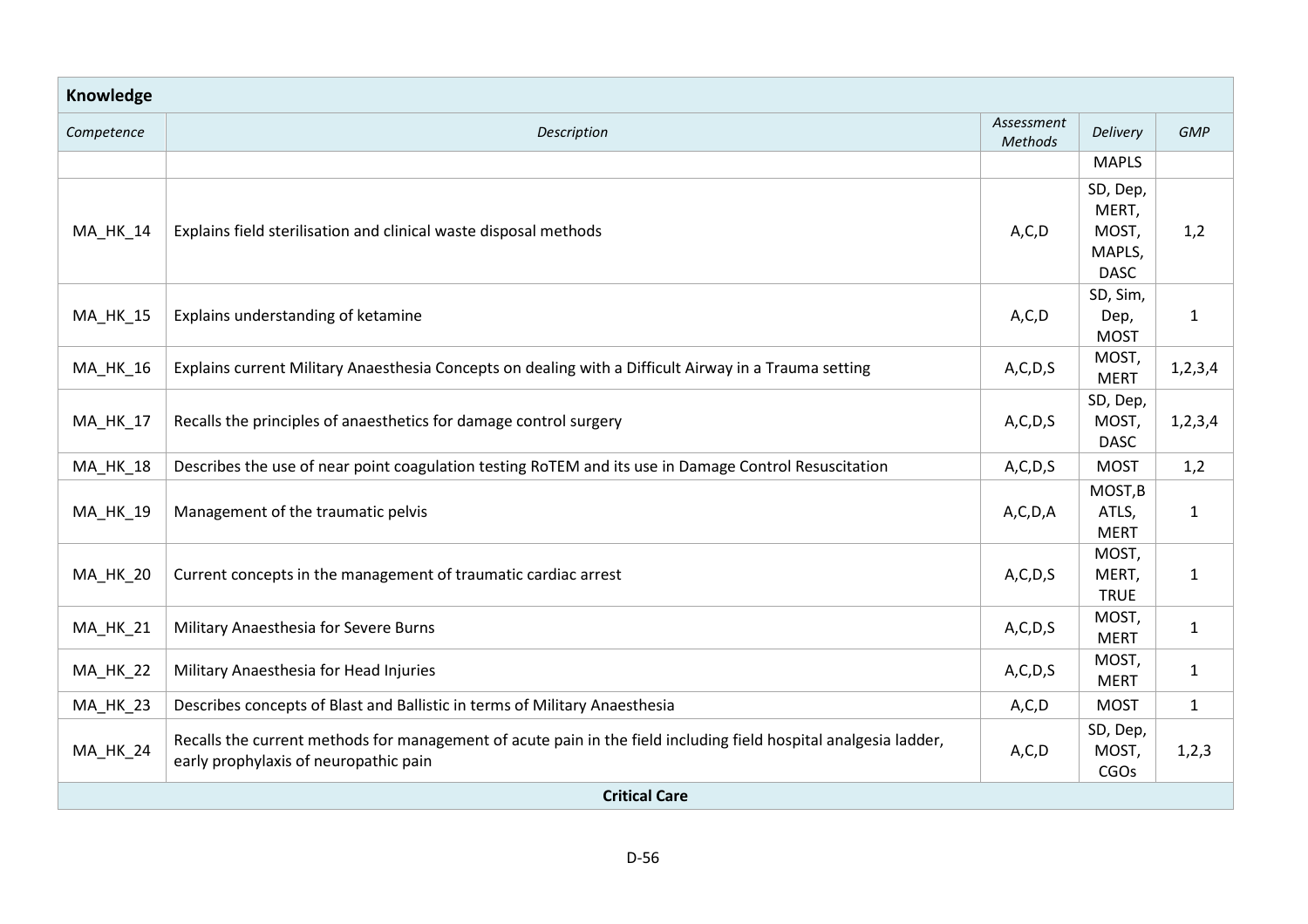| Knowledge       |                                                                                                  |                              |                                            |              |
|-----------------|--------------------------------------------------------------------------------------------------|------------------------------|--------------------------------------------|--------------|
| Competence      | Description                                                                                      | Assessment<br><b>Methods</b> | Delivery                                   | <b>GMP</b>   |
| <b>MA_HK_25</b> | Explains the capabilities and limitations of field critical care                                 | A, C, D, I                   | SD, Dep,<br>MOST,<br>MAPLS,<br><b>TRUE</b> | $\mathbf{1}$ |
| <b>MA_HK_26</b> | Recalls preparation of patients for handover to an aeromedical transfer team                     | A, C, D, I                   | SD, Sim,<br>Dep,<br><b>MOST</b>            | 1, 2, 3, 4   |
| <b>MA_HK_27</b> | Explains the role of the AELO in the evacuation process                                          | A, C, D, I                   | SD, Dep,<br><b>MOST</b>                    | $\mathbf{1}$ |
| <b>MA_HK_28</b> | Recalls a basic understanding of CCAST equipment                                                 | A, C, D, I                   | SD, Dep,<br><b>MOST</b>                    | $\mathbf{1}$ |
| <b>MA_HK_29</b> | Recalls specific deployable medical assets such as field haemofiltration teams                   | A, C, D, I                   | SD,<br><b>MOST</b>                         | $\mathbf{1}$ |
| <b>MA_HK_30</b> | Discusses the management of Blast Lung                                                           | C, D, I                      | MERT,<br><b>MOST</b>                       | $\mathbf{1}$ |
| MA_HK_31        | Knowledge of CBRN in the context of anaesthesia and damage control resuscitation                 | C, D, I                      | <b>CBRN</b>                                | 1, 2, 3, 4   |
| <b>MA_HK_32</b> | Explains the repatriation process for KIA including appropriate liaison with SIB and UK coroners | A, C, D, I                   | SD, Dep,<br>MOST,<br>CGOs                  | 1, 2, 3, 4   |
|                 | <b>Battle Casualty Rehabilitation</b>                                                            |                              |                                            |              |
| <b>MA_HK_33</b> | Recalls the casualty reception process in the UK                                                 | A, C, D                      | SD,<br>RCDM,<br><b>MOST</b>                | 1, 2, 3, 4   |
| <b>MA_HK_34</b> | Explains the rehabilitation process                                                              | C, D                         | SD,<br>Headley<br>Court                    | 1,3,4        |
| MA_HK_35        | Recalls the chronic pain management options for battle casualties                                | A, C, D                      | SD,<br>MOST,<br>Headley<br>Court           | 1,2,3        |
|                 | <b>Deployed Military Hospital Management</b>                                                     |                              |                                            |              |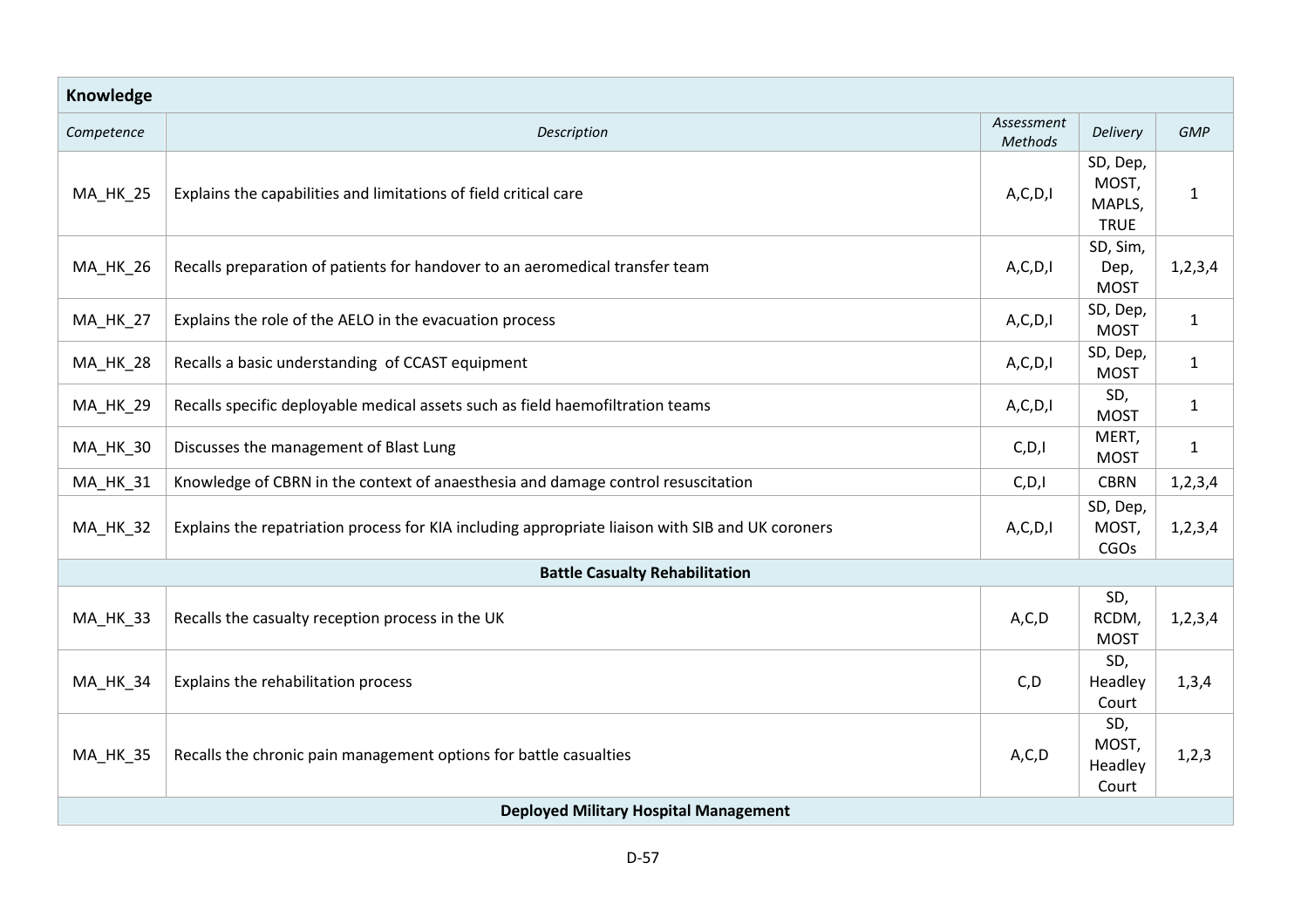| Knowledge       |                                                                                                                                                                         |                              |                                           |              |
|-----------------|-------------------------------------------------------------------------------------------------------------------------------------------------------------------------|------------------------------|-------------------------------------------|--------------|
| Competence      | Description                                                                                                                                                             | Assessment<br><b>Methods</b> | Delivery                                  | <b>GMP</b>   |
| <b>MA_HK_36</b> | Describes a working knowledge of Joint Warfare Publication 4-03 - Medical Support to Operations                                                                         | C, D                         | SD, JWP<br>$4 - 03$                       | 1,2,3,4      |
| <b>MA_HK_37</b> | Recalls clinical Guidelines for Operations (CGOs)                                                                                                                       | A, C, D, S                   | SD, B,<br>Sim,<br>Dep,<br>MOST,<br>CGOs   | 1, 2, 3, 4   |
| <b>MA_HK_38</b> | Explains the structure and responsibilities of the Defence Medical Services, Joint Medical Command, Surgeon<br>General's Department, Land, Fleet and Air Commands.      | C, D                         | SD,<br><b>RCDM</b>                        | 1,2,3,4      |
| <b>MA_HK_39</b> | Recalls the procurement process for new medical equipment                                                                                                               | C, D                         | SD, SiG<br>Equipm<br>ent<br>Meeting       | 1, 2, 3      |
| MA_HK_40        | Explains the role and responsibilities of a Field Hospital Clinical Director and the Commander Medical                                                                  | C, D                         | SD, Dep,<br><b>MOST</b>                   | 1, 2, 3, 4   |
| MA_HK_41        | Explains the role of host nation, friendly-force medical facilities and non-government organisations                                                                    | C, D                         | SD, Dep,<br><b>MOST</b>                   | 1, 2, 3, 4   |
| <b>MA_HK_42</b> | Explains the role of UK Role 2 (light manoeuvre) and sea-based medical facilities                                                                                       | C, D                         | SD,<br><b>MOST</b>                        | 1, 2, 3, 4   |
| <b>MA_HK_43</b> | Explains the operational medical entitlement matrix                                                                                                                     | C, D                         | SD, Dep,<br><b>MOST</b>                   | $\mathbf{1}$ |
| <b>MA_HK_44</b> | Describes medical communication systems                                                                                                                                 | C, D                         | SD, Dep,<br>MOST,<br>MERT,<br><b>RCDM</b> | 1, 2, 3      |
| <b>MA_HK_45</b> | Recalls the field hospital major incident plan                                                                                                                          | C, D                         | SD, Dep,<br><b>MIMMS</b>                  | 1,2,3.4      |
| <b>MA_HK_46</b> | Overview of key issues around contingency operations, decisions when resources are limited, and the key ethical<br>decisions required by the Deployed Clinical Director | C, D                         | MOST,<br>MERT,<br>MAPLS,<br><b>MIMMS</b>  | 1, 2, 3, 4   |
| <b>MA_HK_47</b> | Describes Military Clinical Governance Structure                                                                                                                        | C, D                         | Complet                                   | 1, 2, 3, 4   |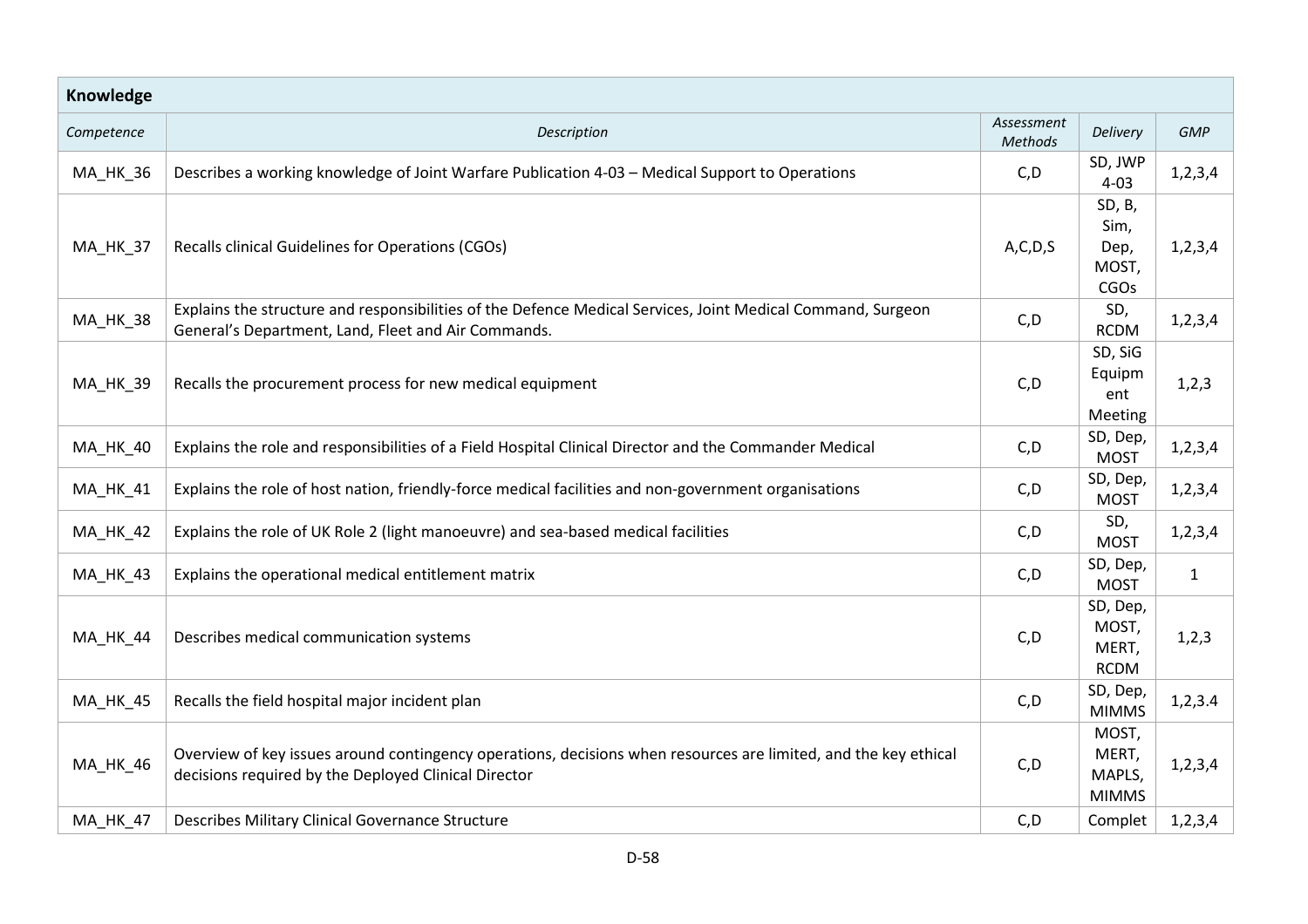| Knowledge  |             |                              |                 |     |  |
|------------|-------------|------------------------------|-----------------|-----|--|
| Competence | Description | Assessment<br><b>Methods</b> | <b>Delivery</b> | GMP |  |
|            |             |                              | es audit        |     |  |
|            |             |                              | or QuIP,        |     |  |
|            |             |                              | <b>TSAS</b>     |     |  |
|            |             |                              | and/or          |     |  |
|            |             |                              | <b>STAT</b>     |     |  |
|            |             |                              | Worksh          |     |  |
|            |             |                              | op              |     |  |

| <b>Attitudes and Behaviour</b> |                                                                                                                               |                              |                                                            |            |  |
|--------------------------------|-------------------------------------------------------------------------------------------------------------------------------|------------------------------|------------------------------------------------------------|------------|--|
| Competence                     | Description                                                                                                                   | Assessment<br><b>Methods</b> | <b>Delivery</b>                                            | <b>GMP</b> |  |
| MA_HAB_01                      | Applying the principles of Good Medical Practice in the field including the conduct of Healthcare<br>Governance on operations | A, D, M, S                   | SD, Dep, MOST,<br>STAT Workshop                            | 1, 2, 3, 4 |  |
| MA_HAB_02                      | Demonstrates a broad understanding of the unusual ethical challenges and non-medical influences on<br>hospital activity       | A, D, M                      | SD, Dep, MOST,<br><b>MAPLS</b>                             | 1, 2, 3, 4 |  |
| MA HAB 03                      | Can apply appropriate risk assessment and management                                                                          | A, C, D, M, S                | SD, B, Dep,<br>MOST, HEMS,<br>DASC, CBRN, STAT<br>Workshop | 1,2,3,4    |  |
| MA HAB 04                      | Demonstrates ability to work within a military command structure*                                                             | A, D, M, S                   | Dep, RCDM, STAT<br>Workshop                                | 1,2,3,4    |  |
| MA HAB 05                      | Demonstrates knowledge of Advanced Leadership and Crew Resource Management (Human Factors)                                    | A, D, M, S                   | MOST, DASC                                                 | 1,2,3,4    |  |

| Skills <sup>1</sup>      |                                                                                                                                                                                                               |                      |                |            |
|--------------------------|---------------------------------------------------------------------------------------------------------------------------------------------------------------------------------------------------------------|----------------------|----------------|------------|
| Competence               | Description                                                                                                                                                                                                   | Assessment<br>method | Delivery       | <b>GMP</b> |
| <b>Pre-hospital Care</b> |                                                                                                                                                                                                               |                      |                |            |
| MA_HS_01                 | Demonstrates emergency skills in trauma with particular reference to emergency airway management including<br>use of field cricothyroidotomy kit, insertion of chest drains and gaining central venous access | A, D, C              | SD, B,<br>Sim, |            |

 $1$  Competences in marked  $*$  may only be achievable on or after active service and are to be regarded as desirable rather than essential for the completion of the Unit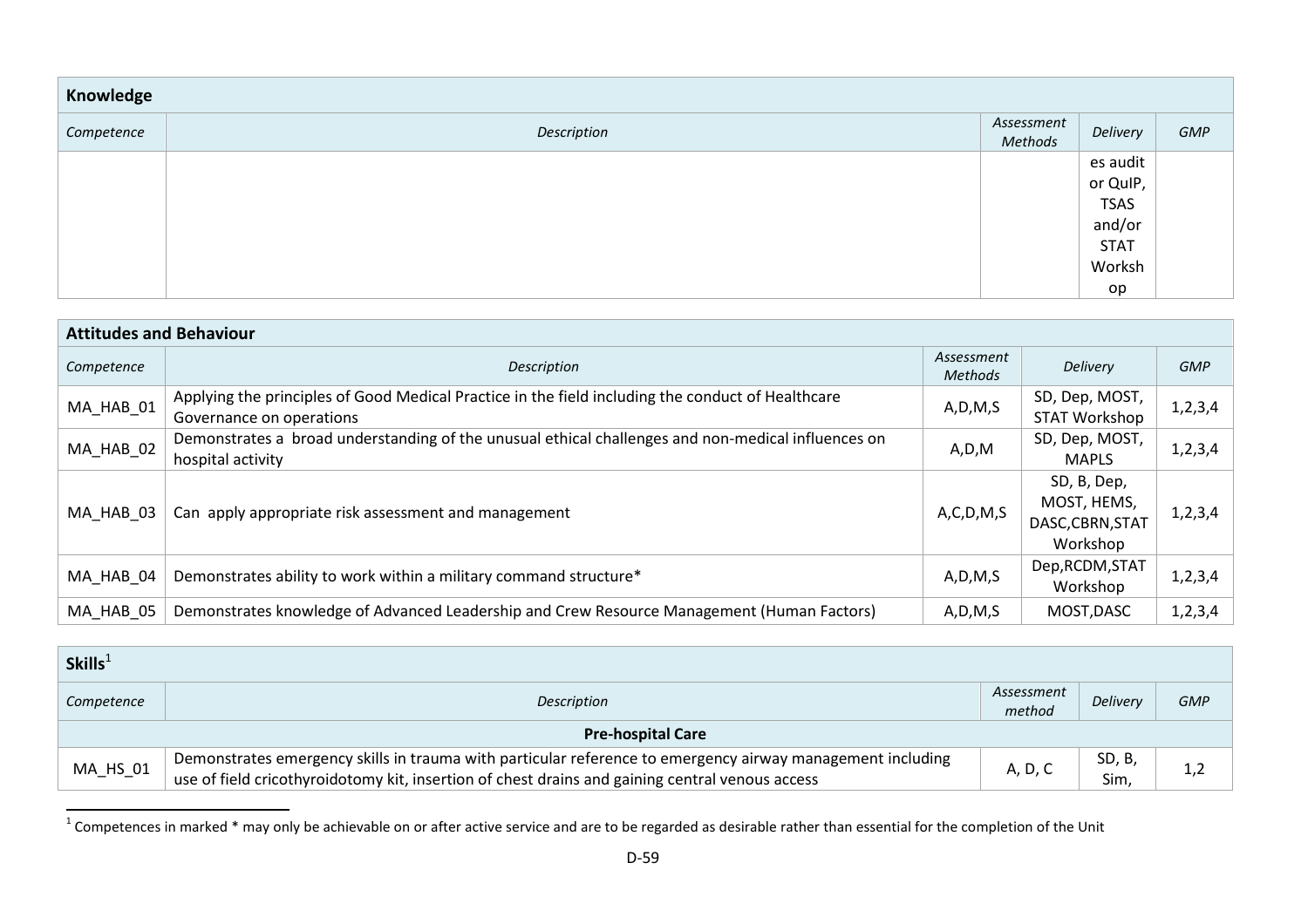| Skills <sup>1</sup> |                                                                                                                                                            |                      |                                          |              |
|---------------------|------------------------------------------------------------------------------------------------------------------------------------------------------------|----------------------|------------------------------------------|--------------|
| Competence          | Description                                                                                                                                                | Assessment<br>method | Delivery                                 | <b>GMP</b>   |
|                     |                                                                                                                                                            |                      | BATLS,<br><b>MERT</b>                    |              |
| MA_HS_02            | Demonstrates application of the combat application tourniquet (CAT) and haemorrhage control compression<br>dressing bandage                                | D                    | SD, B,<br>Sim,<br>BATLS,<br><b>MERT</b>  | $\mathbf{1}$ |
| MA_HS_03            | Demonstrates the use of Intra osseous rapid access devices                                                                                                 | D                    | SD, B,<br>Sim,<br>BATLS,<br><b>MERT</b>  | $\mathbf{1}$ |
| MA_HS_04            | Demonstrates Novel haemostatic techniques such as Hemcon and QuikClot dressings                                                                            | A, D                 | SD, B,<br>Sim,<br>BATLS,<br><b>MERT</b>  | $\mathbf{1}$ |
|                     | <b>In-hospital Resuscitation and Field Anaesthetics</b>                                                                                                    |                      |                                          |              |
| MA_HS_05            | Demonstrates provision of anaesthetics for elective, emergency and damage control surgery using current UK<br>Military field anaesthetic equipment modules | A, C, D, S           | SD, Sim,<br>Dep,<br>MOST,<br><b>DASC</b> | $\mathbf{1}$ |
| MA_HS_06            | Demonstrates use of field and regional anaesthetics as an adjunct to acute pain management in the field                                                    | A, D, C, S           | SD, Dep,<br><b>MOST</b>                  | $\mathbf{1}$ |
| MA_HS_07            | Demonstrates use of field PCA equipment                                                                                                                    | D, S                 | SD, Dep,<br><b>MOST</b>                  | 1,2          |
|                     | <b>Critical Care</b>                                                                                                                                       |                      |                                          |              |
| MA_HS_08            | Demonstrates packaging of casualties for safe aeromedical evacuation                                                                                       | C, D                 | SD, Sim,<br>Dep,<br><b>MOST</b>          | 1, 2, 3, 4   |
| MA_HS_09            | Demonstrates management of massive blood transfusion in a field hospital                                                                                   | A, C, D, S           | SD, Sim,<br>MOST,<br><b>DASC</b>         | 1, 2, 3, 4   |
| MA_HS_10            | Demonstrates ability to assist the AELO with completion of evacuation signals and documentation*                                                           | D, M                 | SD,                                      | 1,2,3        |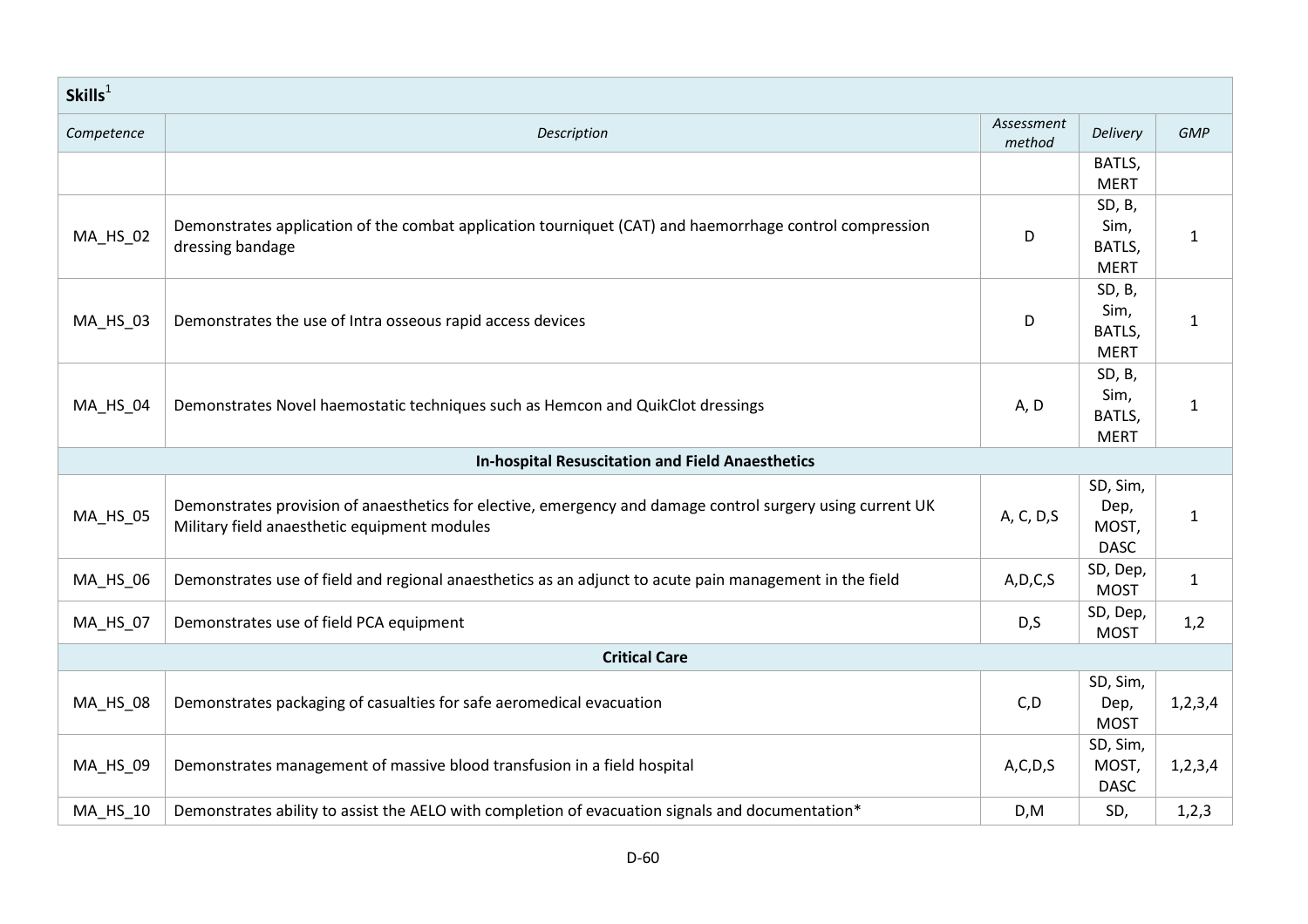| Skills <sup>1</sup> |                                                                                                                                                                                  |                      |                                                                     |            |
|---------------------|----------------------------------------------------------------------------------------------------------------------------------------------------------------------------------|----------------------|---------------------------------------------------------------------|------------|
| Competence          | Description                                                                                                                                                                      | Assessment<br>method | Delivery                                                            | <b>GMP</b> |
|                     |                                                                                                                                                                                  |                      | Dep, RC<br><b>DM</b>                                                |            |
|                     | <b>Battle Casualty Rehabilitation</b>                                                                                                                                            |                      |                                                                     |            |
| MA_HS_11            | Visit the Defence Medical Rehabilitation Centre and present a case report on an inpatient to your military<br><b>Educational Supervisor</b>                                      | M, C                 | SD,<br>Headley<br>Court                                             | 1,3,4      |
| MA_HS_12            | Demonstrate patient progress by follow-up visit after 6 months*                                                                                                                  | M, C                 | SD, Dep                                                             | 1,3,4      |
|                     | <b>Deployed Military Hospital Management</b>                                                                                                                                     |                      |                                                                     |            |
| MA_HS_13            | Draft a Statement of Requirement for a piece of new medical equipment                                                                                                            | A, C, D              | SD, Liais<br>e with<br>SiG<br>Equipm<br>ent<br>Lead                 | 1, 2, 3, 4 |
| MA_HS_14            | Present a case at the weekly RCDM/Field Hospital Video Teleconference*                                                                                                           | C, M                 | Dep,<br>Visit<br><b>RCDM</b><br>for<br><b>JTCCC</b>                 | 1, 2, 3, 4 |
| MA_HS_15            | Present on a military medical topic at a CME meeting                                                                                                                             | C, M                 | SD, Dep,<br>Present<br>at STAT<br>or TSAS                           | 1, 2, 3, 4 |
| $MA_HS_16$          | Demonstrate briefing ability by shadowing the Field Hospital Clinical Director for a day, present on his behalf at a<br>Command Brief and deliver a backbrief to clinical staff* | C, M                 | Dep,<br>Worksh<br>op at<br><b>STAT if</b><br>unable<br>to<br>deploy | 1,2,3,4    |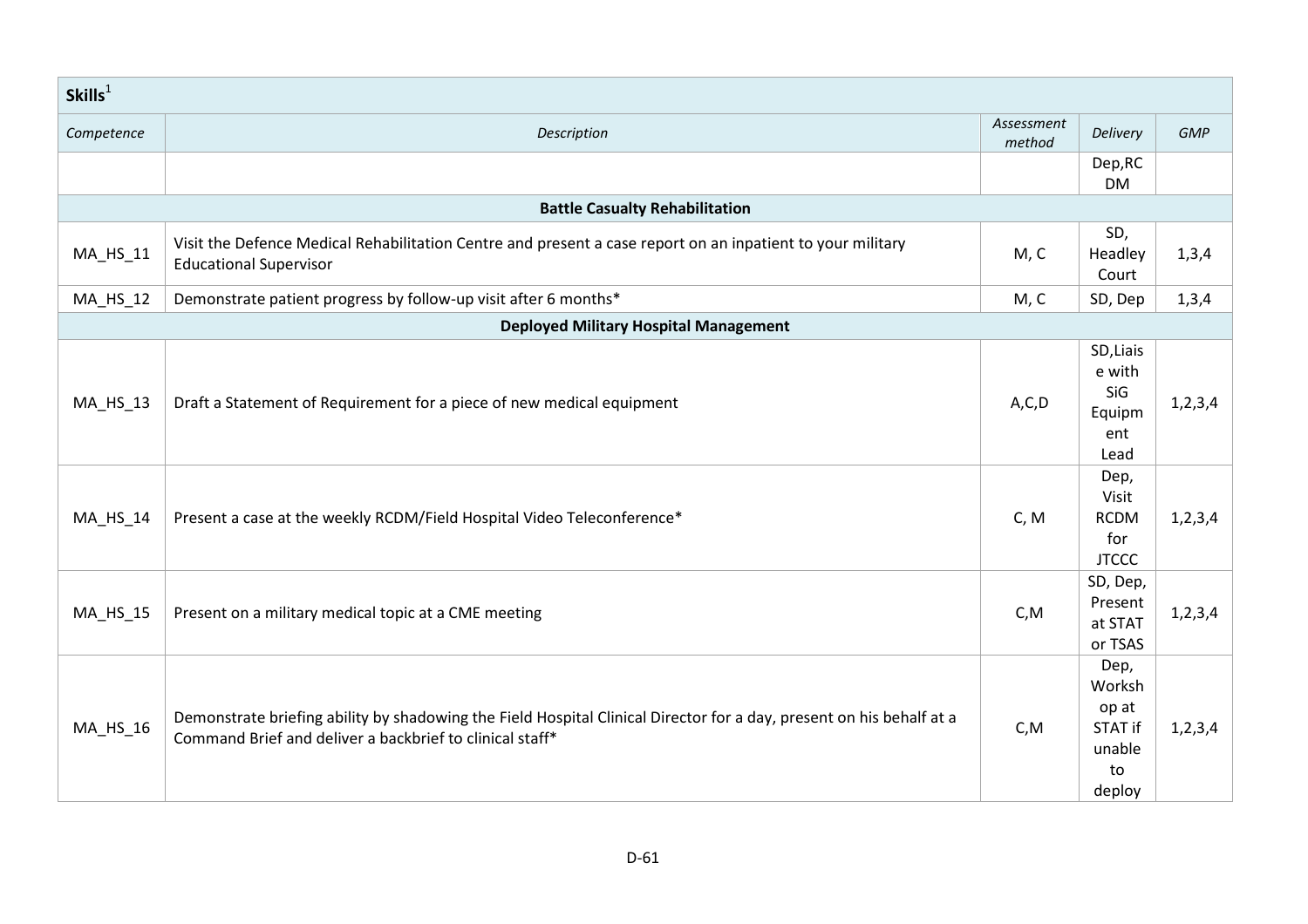#### **Summary of Achievement:**

To ensure military anaesthetists are familiar with the additional equipment, environmental, management and logistic challenges they will encounter on deployment. By proposing strategies and preparing trainees for independent practice in the military environment, it will achieve the aims of a higher training unit. The unit is designed to be flexible enough to incorporate new developments, to provide a framework for maintaining knowledge and skills at all levels of seniority and

### to be deliverable in more peaceful times.

- **Glossary of Terms:**
- 
- 
- CCAST Critical Care Air Support Team Sim Simulator Session
- 
- 
- RCDM Royal Centre for Defence Medicine
- AELO Aeromedical Evacuation Liaison Officer Subsection Space SD Study day, tutorial or pre-deployment training course
- B Battlefield Advanced Trauma Life Support Course SIB Special Investigation Branch (Royal Military Police)
	-
- Dep Instruction and supervision on deployment STAT Society of Tri-Service Anaesthetists in Training
- KIA Killed in Action TSAS Tri-Service Anaesthetic Society

### MOST Military Operational Surgical Training Course

- HEMS Helicopter Emergency Medical Service
- MERT Medical Emergency Response Team
- DASC Defence Anaesthesia Simulation Course
- BATLS Battlefield Advanced Trauma Life Support Course
- MIMMS Military Major Incident Medical Management and Support Course
- MAPLS Military Advanced Paediatric Life Support Course
- CBRN Chemical, Biological, Radiation, Nuclear Clinical Course
- TRUE True Military Echo Course
- SiG Special Interest Group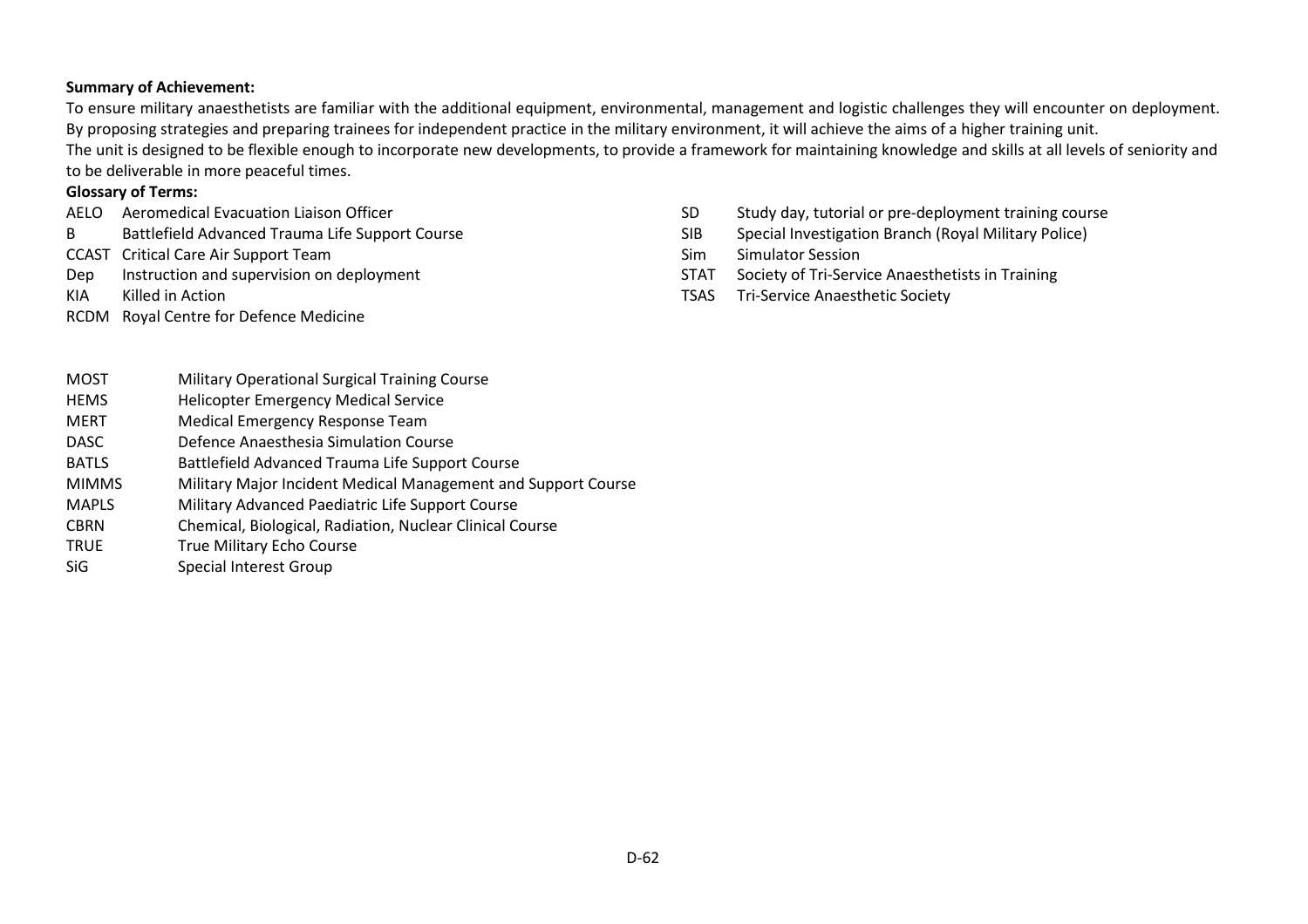### **Remote and rural anaesthesia**

#### **Learning Outcomes:**

- $\blacktriangleright$ Application of the knowledge and understanding gained at CT1-2 and ST1-3 to the practice of anaesthesia in the remote and rural setting.
- $\blacktriangleright$  Develop and modify the skills of administering general and regional anaesthesia to include a focus on the special difficulties presented by the remote and rural setting. This will include developing knowledge, skills and experience of the managing critical care services in a multidisciplinary team setting where resource may be limited.
- $\blacktriangleright$  To develop an understanding of and skills in transfer medicine (paediatric and adult), neonatal resuscitation, chronic pain and palliative care suitable for a remote and rural location practice.
- ➤ Become more independent in managing all clinical and management issues as demonstrated by requiring less consultant guidance and supervision.

#### **Core clinical learning outcomes:**

- $\blacktriangleright$ Deliver perioperative anaesthetic care to ASA 1-4patients in the remote and rural setting
- $\blacktriangleright$  Lead the resuscitation, stabilisation and transfer of patients from the remote and rural centre to the referral centre (air transfer by helicopter or fixed wing, road transfer).
- ⋗ Be an effective team member for delivery of acute services within a remote and rural centre.

### **Specific training requirements:**

Anaesthetic training in remote and rural practice should be delivered with a minimum of three months practice in a designated remote and rural centre. If transfer medicine is not provided for in the remote and rural centre, a period of training of no less than 2 weeks should be undertaken with a designated transfer team (adult and paediatric). A minimum of three months, up to a maximum of twelve months is recommended for the totality of training in remote and rural anaesthetic practice. Duration of the remote and rural training experience will be determined by the trainee's previous experience within the CCT programme; transfer medicine, pain and palliative care, and neonatal resuscitation may be provided for within the trainee's existing CCT programme. Training should be delivered in dedicated blocks of at least one month.

| Knowledge  |                                                                                            |                      |            |  |
|------------|--------------------------------------------------------------------------------------------|----------------------|------------|--|
| Competence | Description                                                                                | Assessment<br>Method | <b>GMP</b> |  |
| RR_HK_01   | Explains what is meant by a remote and rural location with respect to anaesthesia services | ∼                    | 1,2,3,4    |  |
| RR_HK_02   | Outlines the differing epidemiology of disease patterns in remote and rural locations      |                      | 1,2        |  |
| RR_HK_03   | Describes the difficulties in delivering a service in remote and rural locations           |                      | 1, 2, 3, 4 |  |
| RR_HK_04   | Explains the need to rationalise resources                                                 |                      | 1,2,       |  |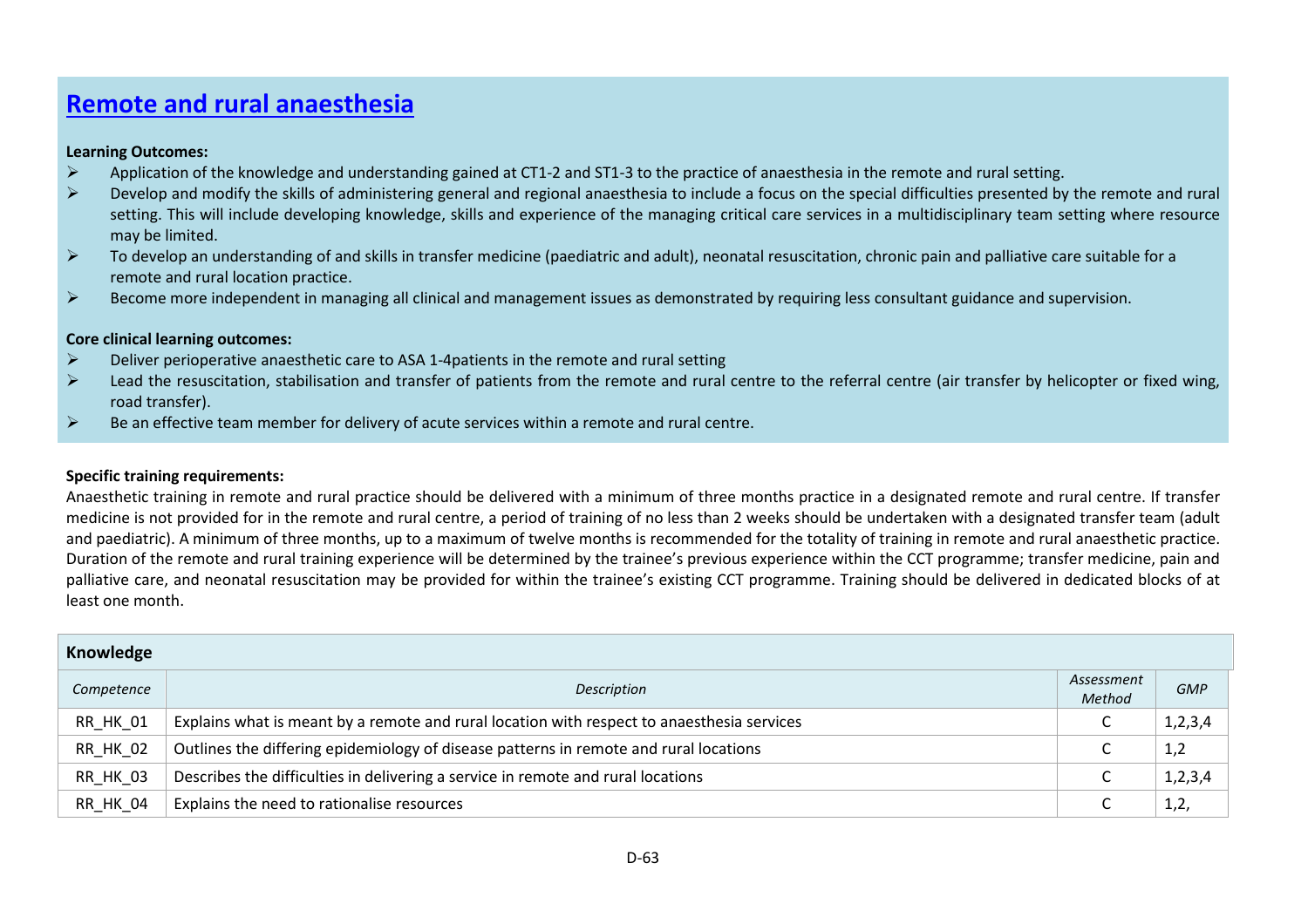| Knowledge       |                                                                                                                           |                      |            |  |
|-----------------|---------------------------------------------------------------------------------------------------------------------------|----------------------|------------|--|
| Competence      | Description                                                                                                               | Assessment<br>Method | <b>GMP</b> |  |
| <b>RR_HK_05</b> | Explains the physiology of transport medicine [See also Transfer Medicine and Pre-hospital care]                          | A, C                 | 1          |  |
| <b>RR_HK_06</b> | Outlines the principles of transfer medicine and describes the indications, the methodology and the practice              | D, A, C              | 1,2,3      |  |
| RR_HK_07        | Explains the contra-indications to transfer                                                                               |                      | 1, 2, 3, 4 |  |
| <b>RR_HK_08</b> | Outlines the principles of safe transport of critically ill children and neonates                                         | D, C, A              | 1,2,3,4    |  |
| <b>RR HK 09</b> | Describes the management of neonatal resuscitation                                                                        | D, A                 | 1,2,3,4    |  |
| <b>RR_HK_10</b> | Explains the impact of living and working in small communities where the ability to secure time away from work is limited | C, M                 | 3,4        |  |
| RR_HK_11        | Describes the management structure for health care delivery in a remote and rural setting                                 | C,                   | 1,3,4      |  |
| <b>RR HK 12</b> | Explains the need to use generic skills achieved in previous training and adapted to remote and rural location            | D, A, C              | 1,2,3,4    |  |

| <b>Attitudes and Behaviour</b> |                                                                                                                       |                      |            |
|--------------------------------|-----------------------------------------------------------------------------------------------------------------------|----------------------|------------|
| Competence                     | Description                                                                                                           | Assessment<br>Method | <b>GMP</b> |
| RR HAB 01                      | Ability to communicate well with patients (and relatives) and other team members (Skill)                              | M, D                 | 3          |
| RR_HAB_02                      | Recognises the need to use generic skills achieved in previous training and adapt to remote and rural location (Know) | D, A, C              | 1,2,3,4    |
| RR_HAB_03                      | Demonstrates appreciation of the multiple roles undertaken by team members in remote locations (Skill)                | M, C                 | 3          |
| RR HAB 04                      | Demonstrates a high level of professional self reliance and independence (Skill)                                      | M, C,                | 1,2,3,4    |
| RR_HAB_05                      | Demonstrates understanding of when to seek more experienced help appropriately (Skill)                                | M, C                 | 1,2,3      |
| RR HAB 06                      | Demonstrates willingness to be involved in management roles (Skill)                                                   | M                    | 1,2,3,4    |
| RR HAB 07                      | Appreciates the important teaching role bestowed upon the anaesthetist in the remote and rural setting (Skill)        | D, M                 | ı,         |
| RR_HAB_08                      | Develops links with the local community (skill)                                                                       | M                    | 3,4        |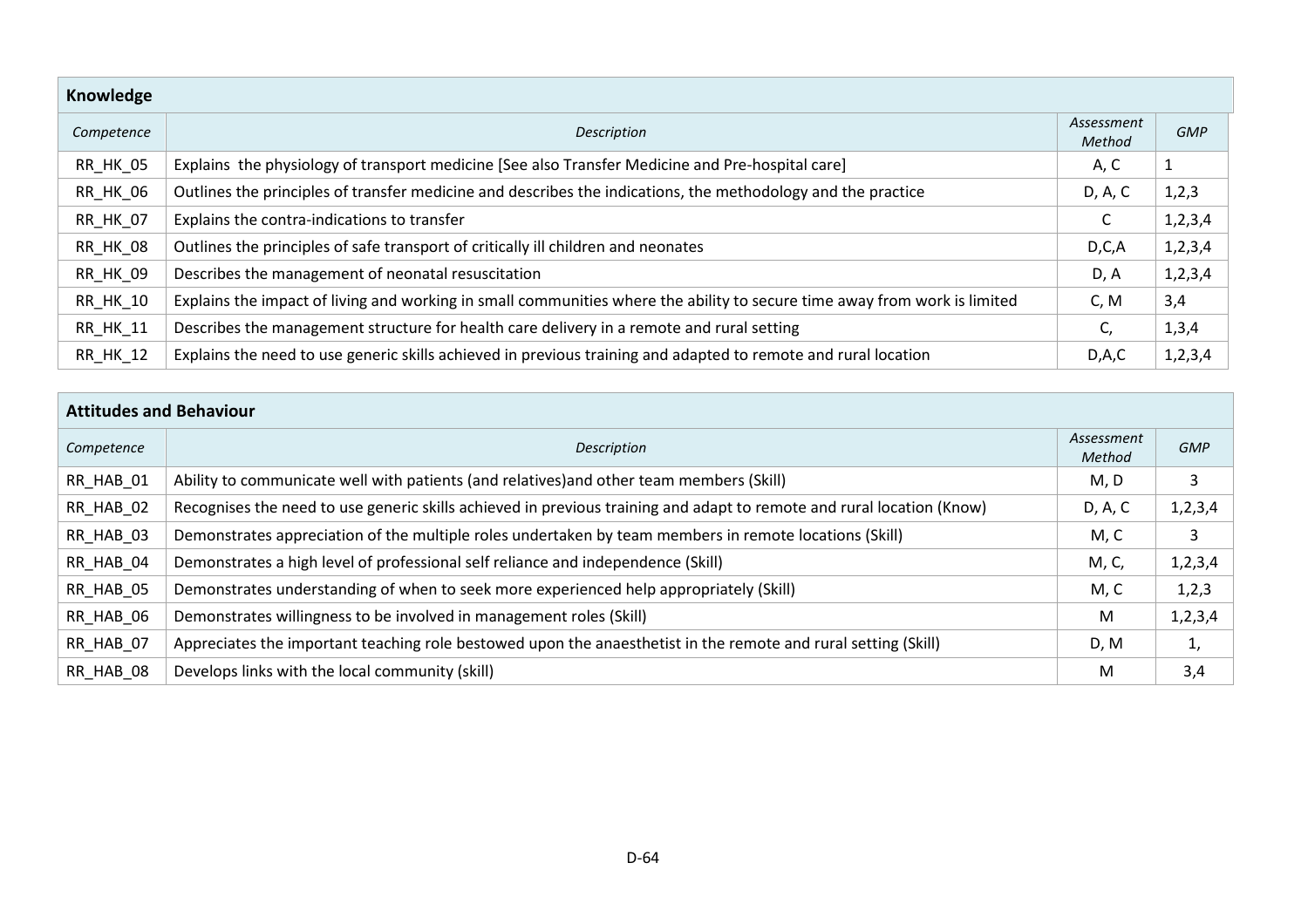| <b>Skills</b> |                                                                                                                                                                   |         |              |
|---------------|-------------------------------------------------------------------------------------------------------------------------------------------------------------------|---------|--------------|
| Competence    | Description                                                                                                                                                       |         | <b>GMP</b>   |
| RR_HS_01      | Demonstrates the assessment and optimisation of the patient (adults, child and neonates) requiring anaesthesia in or<br>transfer from a remote and rural location | D, C, M | 1,2,3,4      |
| RR_HS_02      | Demonstrates appropriate management of transfer of a patient (adult, child and neonate) to a referral centre                                                      | D, C, M | 1, 2, 3      |
| RR_HS_03      | Demonstrates appropriate use of resources in the remote and rural location                                                                                        | C       | 1, 2, 3      |
| RR_HS_04      | Demonstrates a recognition of the importance of the leadership role                                                                                               | D,M     | 1,2,3,4      |
| RR_HS_05      | Demonstrates the provision of appropriate pain management in the remote and rural setting                                                                         | D, A, C | 1,3          |
| RR_HS_06      | Demonstrates participation in delivering high quality teaching on relevant anaesthesia topics to the multidisciplinary<br>team                                    | D,M     | $\mathbf{1}$ |
| RR_HS_07      | Demonstrates participation in the management of a remote and rural department                                                                                     | D,M     | 1,2,3,4      |
| RR_HS_08      | Demonstrates communication skills with patients, relatives and other team members                                                                                 | M,D     | 3            |
| RR_HS_09      | Demonstrates appreciation of the multiple roles undertaken by team members in remote locations                                                                    | M,C     | 3            |
| RR_HS_10      | Demonstrates a high level of professional self reliance and independence                                                                                          | M,C     | 1,2,3,4      |
| RR_HS_11      | Demonstrates understanding of when to seek more experienced help appropriately                                                                                    | M,C     | 1,2,3        |
| RR_HS_12      | Demonstrates willingness to be involved in management roles                                                                                                       | M       | 1,2,3,4      |
| RR_HS_13      | Demonstrates ability to forge links with the local community                                                                                                      | M       | 3,4          |
| RR_HS_14      | Demonstrates an appreciation of the important teaching role bestowed upon the anaesthetist in the remote and rural<br>setting                                     | D,M     | 1            |